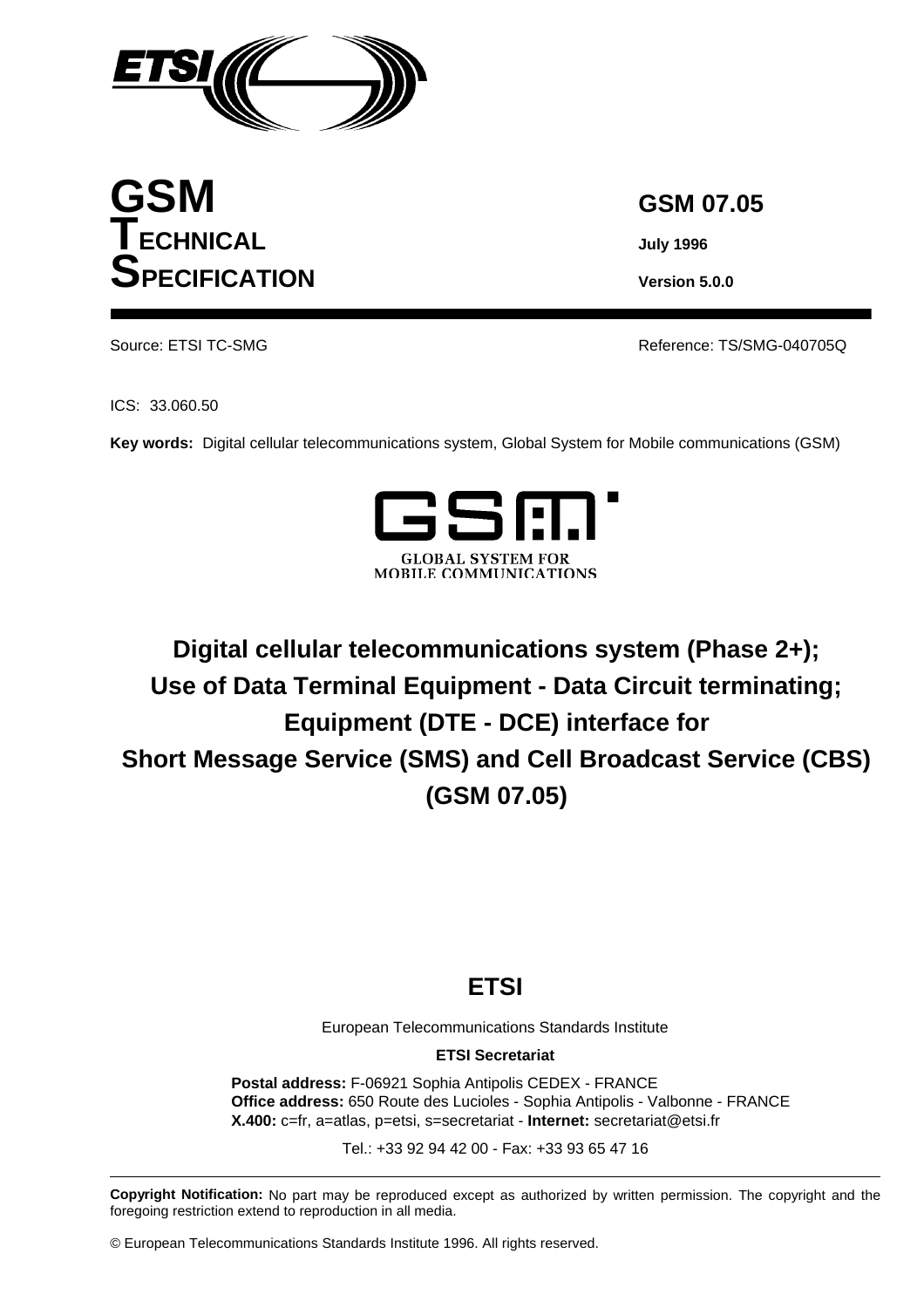**Page 2 GSM 07.05 Version 5.0.0: July 1996**

Whilst every care has been taken in the preparation and publication of this document, errors in content, typographical or otherwise, may occur. If you have comments concerning its accuracy, please write to "ETSI Editing and Committee Support Dept." at the address shown on the title page.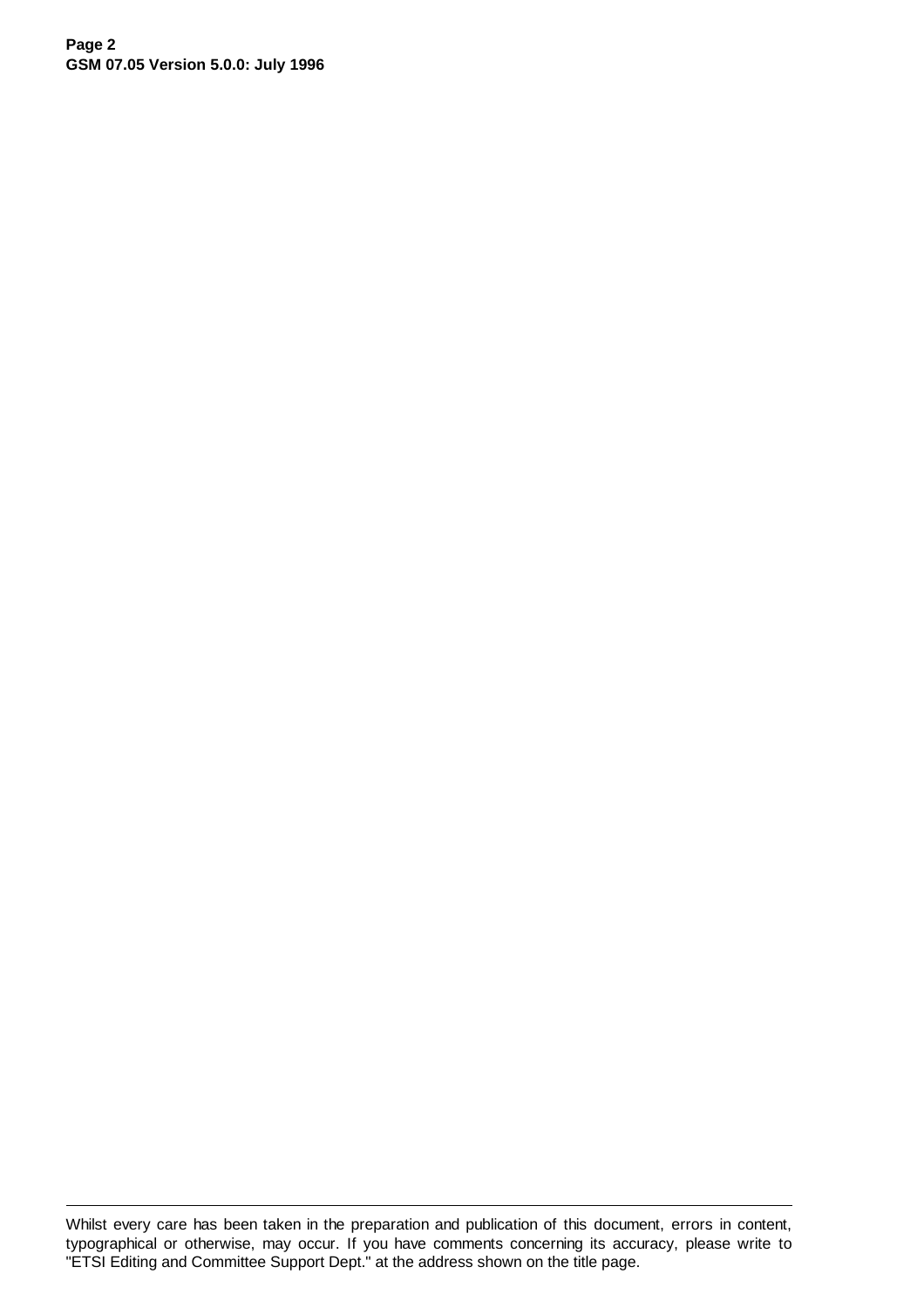## **Contents**

| 0            |     |       |                    |                                                     |  |  |  |
|--------------|-----|-------|--------------------|-----------------------------------------------------|--|--|--|
|              | 0.1 |       |                    |                                                     |  |  |  |
|              | 0.2 |       |                    |                                                     |  |  |  |
|              |     |       |                    |                                                     |  |  |  |
| $\mathbf{1}$ |     |       |                    |                                                     |  |  |  |
|              | 1.1 |       |                    |                                                     |  |  |  |
|              |     | 1.1.1 |                    |                                                     |  |  |  |
|              |     | 1.1.2 |                    |                                                     |  |  |  |
| 2            |     |       |                    |                                                     |  |  |  |
|              | 2.1 |       |                    |                                                     |  |  |  |
|              |     | 2.1.1 |                    |                                                     |  |  |  |
|              |     | 2.1.2 |                    | Returning from SMS/CBS Block Mode To Default Mode13 |  |  |  |
|              | 2.2 |       |                    |                                                     |  |  |  |
|              | 2.3 |       |                    |                                                     |  |  |  |
|              |     | 2.3.1 |                    |                                                     |  |  |  |
|              |     | 2.3.2 |                    |                                                     |  |  |  |
|              |     |       | 2.3.2.1            | Requesting Transfer Of A Specific Message15         |  |  |  |
|              |     |       | 2.3.2.2            |                                                     |  |  |  |
|              |     | 2.3.3 |                    |                                                     |  |  |  |
|              |     |       | 2.3.3.1            |                                                     |  |  |  |
|              |     |       | 2.3.3.2            |                                                     |  |  |  |
|              |     |       | 2.3.3.3            | Requesting indication of message arrival17          |  |  |  |
|              |     | 2.3.4 |                    |                                                     |  |  |  |
|              |     | 2.3.5 |                    |                                                     |  |  |  |
|              | 2.4 |       |                    |                                                     |  |  |  |
|              |     | 2.4.1 |                    |                                                     |  |  |  |
|              |     |       | 2.4.1.1            |                                                     |  |  |  |
|              |     |       | 2.4.1.2            |                                                     |  |  |  |
|              |     |       | 2.4.1.3            |                                                     |  |  |  |
|              |     |       | 2.4.1.4            |                                                     |  |  |  |
|              |     |       | 2.4.1.5            |                                                     |  |  |  |
|              |     |       | 2.4.1.6            |                                                     |  |  |  |
|              |     |       | 2.4.1.7            |                                                     |  |  |  |
|              |     |       | 2.4.1.8            |                                                     |  |  |  |
|              |     |       | 2.4.1.9            |                                                     |  |  |  |
|              |     |       | 2.4.1.10           |                                                     |  |  |  |
|              |     |       | 2.4.1.11           |                                                     |  |  |  |
|              |     |       | 2.4.1.12           |                                                     |  |  |  |
|              |     | 2.4.2 |                    |                                                     |  |  |  |
|              |     |       | 2.4.2.1            |                                                     |  |  |  |
|              |     |       | 2.4.2.2            |                                                     |  |  |  |
|              |     |       | 2.4.2.3            |                                                     |  |  |  |
|              |     |       | 2.4.2.4            |                                                     |  |  |  |
|              |     |       | 2.4.2.5            |                                                     |  |  |  |
|              |     |       | 2.4.2.6<br>2.4.2.7 |                                                     |  |  |  |
|              |     |       | 2.4.2.8            |                                                     |  |  |  |
|              |     |       | 2.4.2.9            |                                                     |  |  |  |
|              |     |       | 2.4.2.10           |                                                     |  |  |  |
|              |     |       | 2.4.2.11           |                                                     |  |  |  |
|              |     |       | 2.4.2.12           |                                                     |  |  |  |
|              |     |       |                    |                                                     |  |  |  |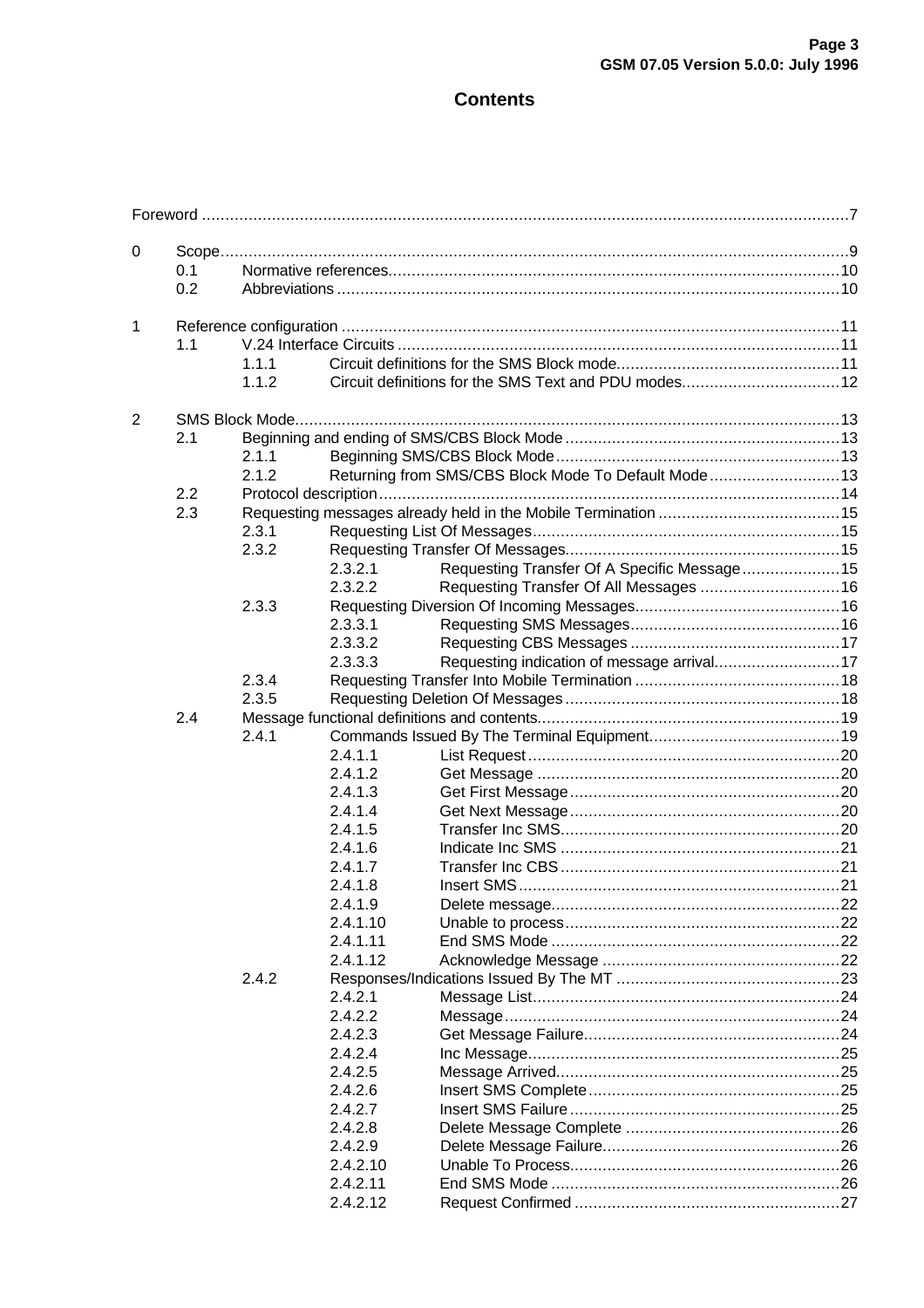## Page 4 GSM 07.05 Version 5.0.0: July 1996

|     | 2.5                    |       |          |                                                  |  |  |
|-----|------------------------|-------|----------|--------------------------------------------------|--|--|
|     |                        | 2.5.1 |          |                                                  |  |  |
|     |                        | 2.5.2 |          |                                                  |  |  |
|     |                        |       | 2.5.2.1  |                                                  |  |  |
|     |                        |       | 2.5.2.2  |                                                  |  |  |
|     |                        |       | 2.5.2.3  |                                                  |  |  |
|     |                        |       | 2.5.2.4  |                                                  |  |  |
|     |                        |       | 2.5.2.5  |                                                  |  |  |
|     |                        |       | 2.5.2.6  |                                                  |  |  |
|     |                        |       | 2.5.2.7  |                                                  |  |  |
|     |                        |       | 2.5.2.8  |                                                  |  |  |
|     |                        |       | 2.5.2.9  |                                                  |  |  |
|     |                        |       |          |                                                  |  |  |
|     |                        |       | 2.5.2.10 |                                                  |  |  |
|     |                        |       | 2.5.2.11 |                                                  |  |  |
|     |                        |       | 2.5.2.12 |                                                  |  |  |
|     |                        |       | 2.5.2.13 |                                                  |  |  |
| 3.  |                        |       |          |                                                  |  |  |
|     | 3.1                    |       |          |                                                  |  |  |
|     |                        |       |          |                                                  |  |  |
|     | 3.2                    |       |          |                                                  |  |  |
|     |                        | 3.2.1 |          |                                                  |  |  |
|     |                        | 3.2.2 |          |                                                  |  |  |
|     |                        | 3.2.3 |          |                                                  |  |  |
|     |                        | 3.2.4 |          |                                                  |  |  |
|     |                        | 3.2.5 |          | Message Service Failure Result Code +CMS ERROR47 |  |  |
|     |                        | 3.2.6 |          |                                                  |  |  |
|     | 3.3                    |       |          |                                                  |  |  |
|     |                        | 3.3.1 |          |                                                  |  |  |
|     |                        | 3.3.2 |          |                                                  |  |  |
|     |                        | 3.3.3 |          |                                                  |  |  |
|     |                        | 3.3.4 |          |                                                  |  |  |
|     |                        | 3.3.5 |          |                                                  |  |  |
|     |                        | 3.3.6 |          |                                                  |  |  |
|     |                        |       |          |                                                  |  |  |
|     |                        | 3.3.7 |          |                                                  |  |  |
|     | 3.4                    |       |          |                                                  |  |  |
|     |                        | 3.4.1 |          |                                                  |  |  |
|     |                        | 3.4.2 |          |                                                  |  |  |
|     |                        | 3.4.3 |          |                                                  |  |  |
|     |                        | 3.4.4 |          |                                                  |  |  |
|     | 3.5                    |       |          |                                                  |  |  |
|     |                        | 3.5.1 |          |                                                  |  |  |
|     |                        | 3.5.2 |          |                                                  |  |  |
|     |                        | 3.5.3 |          |                                                  |  |  |
|     |                        | 3.5.4 |          |                                                  |  |  |
|     |                        | 3.5.5 |          |                                                  |  |  |
|     |                        | 3.5.6 |          |                                                  |  |  |
|     |                        |       |          |                                                  |  |  |
| 4   |                        |       |          |                                                  |  |  |
|     | 4.1                    |       |          |                                                  |  |  |
|     | 4.2                    |       |          |                                                  |  |  |
|     | 4.3                    |       |          |                                                  |  |  |
|     | 4.4                    |       |          |                                                  |  |  |
|     | 4.5                    |       |          |                                                  |  |  |
|     |                        |       |          |                                                  |  |  |
|     | Annex A (Normative):   |       |          |                                                  |  |  |
|     | Annex B (Informative): |       |          |                                                  |  |  |
| B.1 |                        |       |          |                                                  |  |  |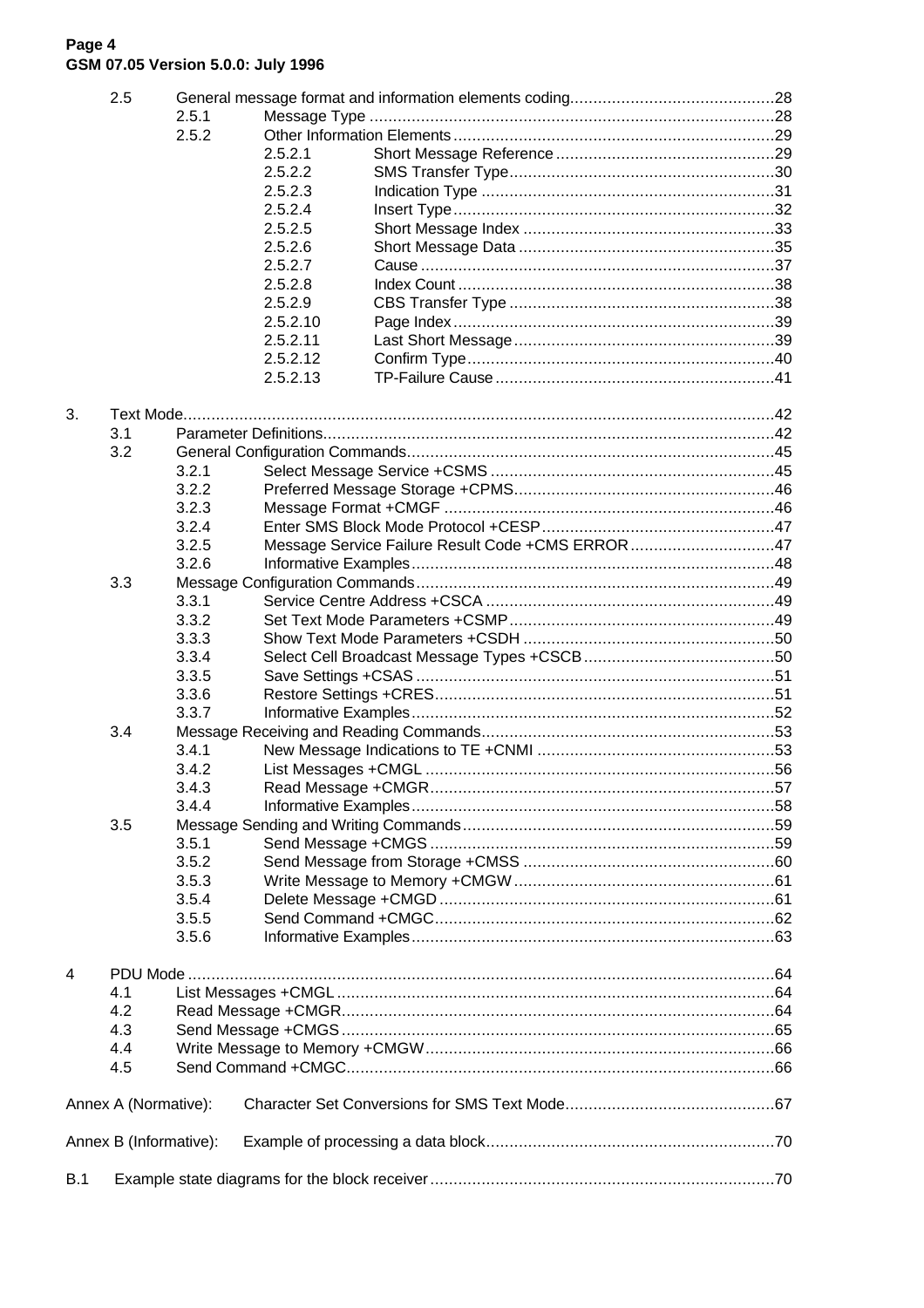## Page 5 GSM 07.05 Version 5.0.0: July 1996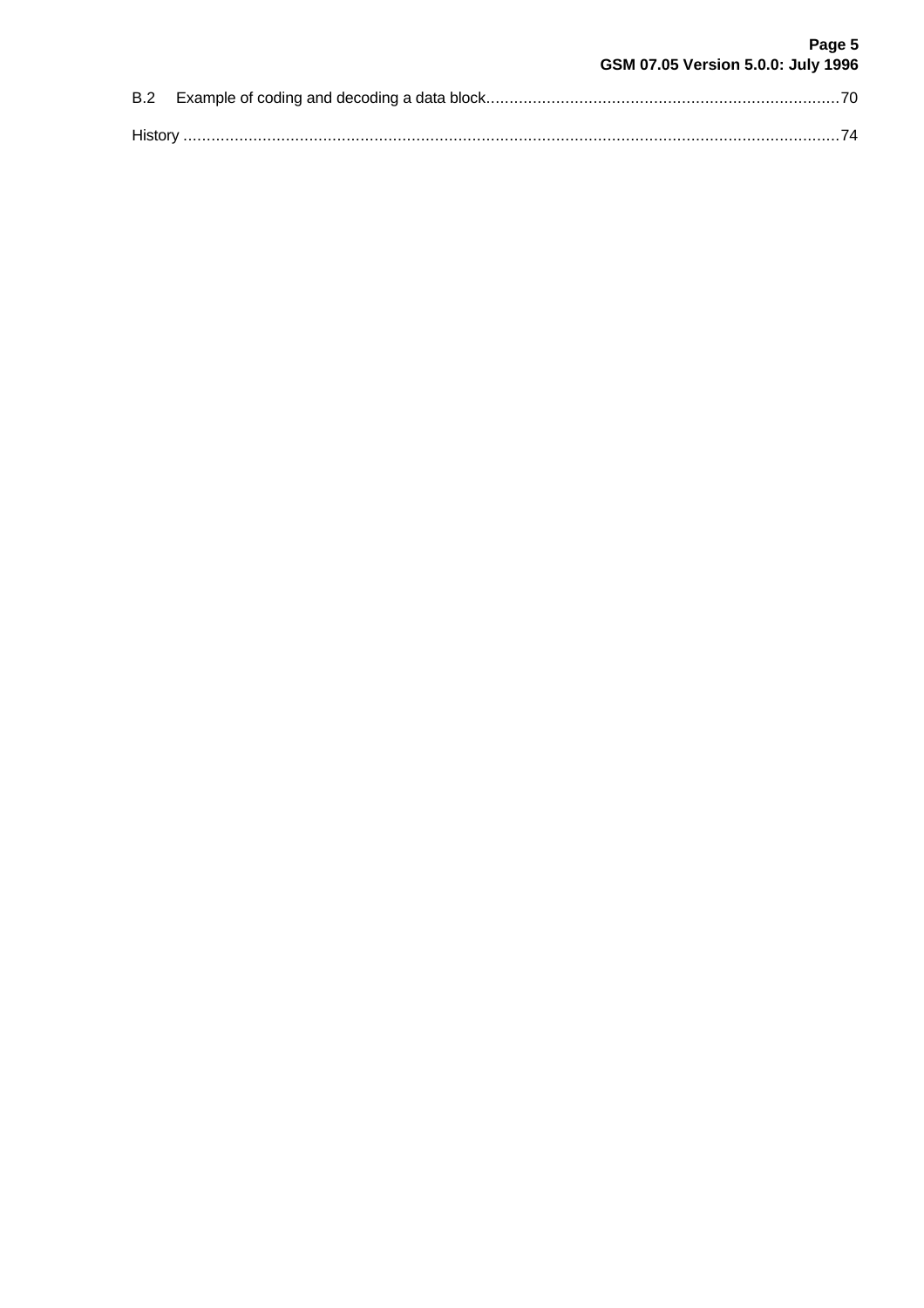Blank page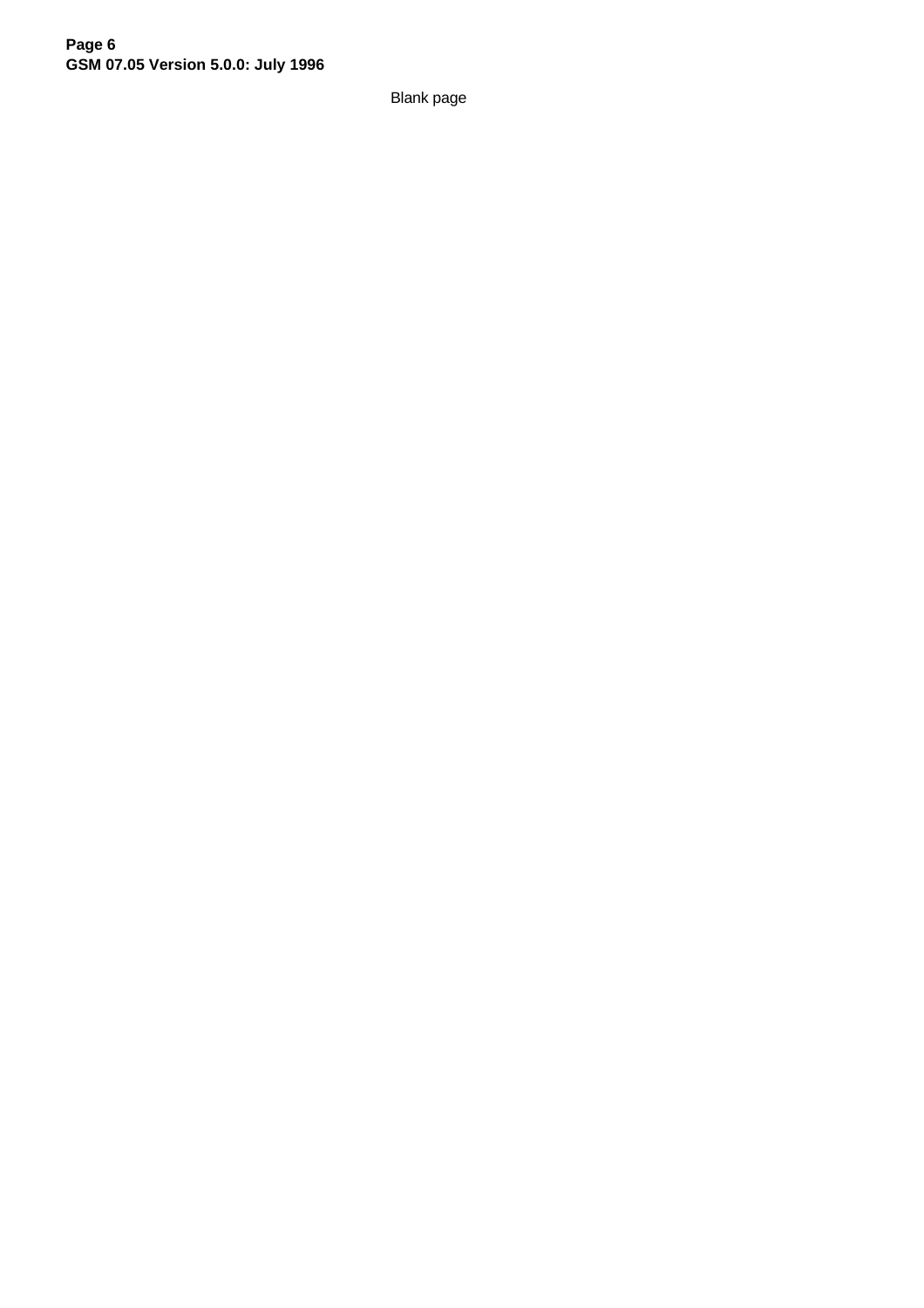## **Foreword**

This Global System for Mobile communications Technical Specification (GTS) has been produced by the Special Mobile Group (SMG) Technical Committee (TC) of the European Telecommunications Standards Institute (ETSI).

This GTS outlines the use of data terminal equipment and specifies the terminal (DTE-DCE) interface for Short Message and Short Message Cell Broadcast Services within the digital cellular telecommunications system (Phase 2/Phase 2+).

This GTS is a TC-SMG approved GSM technical specification version 5, which contains GSM Phase 2+ enhancements/features to the version 4 GSM technical specification. The ETS from which this Phase 2+ GTS has evolved is Phase 2 GSM ETS 300 585 edition 4 (GSM 07.05 version 4.7.0).

GTS are produced by TC-SMG to enable the GSM Phase 2 + specifications to become publicly available, prior to submission for the formal ETSI standards approval procedure to become European Telecommunications Standards (ETS). This ensures the earliest possible access to GSM Phase 2+ specifications for all Manufacturers, Network operators and implementors of the Global System for Mobile communications.

The contents of this GTS are subject to continuing work within TC-SMG and may change following formal TC-SMG approval. Should TC-SMG modify the contents of this GTS it will then be republished by ETSI with an identifying change of release date and an increase in version number as follows:

Version 5.x.y

where:

- y the third digit is incremented when editorial only changes have been incorporated in the specification;
- x the second digit is incremented for all other types of changes, i.e. technical enhancements, corrections, updates, etc.
- NOTE: TC-SMG has produced documents which give the technical specifications for the implementation of the digital cellular telecommunications system. Historically, these documents have been identified as GSM Technical Specifications (GSM-TSs). These TSs may have subsequently become I-ETSs (Phase 1), or ETSs/ETSI Technical Reports (ETRs) (Phase 2). TC-SMG has also produced ETSI GSM TSs which give the technical specifications for the implementation of Phase 2+ enhancements of the digital cellular telecommunications system. These version 5.x.x GSM Technical Specifications may be referred to as GTSs.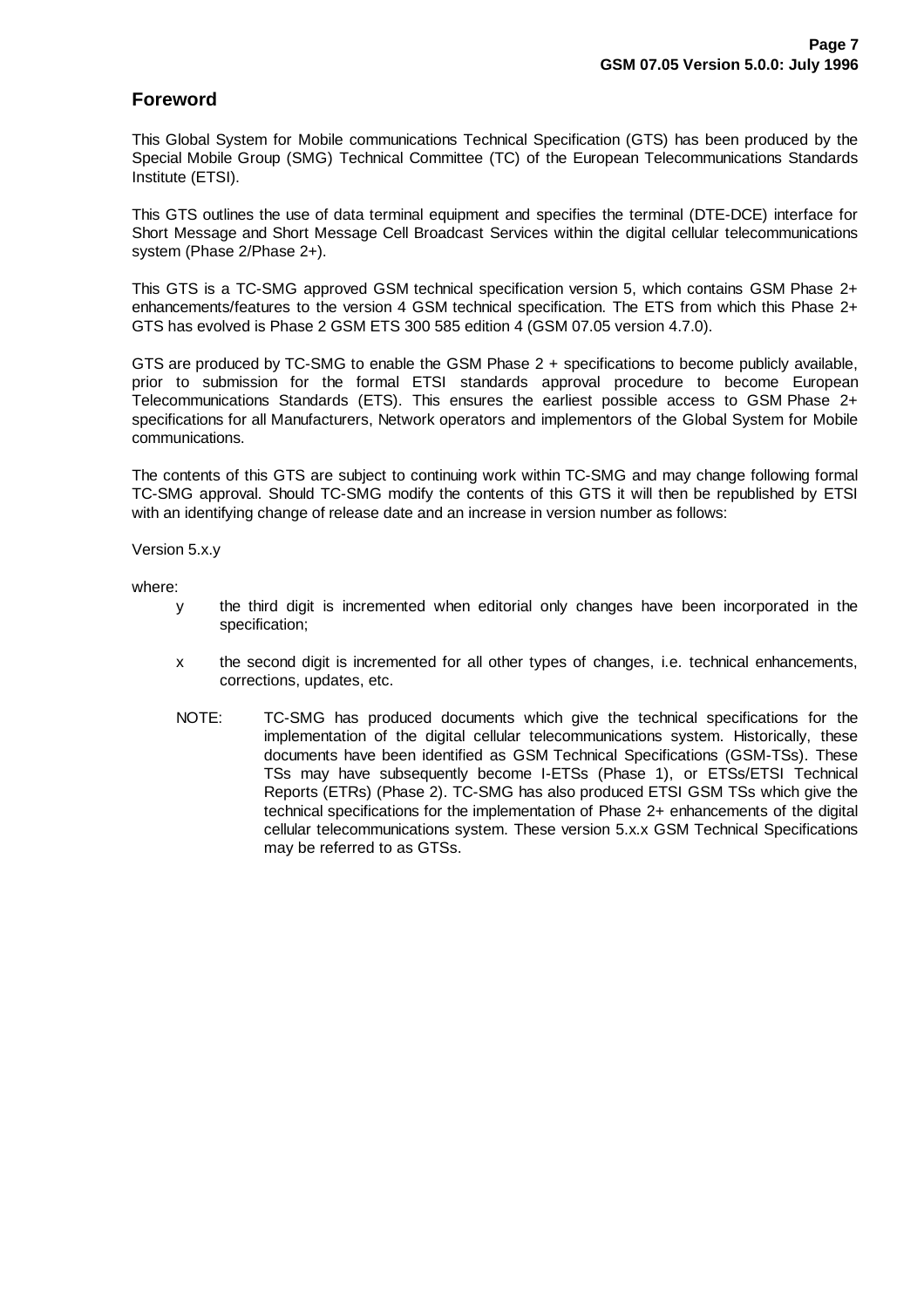Blank page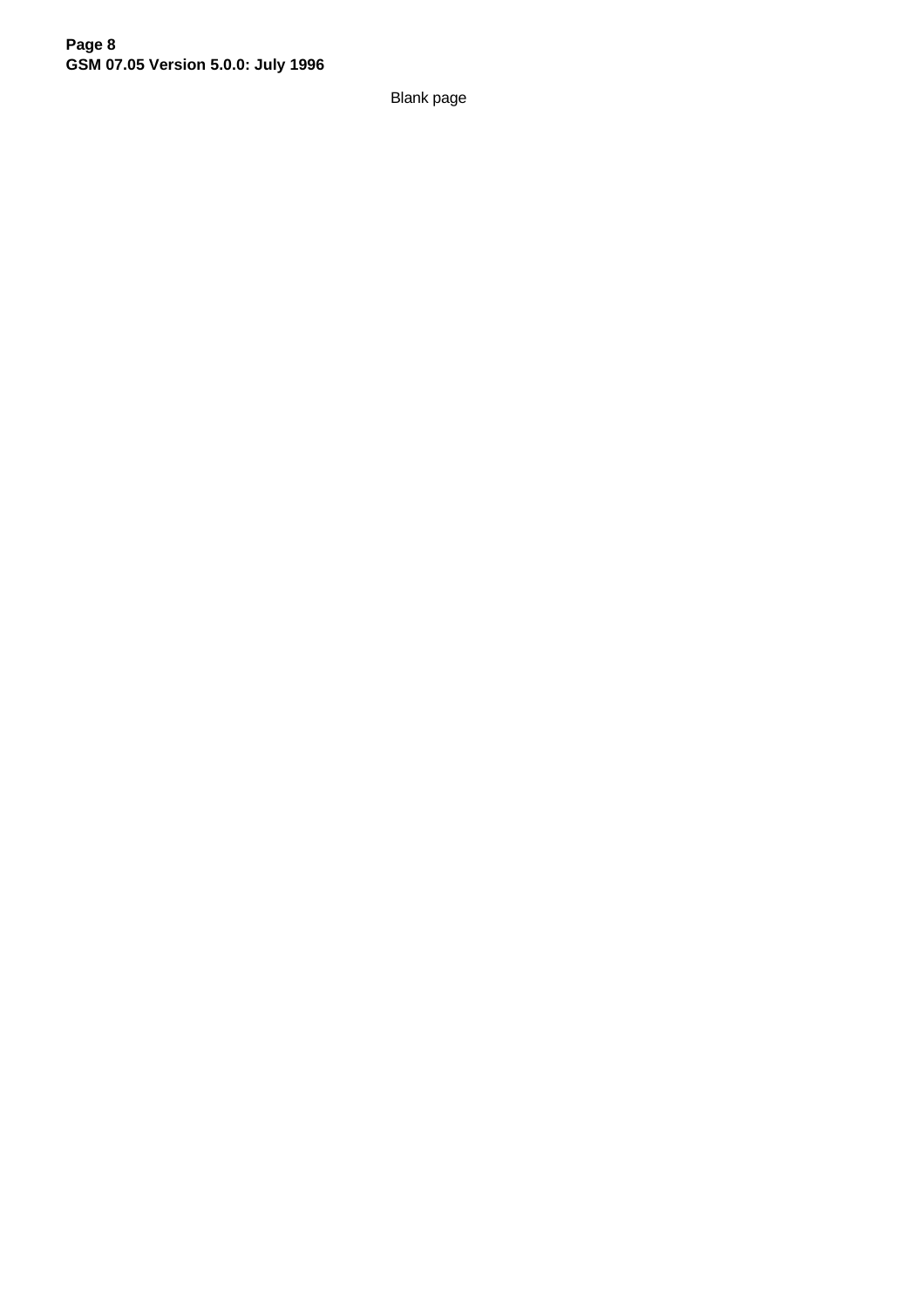## **0 Scope**

This European Telecommunication Standard (ETS) defines three interface protocols for control of SMS functions within a GSM mobile telephone from a remote terminal via an asynchronous interface.

Section 2 defines a binary protocol ("Block Mode"). The protocol includes error protection and is suitable for use where the link may not be completely reliable. It will be of particular use where control of remote devices is required. Efficient transfer of binary encoded user data is possible.

Section 3 defines a character-based interfaced based on "AT" commands ("Text Mode"). This mode is suitable for unintelligent terminals or terminal emulators, and for application software built on command structures like those defined in V.25ter. Some of the commands defined in Section 3 will also be useful for implementations of Section 2 and/or Section 4, for example enabling an indication of incoming SMS messages.

Section 4 defines a character-based interface with hex-encoded binary transfer of message blocks ("PDU Mode"). This mode is suitable for software drivers based on AT command structures which do not understand the content of the message blocks and can only pass them between the MT and "upper level" software resident in the TE.

In all three modes, the terminal is considered to be in control for SMS/CBS transactions.

This specification considers the mobile termination to be a single entity. Other GSM Technical Specifications describe the split of functionality between the mobile equipment and SIM.

The three "modes" referred to above, are represented in figure 0.1/GSM 07.05.

The "Block mode" is a self contained mode in its own right, and when entered, control will remain within that mode until the procedures to exit the mode are executed, after which control is returned to the V.25ter "command" state or "on-line command" state.

The "Text" and "PDU" modes are not in themselves V.25ter states but are simply sets of commands which will operate in either the V.25ter "command" state or "on-line command" state. The "Text" and "PDU" modes are transitory states and after each operation, control is automatically returned to the V.25ter "command" state or "on-line command" state. Whilst in the V.25ter command state, the MS is available to handle incoming and outgoing calls such as Data or Facsimile.



**Figure 0.1/GSM 07.05: Block, Text and PDU modes**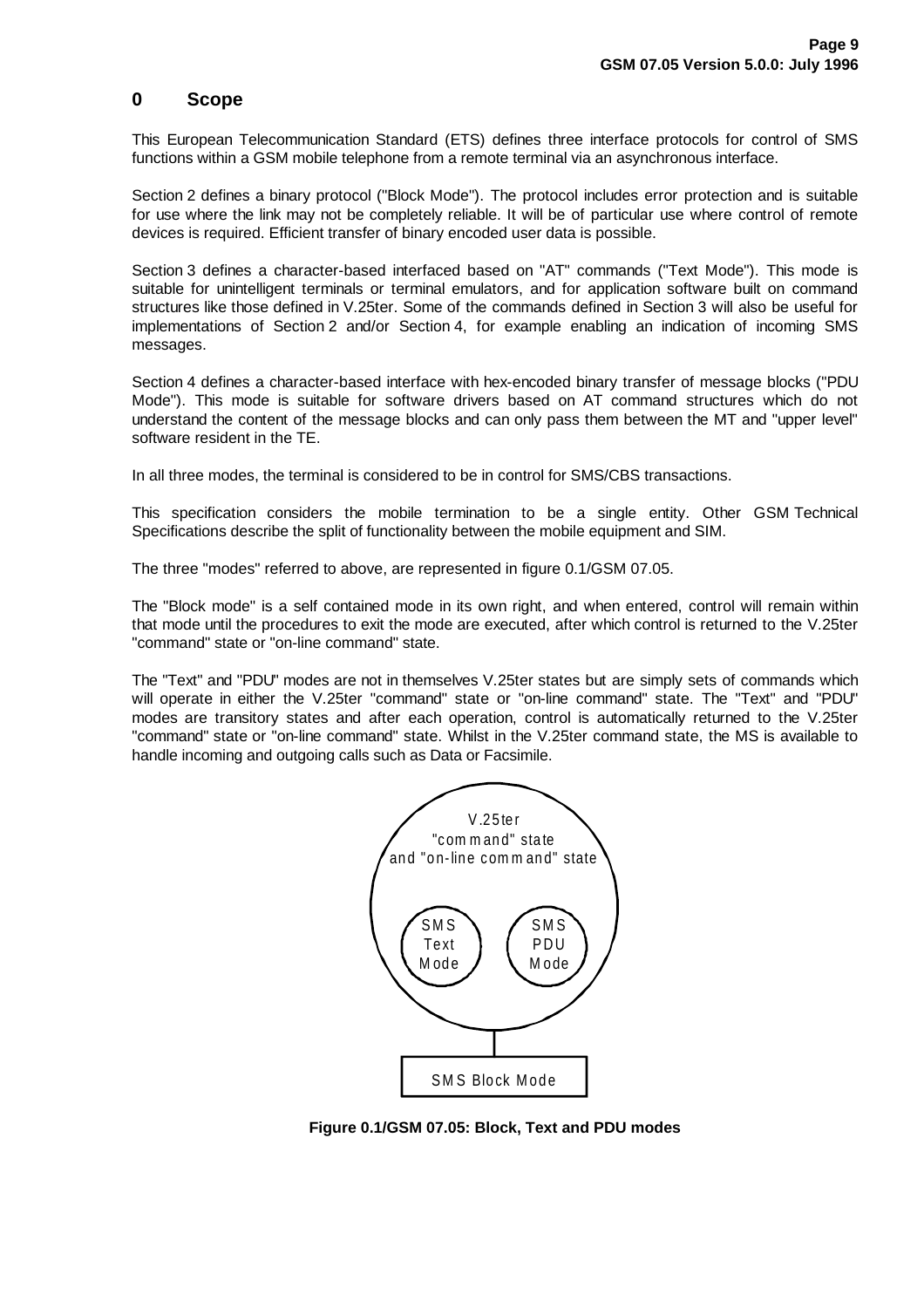## **Page 10 GSM 07.05 Version 5.0.0: July 1996**

#### **0.1 Normative references**

This ETS incorporates by dated and undated reference, provisions from other publications. These normative references are cited at the appropriate places in the text and the publications are listed hereafter. For dated references, subsequent amendments to or revisions of any of these publications apply to this ETS only when incorporated in it by amendment or revision. For undated references, the latest edition of the publication referred to applies.

- [1] GSM 01.04 (ETR 100): "Digital cellular telecommunication system (Phase 2); Abbreviations and acronyms".
- [2] GSM 03.38 (ETS 300 628): "Digital cellular telecommunication system (Phase 2); Alphabet and language specific information".
- [3] GSM 03.40 (ETS 300 536): "Digital cellular telecommunication system (Phase 2); Technical realization of the Short Message Service (SMS) Point to Point (PP)".
- [4] GSM 03.41 (ETS 300 537): "Digital cellular telecommunication system (Phase 2); Technical realization of Short Message Service Cell Broadcast (SMSCB)".
- [5] GSM 04.08 (ETS 300 557): "Digital cellular telecommunication system (Phase 2); Mobile radio interface layer 3 specification".
- [6] GSM 04.11 (ETS 300 559): "Digital cellular telecommunication system (Phase 2); Point-to-Point (PP) Short Message Service (SMS) support on mobile radio interface".
- [7] GSM 04.12 (ETS 300 560): "Digital cellular telecommunication system (Phase 2); Short Message Service Cell Broadcast (SMSCB) support on the mobile radio interface".
- [8] GSM 07.01 (ETS 300 582): "Digital cellular telecommunication system (Phase 2); General on Terminal Adaptation Functions (TAF) for Mobile Stations (MS)".
- [9] GSM 07.07 (ETS 300 642): "Digital cellular telecommunication system (Phase 2); AT command set for GSM Mobile Equipment (ME)".
- [10] GSM 11.11 (ETS 300 608): "Digital cellular telecommunication system (Phase 2); Specification of the Subscriber Identity Module - Mobile Equipment (SIM - ME) interface".
- [11] CCITT Recommendation V.25ter: "Serial Asynchronous Automatic Dialling And Control"
- [12] CCITT Recommendation V.24: "List of definitions for interchange circuits between data terminal equipment (DTE) and data circuit-terminating equipment".
- [13] CCITT Recommendation E.164: "Numbering plan for the ISDN era".
- [14] CCITT Recommendation E.163: "Numbering plan for the international telephone service".

### **0.2 Abbreviations**

Abbreviations used in this specification are listed in GSM 01.04 [1].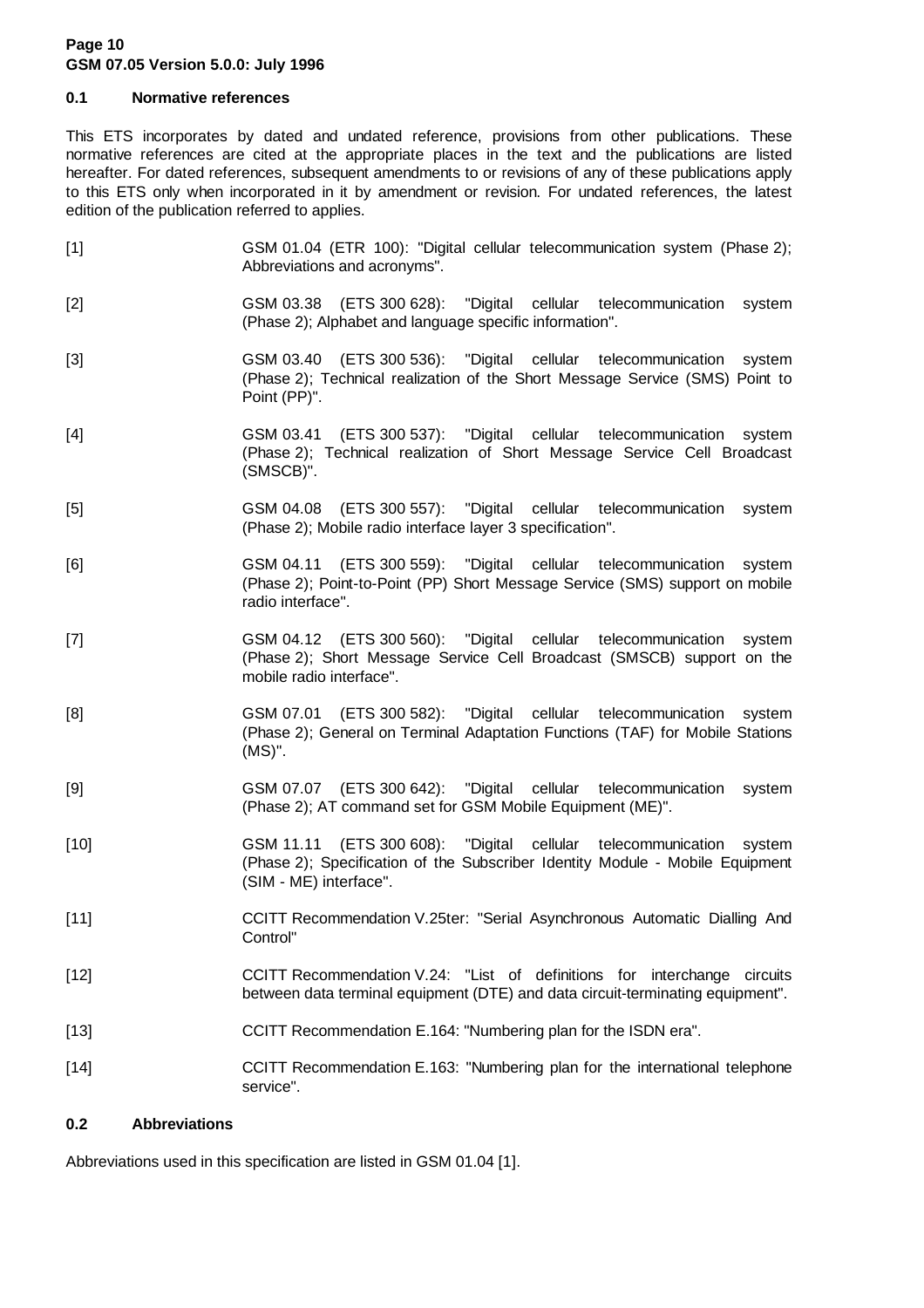## **1 Reference configuration**

| ----------------- | MC.<br>ـ∟ ۱<br>___ | .<br>١N٠<br>$\sim$ | ----------------- |  |
|-------------------|--------------------|--------------------|-------------------|--|
|-------------------|--------------------|--------------------|-------------------|--|

| MOBILE<br>EQUIPMENT |                   | TERMINAL<br>EQUIPMENT |
|---------------------|-------------------|-----------------------|
| SIM                 | DCE/DTE INTERFACE |                       |

#### MOBILE TERMINATION (MT2)

## **Figure 1: Reference configuration**

The mobile termination consists of the mobile equipment (ME) and the SIM. Messages may be stored in either, but this specification does not distinguish between messages stored in the SIM or in the ME. The management of message storage in the two parts of the mobile termination is a matter for the mobile termination implementation.

#### **1.1 V.24 Interface Circuits**

The operation of the CCITT V.24 blue book interface circuits for SMS is shown in table 1.1/GSM 07.05.

| V.24 CIRCUIT | <b>DESCRIPTION</b> | TE to MT | MT to TE |
|--------------|--------------------|----------|----------|
| CT102        | signal ground      | x        | X        |
| CT103        | <b>TXD</b>         | X        |          |
| CT104        | <b>RXD</b>         |          | X        |
| CT105        | <b>RTS</b>         | ΙX       |          |
| CT106        | <b>CTS</b>         |          | X        |
| CT107        | <b>DSR</b>         |          | X        |
| CT108.2      | <b>DTR</b>         | X        |          |
| CT109        | <b>DCD</b>         |          | Ιx       |

### **Table 1.1/GSM 07.05: Use of V.24 interface circuits**

NOTE: CT105 at the TE is connected to CT133 at the MT

## **1.1.1 Circuit definitions for the SMS Block mode**

#### CT103

All commands from the TE to the MT are transferred across this circuit. Inband flow control is not permitted during Block Mode.

## CT104

All responses/indications from the MT to the TE are transferred across this circuit. Inband flow control is not permitted during Block Mode.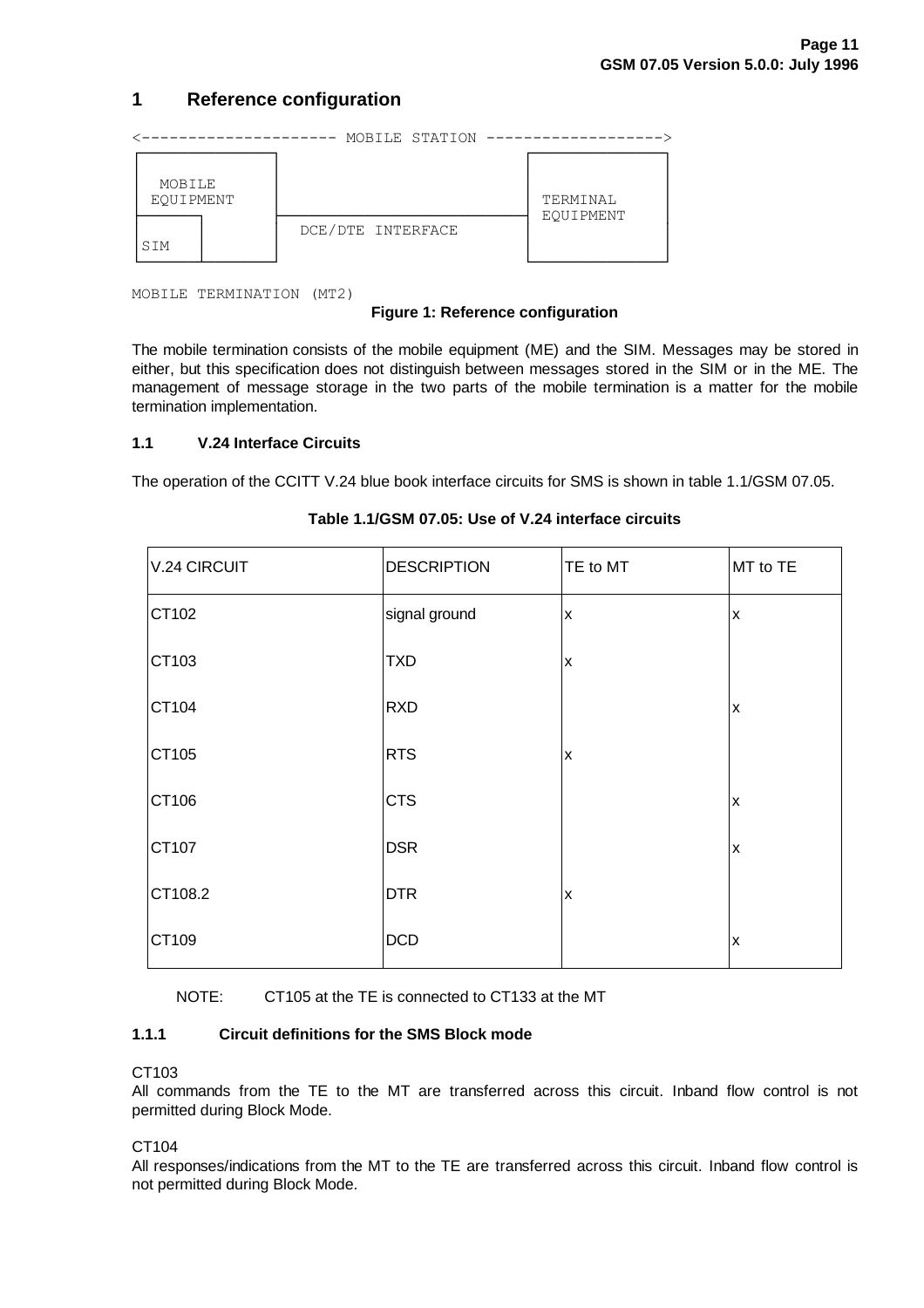## **Page 12 GSM 07.05 Version 5.0.0: July 1996**

#### CT105

This circuit allows the TE to flow control the MT when in the Block Mode and at other times if hardware flow control is enabled.

### CT106

This circuit allows the MT to flow control the TE when in the Block Mode and at other times if hardware flow control is enabled.

## CT107

This circuit shall be set to the ON condition before entry into the Block Mode, and shall remain in the ON condition during Block Mode. If the TE detects that this circuit returns to the OFF condition during the block mode then the TE shall return CT108.2 to the OFF condition and exit the Block Mode.

## CT108.2

This circuit shall be set in the ON condition before the AT+CESP command is sent from the TE to begin the Block Mode, and shall be maintained in the ON condition during the Block Mode. It shall be returned to the OFF condition after the command 'END SMS MODE' has been accepted and acknowledged by the MT. If the MT detects that this circuit returns to the OFF condition during the Block Mode then the MT shall exit the Block Mode.

### CT<sub>109</sub>

This circuit shall be set to the ON condition before entry into the Block Mode and remain in the ON condition during the Block Mode. If the TE detects that this circuit returns to the OFF condition during the Block Mode then the TE shall return CT108.2 to the OFF condition and shall exit the Block Mode.

### **1.1.2 Circuit definitions for the SMS Text and PDU modes**

Only circuits CT102, CT103 and CT104 are mandatory for the Text and PDU modes. The functionality and operation of other circuits shall be in accordance with V.25ter.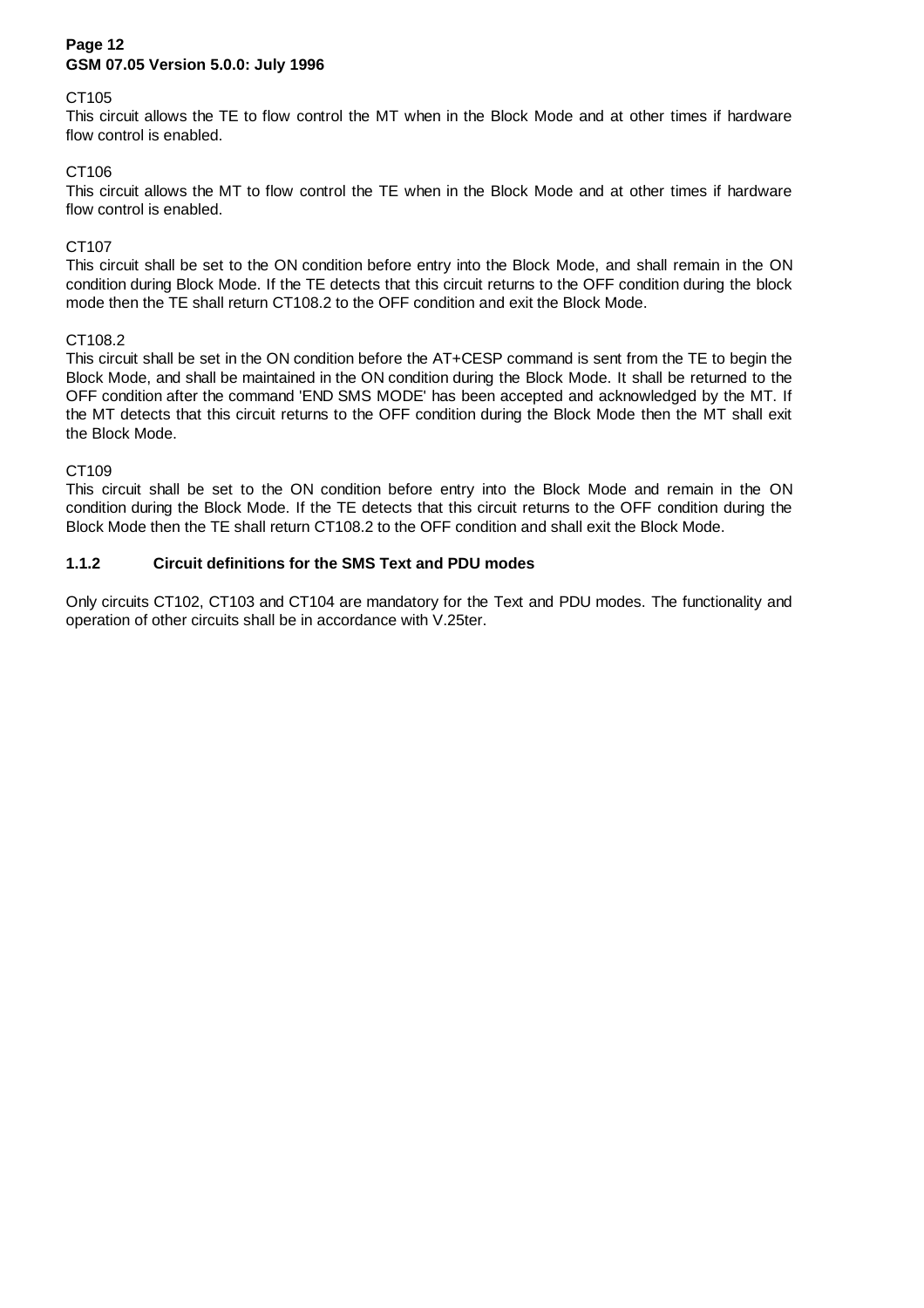## **2 SMS Block Mode**

### **2.1 Beginning and ending of SMS/CBS Block Mode**

#### **2.1.1 Beginning SMS/CBS Block Mode**

As described in TS GSM 07.01, the DTE/DCE interface is normally associated with the terminal adaptation function (TAF), if such a function is available. When no data connection is in progress, and the terminal equipment wishes to enter SMS/CBS mode, the command 'AT+CESP' shall be issued by the TE through the DTE/DCE interface requesting that the Block mode protocol described in this specification is to be used. The syntax of this command is further described in section 3.2.4 later. The syntax for these commands is derived from V.25ter, i.e. the command is encoded as an IA5 character string together with delimiters as described in V.25ter.

Upon receipt of this command, the mobile termination shall respond as follows:

If the mobile termination supports SMS/CBS block mode commands, responses and indications as described in this technical specification, it shall respond with 'OK' and enter the SMS/CBS mode. If the mobile termination does not support SMS/CBS block mode commands, responses and indications as described in this technical specification, it shall respond with 'ERROR' and remain in the current mode..

If the SMS/CBS block mode command is accepted by the mobile termination, then all further commands, responses and indications shall be as defined in section 2 of this technical specification. These SMS/CBS mode commands, responses and indications use 8-bit encoded data and not IA5 characters.

#### **2.1.2 Returning from SMS/CBS Block Mode To Default Mode**

When the terminal equipment wishes to return to default mode from SMS/CBS mode, it shall issue the command 'END SMS MODE', described in section 2.4.1.11. The mobile termination shall respond with 'OK' to indicate that the DTE/DCE interface has returned to default mode. The TE shall change back to default mode whether or not such a response is received.

The TE may also indicate that it has exit from the SMS/CBS mode through the use of CT 108/2 (see section 1.1)

If an incoming data call arrives while the DTE/DCE interface is set to SMS/CBS mode, then the mobile termination may autonomously issue the 'END SMS MODE' indication (section 2.4.2.11) and revert to default mode in order to connect the data call through the TAF.

The MT may exit from SMS/CBS mode autonomously if the power to the MT is switched off and then on again. In addition, the MT manufacturer may provide MMI to change the mode back to the default mode. In the latter case, the MT shall issue the 'END SMS MODE' indication (section 2.4.2.11) and exit the SMS/CBS mode immediately.

The MT may also indicate that it has exit from the SMS/CBS mode through the use of CT 107 and CT 109 (see section 1.1).

A BREAK condition in either direction at the DTE/DCE interface shall cause the TE and the MT to exit from the SMS/CBS block mode and return to the default mode.

In the event where the TE or the MT find themselves unable to recover from a protocol error then either entity may exit the SMS/CBS mode using any of the mechanisms described above. Confirmation of default mode operation will be achieved through the use of AT commands and responses.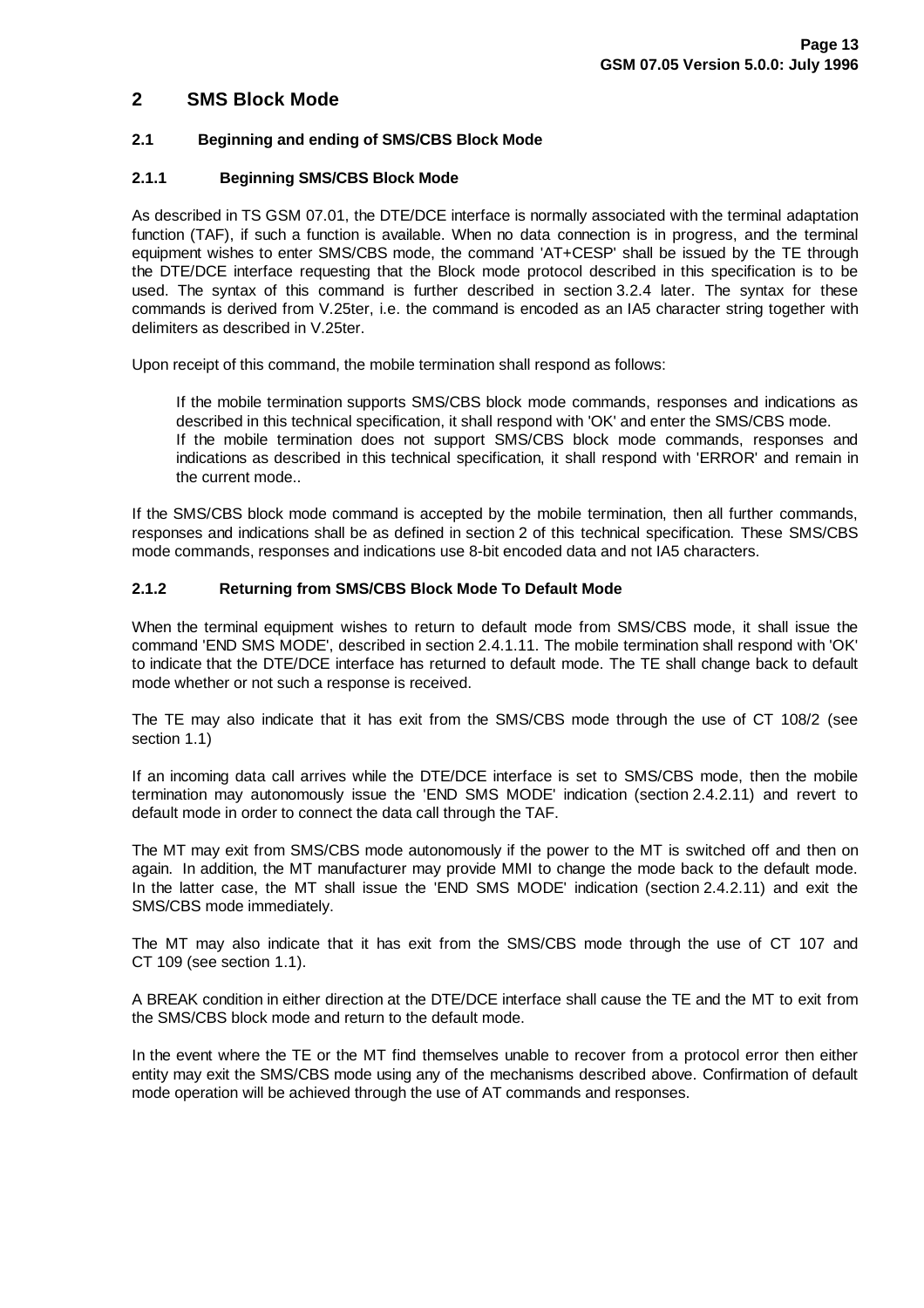## **Page 14 GSM 07.05 Version 5.0.0: July 1996**

### **2.2 Protocol description**

The communication path between the MT and the TE across the DTE/DCE interface should be quite reliable if it uses a short wire link. However, to ensure that the low error rate does not cause malfunction, the following error protection scheme is provided.

Each message sent from the MT to the TE or vice-versa consists of a data block (DATA) and block check sum (BCS, see figure 2.2.1). In the following description the notation DLE, STX, NUL and ETX refer to control characters having the values 10 02 00 and 03 hexadecimal respectively.

| DLE STX<br>MESSAGE CONTENT | DLE   ETX   BCS   BCS       |  |  |
|----------------------------|-----------------------------|--|--|
| 10H   02H                  | $10H$ $03H$ $MSB$ $LSB$ $I$ |  |  |

## **Figure 2.2.1/GSM 07.05: Format of DTE/DCE interface messages**

The data block consists of a start transmission sequence, set to 00010000 00000010 (10 02 hex), the message content as defined below and an end transmission sequence, set to 00010000 00000011 (10 03 hex). The least significant bit of each octet is always transmitted first.

The block check sum is calculated at the transmitter by adding all of the octets in the message content modulo 65536. Each bit of the 16-bit result is then inverted, and 1 is added to the answer.

During transmission of the message content and the BCS octets, any occurrence of the value 10 hex (DLE) shall result in an additional 'stuffing' octet of value 00 hex (NUL) being transmitted immediately following the octet containing 10 hex. This is to ensure that the start and end markers are unambiguous. The receiver shall remove stuffing octets by discarding any octet of value 00 hex (NUL) which immediately follows an octet of value 10 hex (DLE).

After removal of any stuffing octets, the receiver can check the BCS by adding all of the octets in the message content and the 16-bit BCS modulo 65536. The correct result is 0000 hex. If any message is received with an incorrect BCS, then the message is discarded. No response is sent over the DTE/DCE interface, but an indication may be provided to higher layers within the receiving entity.

The transmitter shall only send DLE when it is followed by STX, NUL or ETX. Therefore, if the receiver sees a DLE followed by anything else then the receiver shall assume that some data has been lost, and shall start to search for the start marker. An unexpected end marker at the receiver shall also result in a search for a start marker. A start marker shall always be treated as the start of a new block, regardless of which state the receiver is in.

Examples of state diagrams for a block receiver to implement this procedure are given in Annex B, together with an example of coding and decoding a message.

Only one Command/Response transaction shall be permitted at any one time from any sending or receiving entity. It shall however be possible for a Command/Response transaction from one entity to be initiated even if there is a Command/Response transaction in progress from the other entity.

If an immediate response is expected to a message sent over the DTE/DCE interface, then the sending entity shall wait 10 seconds. If no response is received within this time, the sending entity shall repeat the message. The message shall be repeated a maximum of 3 times, after which the sending entity shall exit from the SMS/CBS mode and provide an error indication to the user.

If a message cannot be understood by the receiving entity even though it has a correct BCS, then it shall return an UNABLE TO PROCESS message with cause value 'Command not understood'. The receipt of an UNABLE TO PROCESS message should not in itself initiate re-transmission although re-transmission may take place due to the timeout mechanism described earlier since an UNABLE TO PROCESS is deemed to be an invalid response. The 'Cause' may however be referred to a higher layer. An UNABLE TO PROCESS shall not be sent as the result of an incorrect BCS.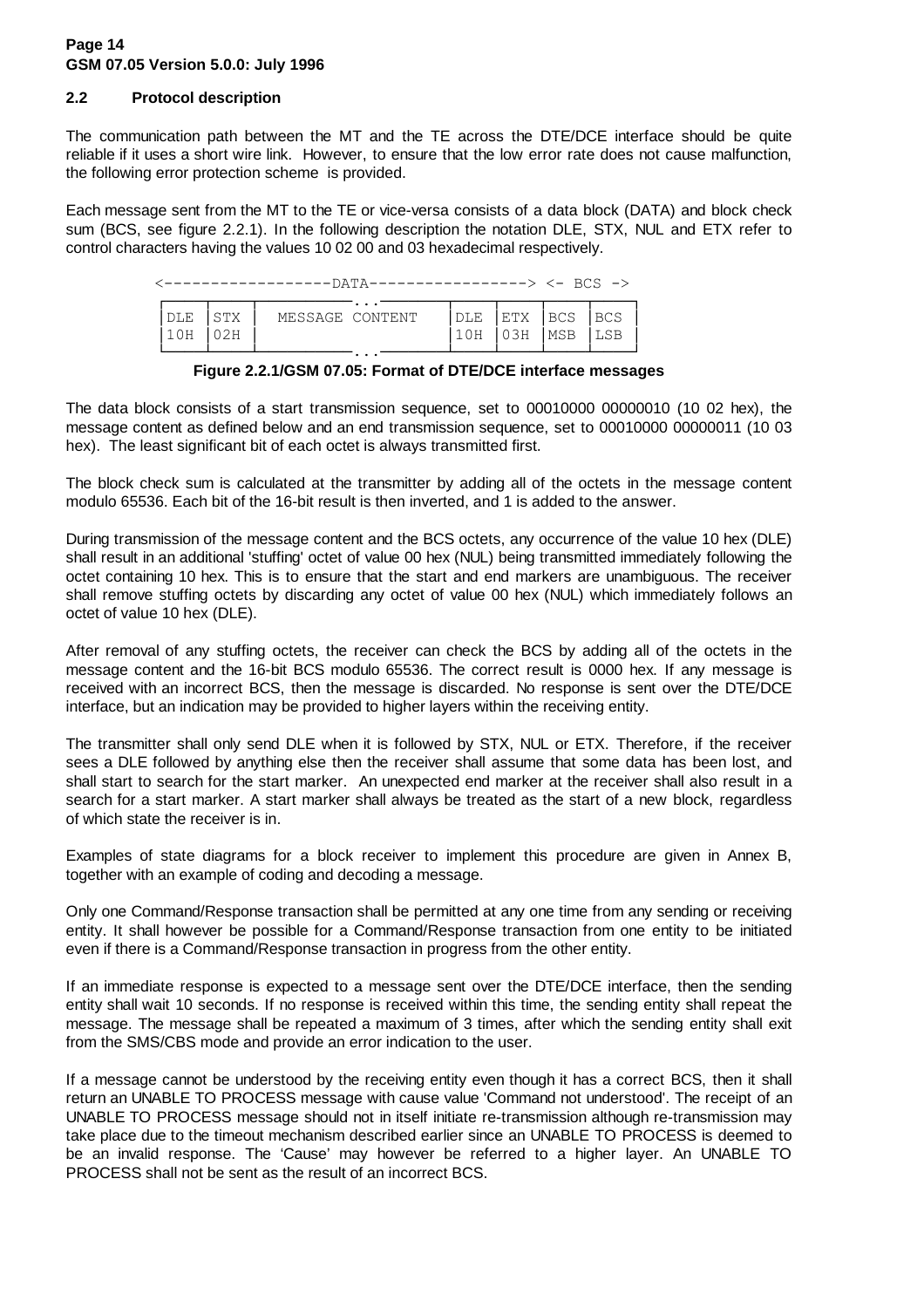#### **2.3 Requesting messages already held in the Mobile Termination**

The TE may request the MT to provide SMS or CBS messages already stored. The TE will either request all messages, or request a list of messages and subsequently ask for specific messages.

At the start of the SMS/CBS mode session, the MT shall number all messages contiguously, starting with message number 1. These "Short Message References" are only valid for a single SMS/CBS MODE session and should not be confused with the GSM 03.40 TP-Message-Reference. Each message retains its Short Message Reference for the duration of the SMS/CBS mode session. New messages will normally be given the lowest previously-unused Short Message Reference. However, if all Short Message References have been used then the MT may reallocate Short Message References previously allocated to now-deleted messages.

Short Message Reference 0 signifies that there are no messages in the MT. The value of 0 is used under the following conditions:

- When an INSERT SMS command is used to transfer an SM over the air interface and not store it in the MT then the MT will return a Short Message Reference of 0 in the REQUEST CONFIRMED response and the ensuing INSERT SMS COMPLETE / INSERT SMS FAILURE indications.

- For Class 0 SM's which are not stored in the MT
- For TE specific SM's which are not stored in the MT

If Message number 0 is requested by the TE, the MT will always return an error cause, but will also include the highest valid Short Message Reference (see section 2.3.2.1 below).

#### **2.3.1 Requesting List Of Messages**

The TE may request the MT to provide a list of SMS and CBS messages currently stored in the mobile termination. This is achieved by the LIST REQUEST command (section 2.4.1.1). The MT divides the messages stored into groups of 5 (called pages) and transfers the first 5 in a MESSAGE LIST response (section 2.4.2.1) containing message references allocated by the MT, plus the relevant header information described in GSM 03.40/04.11 and GSM 03.41/04.12.

If there are no messages stored in the MT, then the MESSAGE LIST response shall be empty.

The TE may then request further groups of up to 5 messages by repeating the LIST REQUEST command for pages 2,3, and so on. The MT will indicate that there are no more pages by responding with an empty MESSAGE LIST response.

#### **2.3.2 Requesting Transfer Of Messages**

The TE may request the transfer of one or more messages by means of the commands described below. The MT does not delete messages which have been transferred. Messages can only be deleted by the DELETE MESSAGE command (section 2.4.1.9).

### **2.3.2.1 Requesting Transfer Of A Specific Message**

The TE may request the MT to transfer a specific message by sending the GET MESSAGE command (section 2.4.1.2), including the appropriate message reference. The MT will provide the full message including header in a MESSAGE response (section 2.4.2.2). If the message reference is unallocated, then the GET MESSAGE FAILURE response is returned with cause 'No such message' and the highest valid Message Reference (section 2.4.2.3).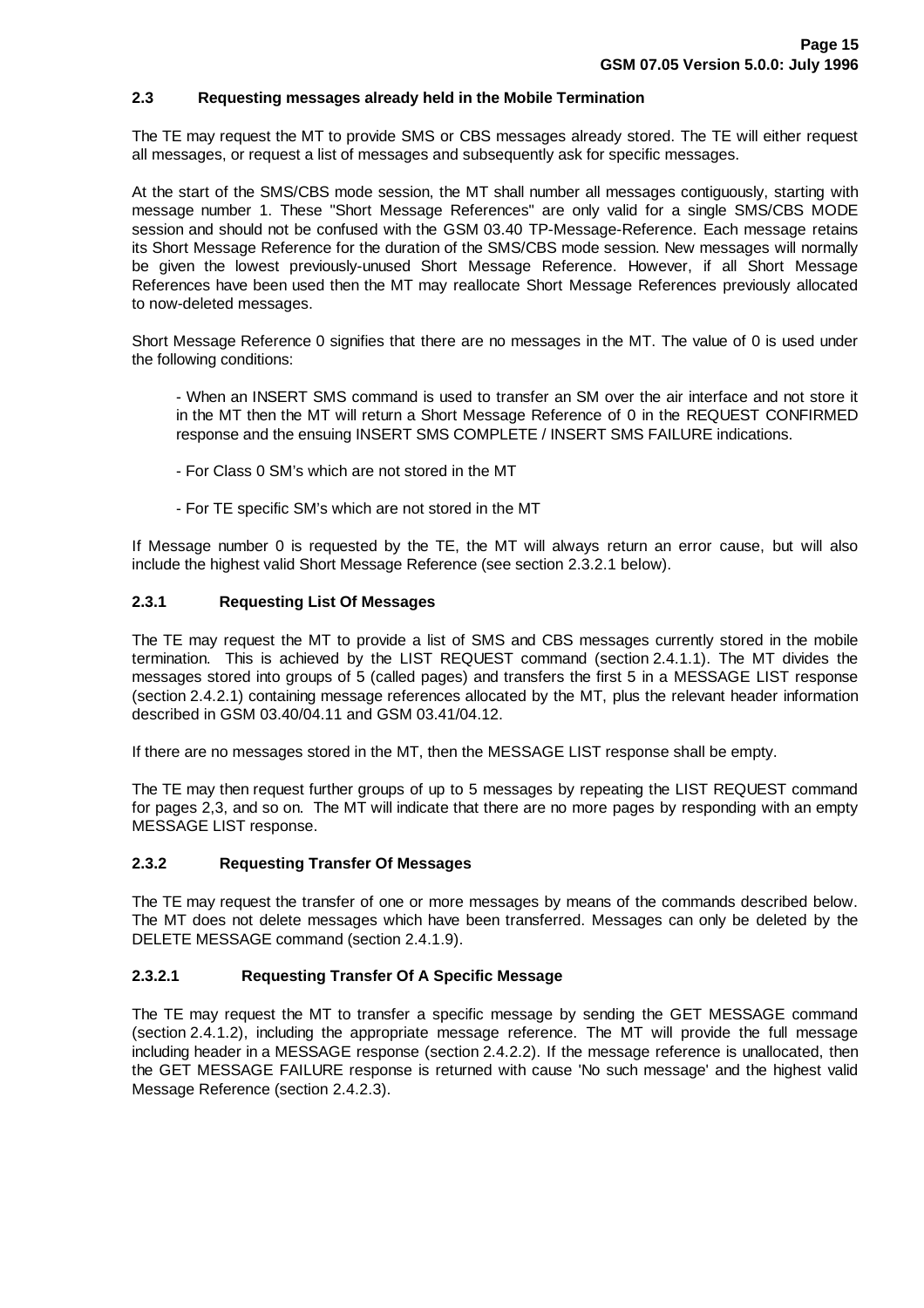## **Page 16 GSM 07.05 Version 5.0.0: July 1996**

### **2.3.2.2 Requesting Transfer Of All Messages**

The TE may request the MT to transfer all messages by sending the GET FIRST MESSAGE command (section 2.4.1.3), followed by the appropriate number of GET NEXT MESSAGE commands (section 2.4.1.4).

The MT shall be able to transfer all messages one-by-one, starting with the 'first' and continuing with the 'next'. The precise ordering of the messages is left to the MT implementation.

If the MT exits from SMS/CBS mode for any reason, then this information need not be retained.

On receipt of the GET FIRST MESSAGE command, the MT shall set a pointer to the first message, and transfer this message using the MESSAGE response as described in section 2.3.2.1.

On receipt of the GET NEXT MESSAGE command, the MT shall move the pointer to the first available message after the last message transferred (using either GET FIRST MESSAGE, GET MESSAGE or GET NEXT MESSAGE), and transfer this message using the MESSAGE response as described in section 2.3.2.1.

If the MT receives a GET NEXT MESSAGE command when all messages have been transferred to the TE, or there are no messages stored in the MT, then the GET MESSAGE FAILURE response shall be provided with the cause 'No such message' (see section 2.4.2.3).

If the TE receives an out of sequence message then it shall attempt to transfer the missing message using the GET MESSAGE command before continuing with GET NEXT MESSAGE. If this attempt fails with the cause 'no such message', it means that the message has been deleted, or it has been lost due to a failure at the MT.

The MT includes a LAST SHORT MESSAGE REFERENCE in the GET MESSAGE FAILURE response. This is so that the TE can detect whether or not the last short message was received in error.

If the MT receives a GET NEXT MESSAGE command prior to receiving a GET FIRST MESSAGE or GET MESSAGE command, then it shall continue as if the command had been GET FIRST MESSAGE (i.e. provide the 'first' message and continue with the 'next' on receipt of the subsequent GET NEXT MESSAGE command).

### **2.3.3 Requesting Diversion Of Incoming Messages**

The TE may request the MT to transfer SMS or CBS messages directly from the air interface to the DTE/DCE interface, by the following procedures. If messages are diverted then they are not stored in the MT. If messages are diverted and there is no communication path to the TE (e.g. because it has been disconnected), the diversion shall be cancelled.

## **2.3.3.1 Requesting SMS Messages**

The TE may request an indication of arrival of incoming SMS messages, or the direct transfer of incoming SMS messages.

The TE requests new SMS messages by the TRANSFER INC SMS command (section 2.4.1.5). This command will be sent with parameters indicating whether all incoming SMS messages are to be transferred, or only those indicated as being for the TE.

The MT shall confirm receipt of this command with a REQUEST CONFIRMED message provided there is memory available to store SM's in the ME or the SIM. If there is no memory available, the MT shall respond with 'unable to process' with a cause value No memory.

The MT shall transfer incoming messages by the INC MESSAGE indication (section 2.4.2.4).

For an INC MESSAGE which contains a Short Message (SMS) info element id, the TE shall acknowledge receipt of the INC MESSAGE with an ACKNOWLEDGE MESSAGE (section 2.4.1.12). The MT should not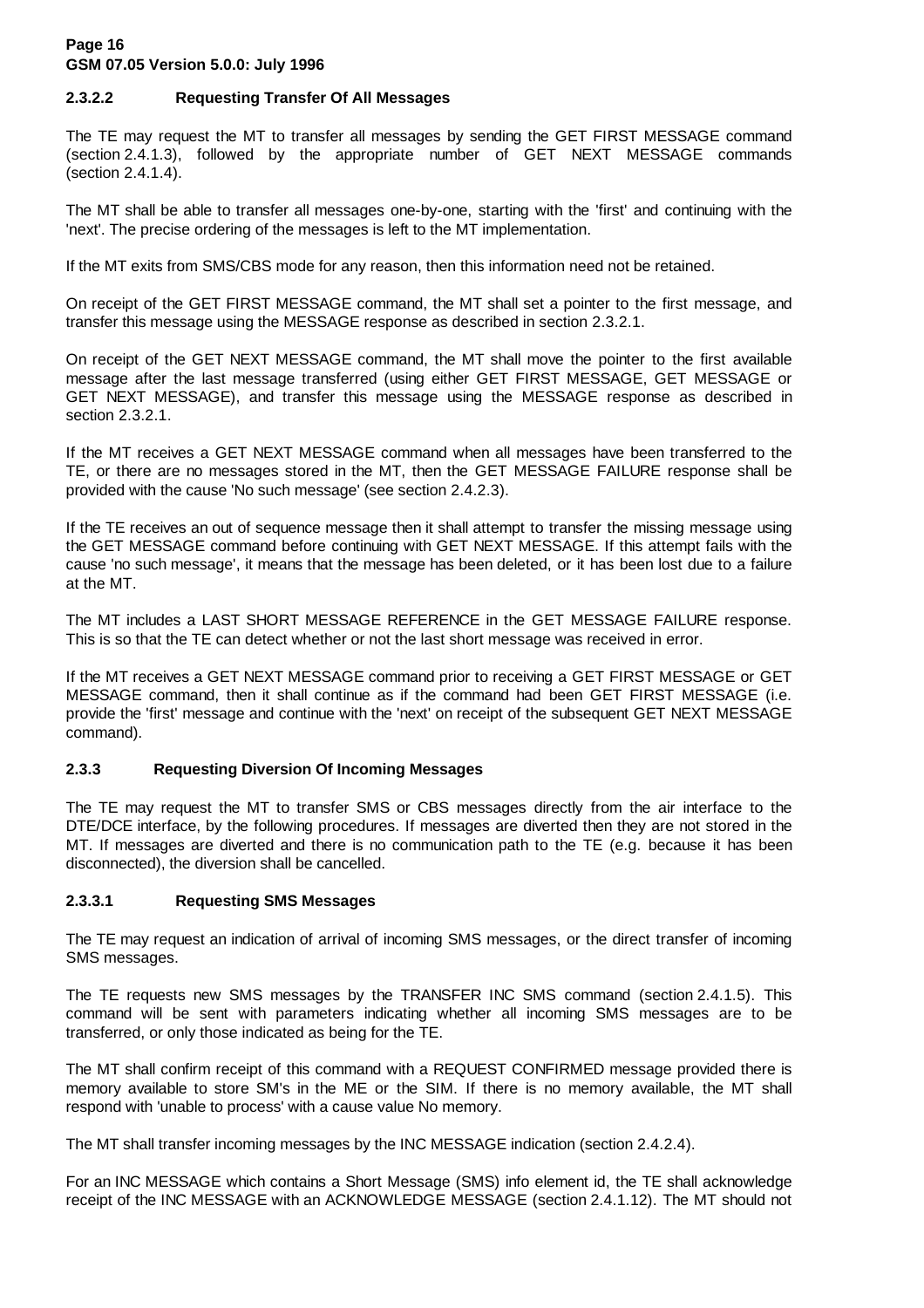send another INC MESSAGE which contains a Short Message (SMS) info element id to the TE whilst it is waiting for an ACKNOWLEDGE MESSAGE.

In the event of the MT not receiving an ACKNOWLEDGE MESSAGE within a time specified by the MT manufacturer the MT shall exit the SMS mode automatically after 'n' attempts to send the INC MESSAGE (where n is a number specified by the MT manufacturer). The MT should attempt to store the unacknowledged SM or Status Report (contained in the INC MESSAGE) in the MT or on the SIM as appropriate.

The MT must not delay sending the RP-ACK defined in GSM TS 03.40 (to the SC) for longer than the RP-ACK timeout specified in GSM TS 04.08. It may therefore be impractical for the MT to wait for ACKNOWLEDGE MESSAGE from the TE before sending RP-ACK.

The TE requests the cessation of incoming message transfer by the same command, indicating no incoming messages. The transfer of messages will automatically cease on exit of the SMS/CBS mode. Transfer shall not recommence until a new request is issued by the TE.

### **2.3.3.2 Requesting CBS Messages**

The TE may request the transfer of all cell broadcast messages directly from the air interface to the DTE/DCE interface. This is achieved by the use of the TRANSFER INC CBS message (section 2.4.1.7).

The MT shall confirm receipt of this command with a REQUEST CONFIRMED message.

After receipt of this command, the MT shall transfer all CBS pages as they arrive on the air interface, using the INC MESSAGE indication (section 2.4.2.4).

While the CBS pages are being transferred, any other indication or response required to be sent to the TE will take precedence over the CBS pages. However, the MT shall not interrupt the transfer of a page to send other information within the SMS/CBS mode (i.e. the MT shall wait until a page boundary).

The transfer of messages will automatically cease on exit of the SMS/CBS mode. Transfer shall not recommence until a new request is issued by the TE.

### **2.3.3.3 Requesting indication of message arrival**

If the TE requires an indication of incoming message arrival, the INDICATE INC SMS command (section 2.4.1.6) shall be used.

The MT shall confirm receipt of this command with a REQUEST CONFIRMED message.

After receipt of this command, the MT shall indicate all incoming messages in the specified categories (unless they are directly transferred) with the MESSAGE ARRIVED indication (section 2.4.2.5). This indication shall be of the same format as the MESSAGE LIST response described in section 2.3.1.

The TE shall acknowledge receipt of the MESSAGE ARRIVED with an ACKNOWLEDGE MESSAGE. (section 2.4.1.12). The MT should not send another MESSAGE ARRIVED to the TE whilst it is waiting for an ACKNOWLEDGE MESSAGE.

In the event of the MT not receiving an ACKNOWLEDGE MESSAGE within a time specified by the MT manufacturer the MT shall exit the SMS mode automatically after 'n' attempts to send the MESSAGE ARRIVED (where n is a number specified by the MT manufacturer). The MT should attempt to store the unacknowledged SM or Status Report in the MT or on the SIM as appropriate.

The MT must not delay sending the RP-ACK defined in GSM TS 03.40 (to the SC) for longer than the RP-ACK timeout specified in the GSM TS 04.08. It may therefore be impractical for the MT to wait for ACKNOWLEDGE MESSAGE from the TE before sending RP-ACK.

The TE requests the cessation of incoming message indication by the INDICATE INC SMS command, with the 'no incoming messages' parameter.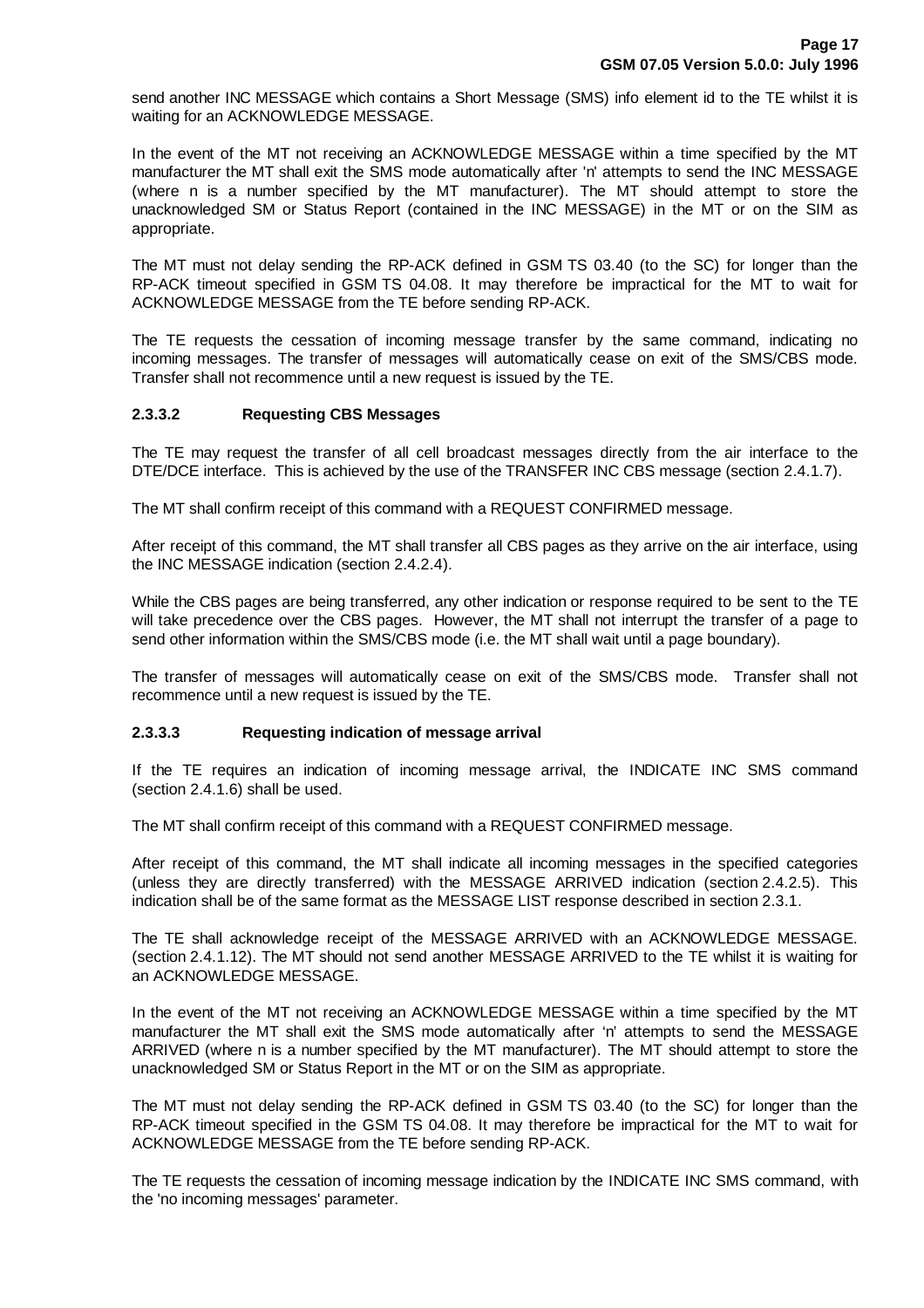## **Page 18 GSM 07.05 Version 5.0.0: July 1996**

## **2.3.4 Requesting Transfer Into Mobile Termination**

The TE may request transfer of SMS messages into the mobile termination. Cell broadcast messages cannot be transferred in this direction.

The TE shall use the INSERT SMS command (section 2.4.1.8) to transfer the message. This command shall indicate whether the message is to be stored in the MT, sent over the air interface or both. The command shall include the full SMS message and header as described in GSM 03.40, except for the message reference and message type indication (which are allocated by the MT).

Only one INSERT SMS command may be outstanding at any given instant. An INSERT SMS is deemed complete when an INSERT SMS COMPLETE or an INSERT SMS FAILURE indication has been received irrespective of whether an intermediate REQUEST CONFIRMED has been received.

Upon receipt of an INSERT SMS command, the MT shall act in the following way:

If the TE requested the MT to store the message, the MT shall attempt to store the message. If the attempt is successful, the MT shall return an INSERT SMS COMPLETE indication (section 2.4.2.6), including the message reference allocated by the MT. If the attempt fails (e.g. due to lack of memory), the MT shall return an INSERT SMS FAILURE indication (section 2.4.2.7), providing a cause for the failure.

If the TE requested the MT to send the message, the MT shall respond immediately with a REQUEST CONFIRMED message, and attempt to send the message. If the send attempt subsequently succeeds, the MT shall send an INSERT SMS COMPLETE indication, including the message references allocated by the MT. If the send attempt subsequently fails, the MT shall return an INSERT SMS FAILURE indication, providing a cause for the failure.

If the TE requested the MT to store and send the message, the MT shall first attempt to store the message. If no storage is available, the MT shall return an INSERT SMS FAILURE indication (section 2.4.2.7) and shall not attempt to send the message. If storage is available, the MT shall store the message and then respond with a REQUEST CONFIRMED message. If the send attempt is successful, the MT shall return an INSERT SMS COMPLETE indication (section 2.4.2.6), including the message references allocated by the MT. If the transmission of the message fails, then the MT shall return an INSERT SMS FAILURE indication (section 2.4.2.7). This will show that the send attempt failed and provide a cause. After that the MT shall delete the stored message.

### **2.3.5 Requesting Deletion Of Messages**

The TE may request deletion of SMS or CBS messages from the store in the MT. This is achieved by the DELETE MESSAGE command (section 2.4.1.9). The command will include a message reference, as defined by the MT and provided in the message list.

Upon receipt of this command, the MT shall attempt to delete the message. If successful, the MT shall return a DELETE MESSAGE COMPLETE indication (section 2.4.2.8). If not successful, the MT shall return a DELETE MESSAGE FAILURE indication (section 2.4.2.9).

On successful deletion of an SM or CBS message the Page Index (see 2.5.2.10) and the Index Count (see 2.5.2.8) shall be re-assigned so that their values are contiguous (i.e. there are no gaps in either parameter). The original short message Reference values remain unchanged.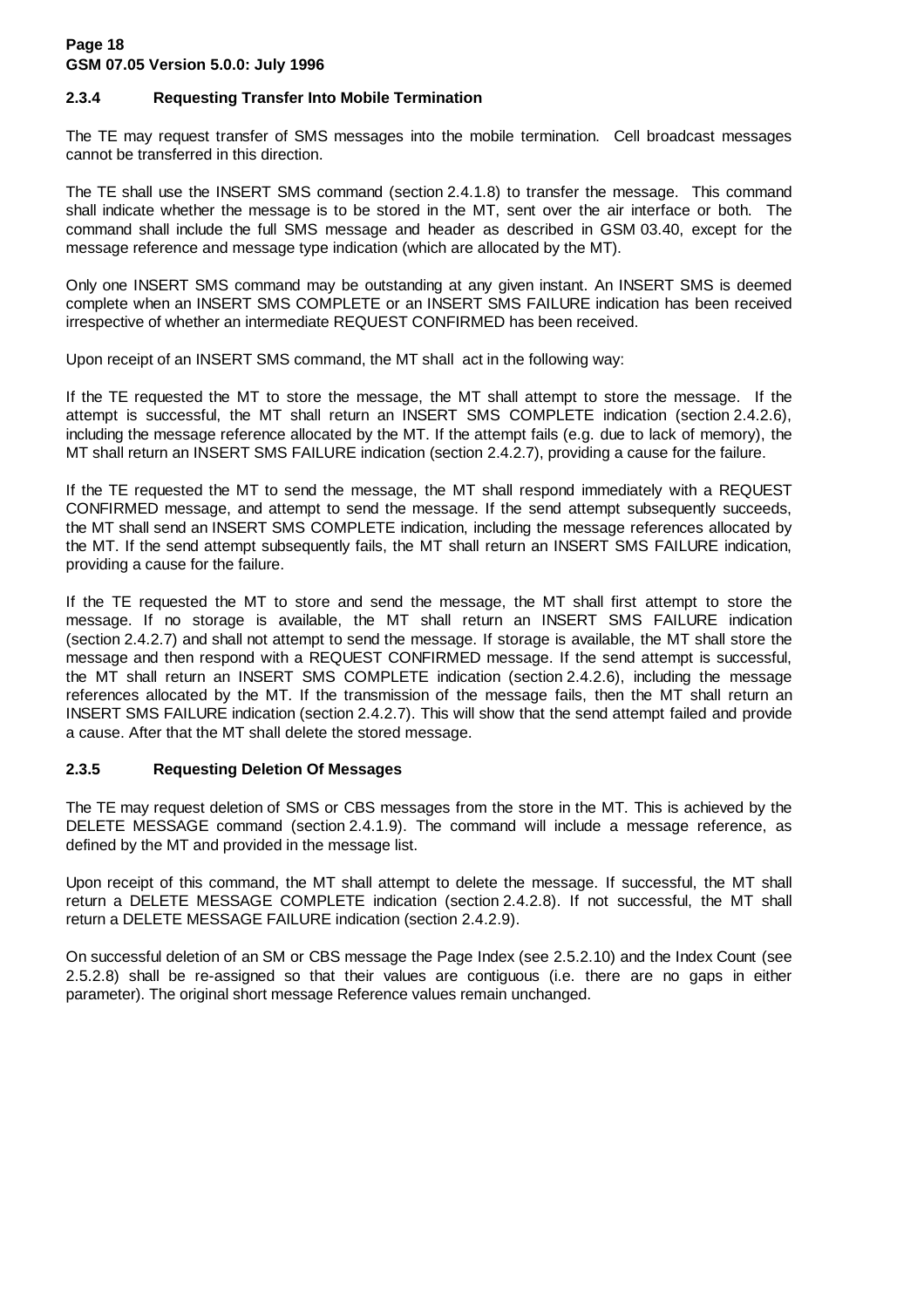#### **2.4 Message functional definitions and contents**

This section provides an overview of the message structure to be used over the DTE/DCE interface in SMS/CBS block mode. Each message definition includes a brief description of the use of the message, and a table showing all the information elements which may be included in the message. For each information element the following data are provided:

Reference - this indicates where the detailed description of each element can be found.

Presence:

| м | Mandatory   | must always be present<br>receiver: If not present, consider message erroneous                                                                                           |
|---|-------------|--------------------------------------------------------------------------------------------------------------------------------------------------------------------------|
| C | Conditional | presence depending on e.g.<br>a) value of other element<br>b) presence of optional element<br>receiver: If not present when condition met, consider message<br>erroneous |
| ∩ | Optional    | presence is a choice of the sender<br>receiver: present or not, accept message                                                                                           |

Format:

|  | Type only, fixed length, only IEI |  |
|--|-----------------------------------|--|
|  |                                   |  |
|  |                                   |  |

- V Value only, fixed length, no IEI included
- TV Type and value, fixed length, IEI included
- LV Length and value, variable length, no IEI included and Length indicator included<br>TLV Type. Length and Value. variable length. IEI and length indicator included
- Type, Length and Value, variable length, IEI and length indicator included

Length - this indicates the length of the information element in octets.

## **2.4.1 Commands Issued By The Terminal Equipment**

Table 2.4.1/GSM 07.05 summarizes the commands which may be issued by the TE.

#### **Table 2.4.1/GSM 07.05: Commands which may be issued by the TE**

|                          | Reference |  |
|--------------------------|-----------|--|
|                          |           |  |
| <b>LIST REQUEST</b>      | 2.4.1.1   |  |
| <b>GET MESSAGE</b>       | 2.4.1.2   |  |
| <b>GET FIRST MESSAGE</b> | 2.4.1.3   |  |
| <b>GET NEXT MESSAGE</b>  | 2.4.1.4   |  |
| <b>TRANSFER INC SMS</b>  | 2.4.1.5   |  |
| <b>INDICATE INC SMS</b>  | 2.4.1.6   |  |
| <b>TRANSFER INC CBS</b>  | 2.4.1.7   |  |
| <b>INSERT SMS</b>        | 2.4.1.8   |  |
| <b>DELETE MESSAGE</b>    | 2.4.1.9   |  |
| UNABLE TO PROCESS        | 2.4.1.10  |  |
| <b>END SMS MODE</b>      | 2.4.1.11  |  |
| ACKNOWLEDGE MESSAGE      | 2.4.1.12  |  |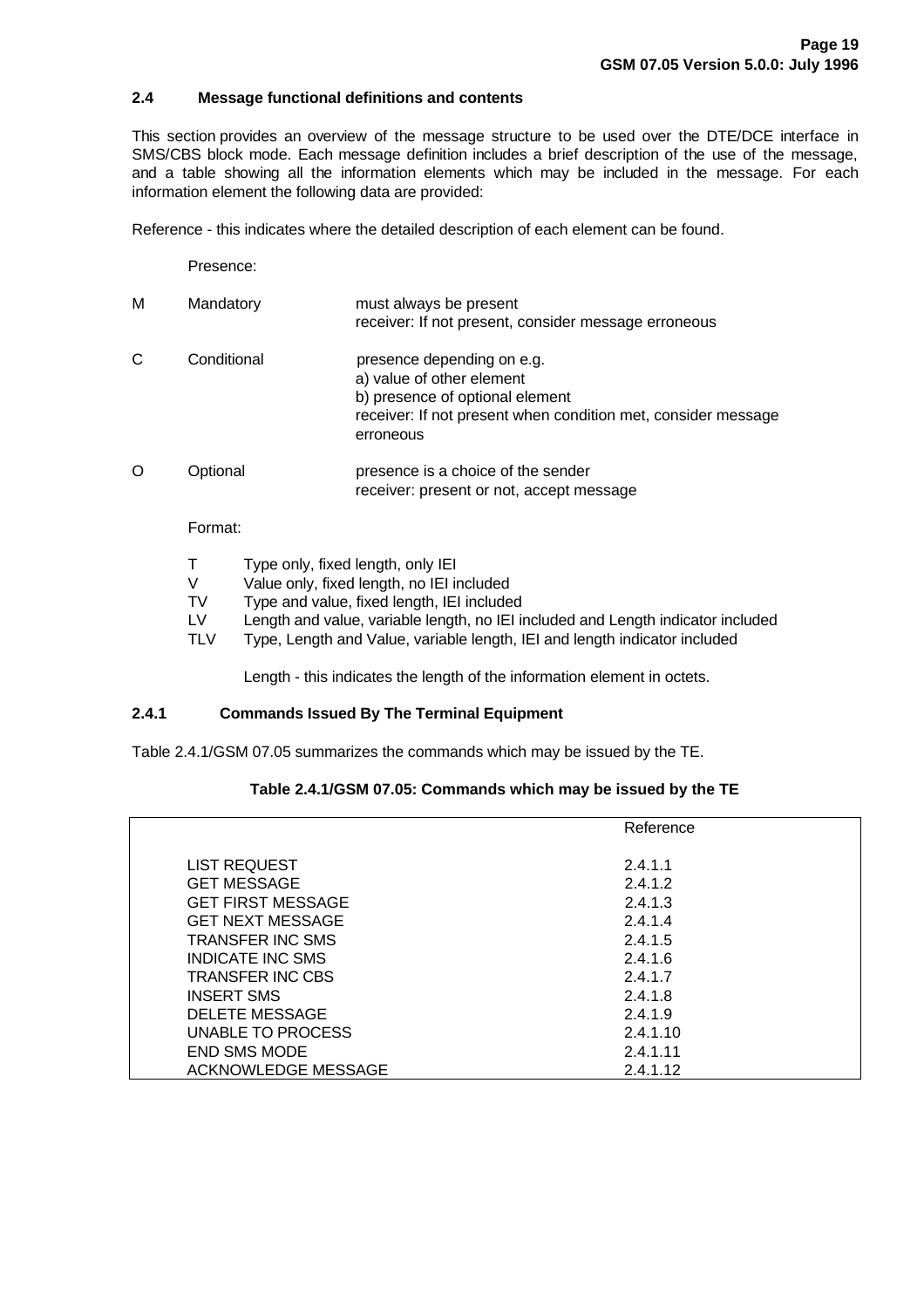## **Page 20 GSM 07.05 Version 5.0.0: July 1996**

## **2.4.1.1 List Request**

This message is sent by the TE to the MT to request a list of messages stored in the MT.

| Information element | Reference | Presence | Format | Length |
|---------------------|-----------|----------|--------|--------|
| Message Type        | 2.5.1     | M        |        |        |
| Page Index          | 2.5.2.10  | M        |        |        |

## **2.4.1.2 Get Message**

This message is sent by the TE to the MT to request transfer of a specific SMS or CBS message stored in the MT.

| Information element     | Reference | Presence | Format | Length |
|-------------------------|-----------|----------|--------|--------|
| Message Type            | 2.5.1     | M        |        |        |
| Short Message Reference | 2.5.2.1   | M        |        |        |

## **2.4.1.3 Get First Message**

This message is sent by the TE to the MT to request transfer of the first available SMS or CBS message stored in the MT.

| Information element | Reference | Presence | Format | Length |
|---------------------|-----------|----------|--------|--------|
| Message Type        | 2.5.1     | М        |        |        |

## **2.4.1.4 Get Next Message**

This message is sent by the TE to the MT to request transfer of the next available SMS or CBS message stored in the MT.

| Information element | Reference | Presence | Format | Length |
|---------------------|-----------|----------|--------|--------|
| Message Type        | 2.5.1     | M        |        |        |

## **2.4.1.5 Transfer Inc SMS**

This message is sent by the TE to the MT to request the direct transfer of incoming messages from the air interface to the TE.

| Information element      | Reference | Presence | Format | Length |
|--------------------------|-----------|----------|--------|--------|
| Message Type             | 2.5.1     | M        |        |        |
| <b>SMS Transfer Type</b> | 2.5.2.2   | M        |        |        |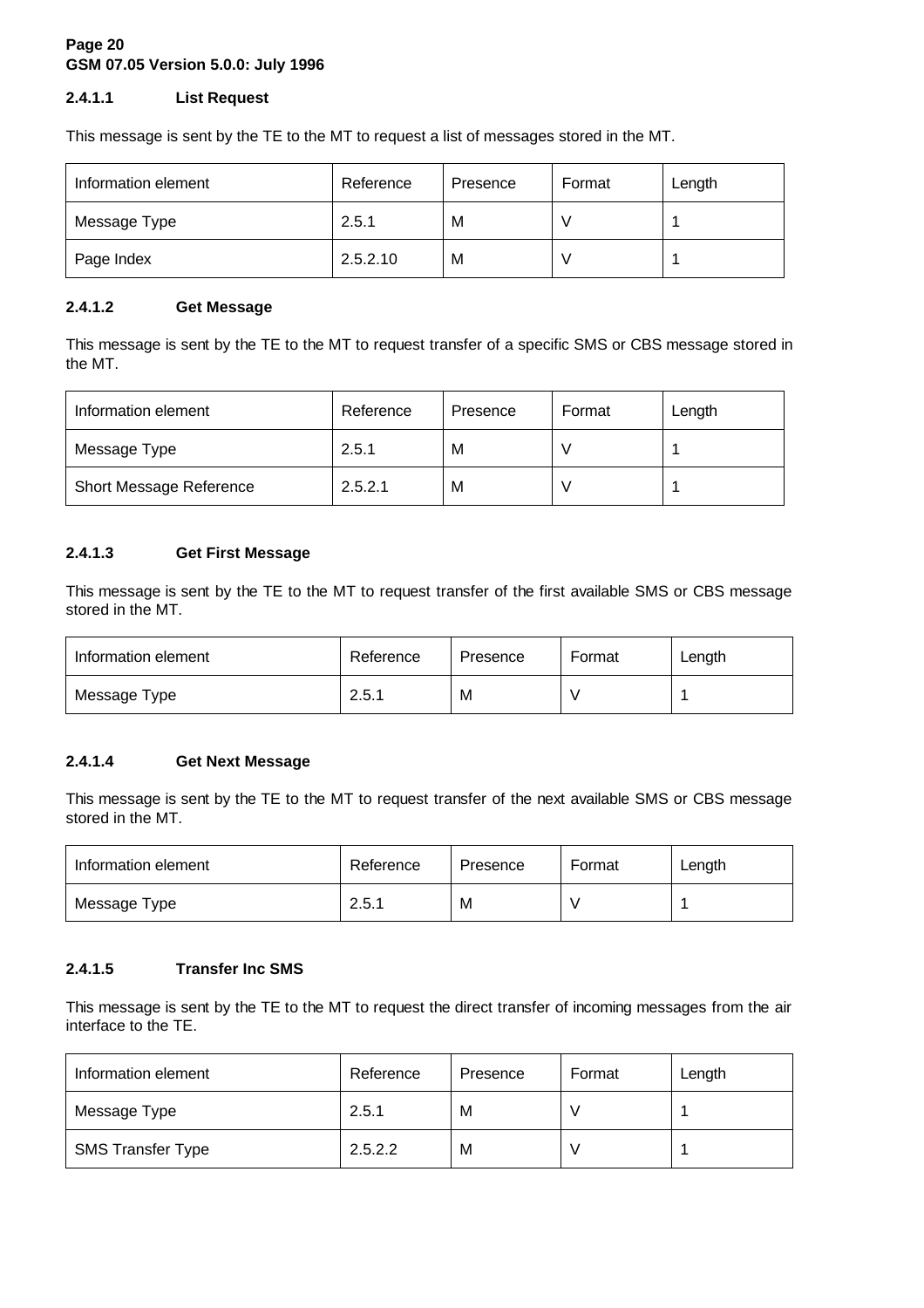#### **2.4.1.6 Indicate Inc SMS**

This message is sent by the TE to the MT to request that the MT indicates when an incoming message arrives.

| Information element | Reference | Presence | Format | Length |
|---------------------|-----------|----------|--------|--------|
| Message Type        | 2.5.1     | M        |        |        |
| Indication Type     | 2.5.2.3   | M        |        |        |

### **2.4.1.7 Transfer Inc CBS**

This message is sent by the TE to the MT to request transfer of all cell broadcast messages directly from the air interface to the DTE/DCE interface.

| Information element      | Reference | Presence | Format | Length |
|--------------------------|-----------|----------|--------|--------|
| Message Type             | 2.5.1     | М        |        |        |
| <b>CBS Transfer Type</b> | 2.5.2.9   | M        |        |        |

## **2.4.1.8 Insert SMS**

This message is sent by the TE to the MT to request the transfer of an SMS TPU to the MT memory or across the air interface. The TPDU is formatted in exactly the same way as described in TS 03.40. Where the TPDU includes a TP-Message-Reference which is to be incremented by the MT for every outgoing message, the TP-Message-Reference provided by the TE will be overwritten by the MT before transmission of the message. The value provided by the TE is discarded by the MT and has no significance.

| Information element           | Reference | Presence | Format | Length   |
|-------------------------------|-----------|----------|--------|----------|
| Message Type                  | 2.5.1     | М        | V      |          |
| Insert Type                   | 2.5.2.4   | М        | V      |          |
| <b>RP-Destination-Address</b> | GSM 04.11 | М        | LV     | $1-12a)$ |
| SMS-TPDU                      | GSM 03.40 | M        | ν      | max 164  |

a) If no RP-Destination-Address is to be transferred then the length is set to 0. In this case, the MT inserts the default SC address.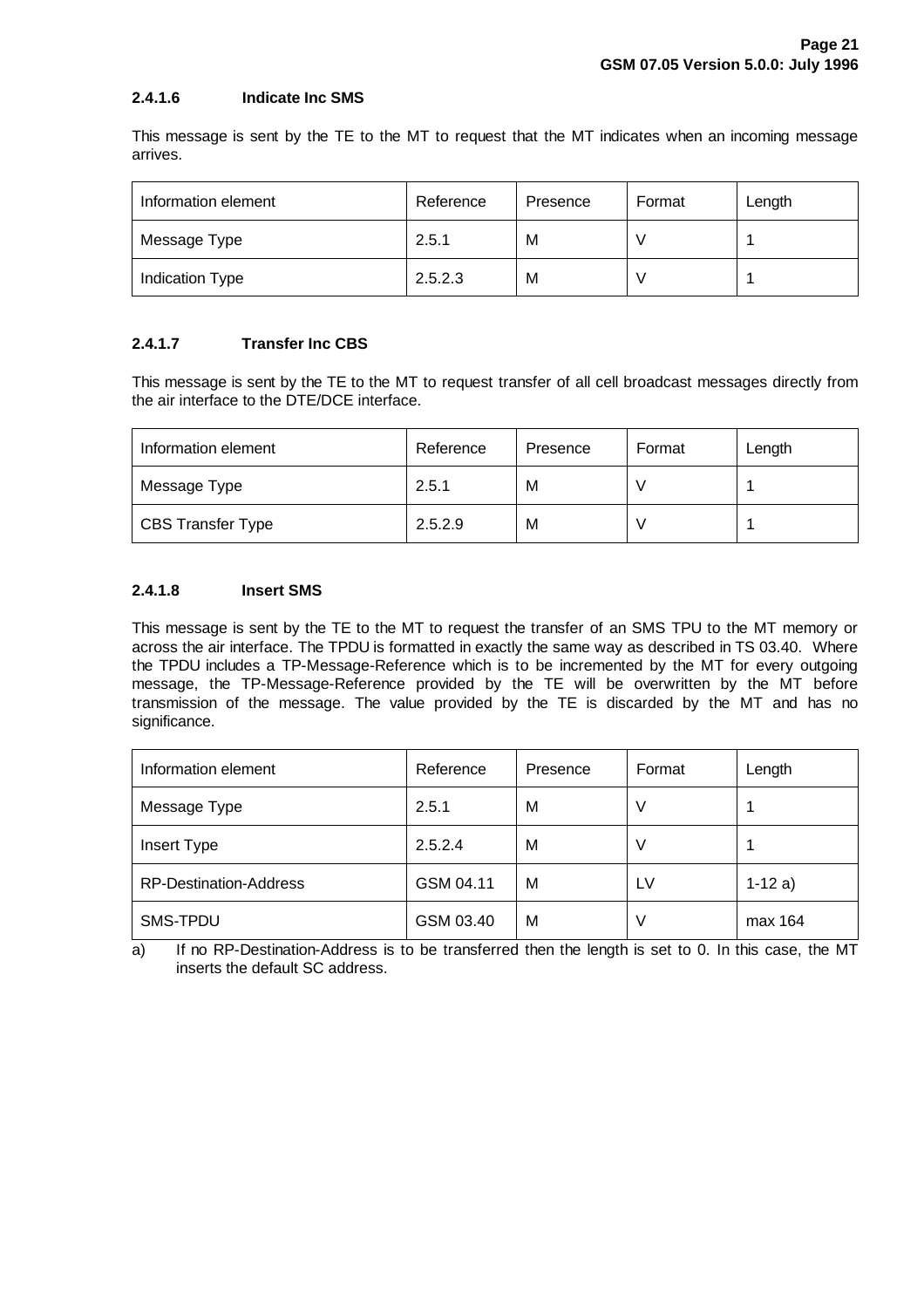## **Page 22 GSM 07.05 Version 5.0.0: July 1996**

## **2.4.1.9 Delete message**

This message is sent from the TE to the MT to request deletion of a specific SMS or CBS message held in the MT.

| Information element     | Reference | Presence | Format | Length |
|-------------------------|-----------|----------|--------|--------|
| Message Type            | 2.5.1     | М        |        |        |
| Short Message Reference | 2.5.2.1   | М        |        |        |

## **2.4.1.10 Unable to process**

This response is sent from the TE to the MT to indicate that the MT's message could not be processed.

| Information element | Preference | Presence | Format | Length |
|---------------------|------------|----------|--------|--------|
| Message Type        | 2.5.1      | М        |        |        |
| Cause               | 2.5.2.7    | М        |        |        |

## **2.4.1.11 End SMS Mode**

This message is sent from the TE to the MT to terminate the SMS/CBS mode of the DTE/DCE interface.

| Information element | Reference | Presence | Format | Length |
|---------------------|-----------|----------|--------|--------|
| Message Type        | 2.5.1     | М        |        |        |

## **2.4.1.12 Acknowledge Message**

This message is sent from the TE to the MT to acknowledge receipt of a INC MESSAGE or MESSAGE ARRIVED which contains a Short Message (SMS) info element id, (e.g. a Short Message or a Status Report but not a CBS message.

| element<br>$\sim$<br>In:<br>Tidliui | nnc<br>10t<br>ີ | . .<br>$\sim$<br>. .<br>סטווסר | –<br>$\sim$ $\sim$ $\sim$<br>Dľ<br>ша | ∟enqt′<br>. |
|-------------------------------------|-----------------|--------------------------------|---------------------------------------|-------------|
| Me<br>vne                           | ـٽ،             | M                              |                                       |             |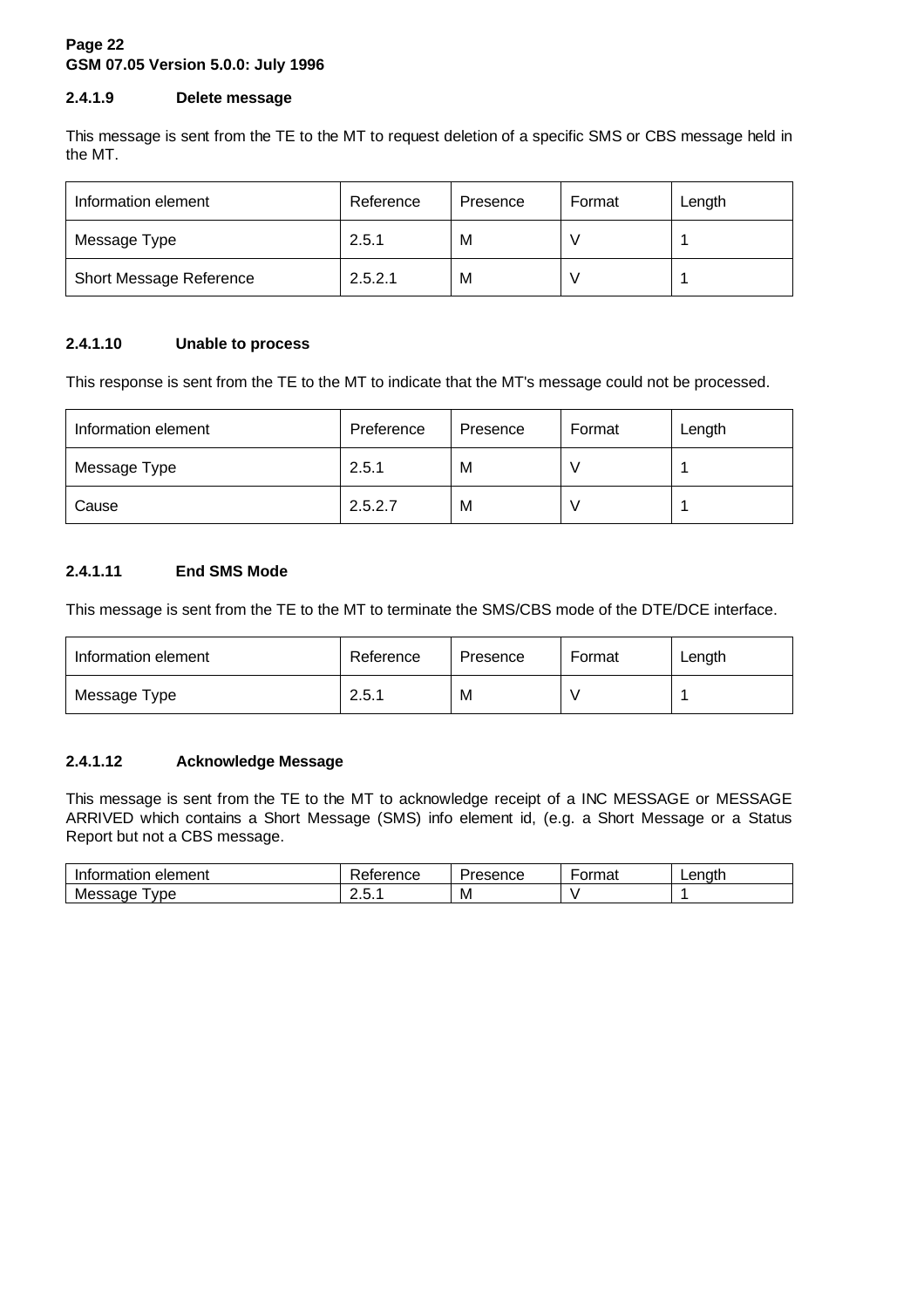## **2.4.2 Responses/Indications Issued By The MT**

Table 2.4.2/GSM 07.05 summarizes the responses/indications which may be issued by the MT.

| Table 2.4.2/GSM 07.05: Responses/Indications which may be issued by the MT |  |
|----------------------------------------------------------------------------|--|
|                                                                            |  |

|                            | Reference |
|----------------------------|-----------|
| <b>MESSAGE LIST</b>        | 2.4.2.1   |
| MESSAGE                    | 2422      |
| <b>GET MESSAGE FAILURE</b> | 2.4.2.3   |
| <b>INC MESSAGE</b>         | 2.4.2.4   |
| MESSAGE ARRIVED            | 2.4.2.5   |
| <b>INSERT SMS COMPLETE</b> | 2426      |
| <b>INSERT SMS FAILURE</b>  | 2.4.2.7   |
| DELETE MESSAGE COMPLETE    | 2.4.2.8   |
| DELETE MESSAGE FAILURE     | 2429      |
| UNABLE TO PROCESS          | 2.4.2.10  |
| <b>END SMS MODE</b>        | 2.4.2.11  |
| <b>REQUEST CONFIRMED</b>   | 2.4.2.12  |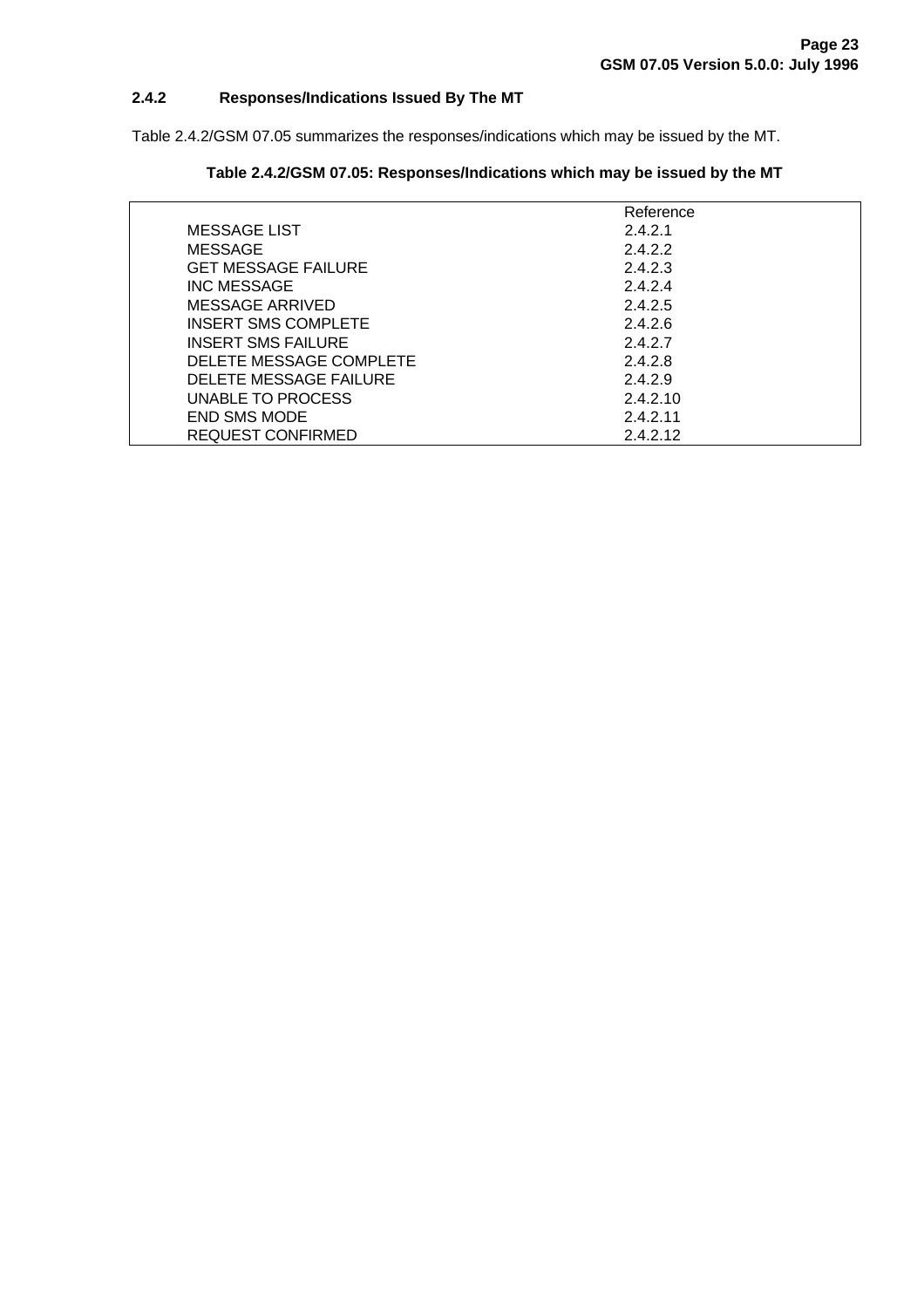## **Page 24 GSM 07.05 Version 5.0.0: July 1996**

## **2.4.2.1 Message List**

This response is sent from the MT to the TE on receipt of a LIST REQUEST from the TE.

| Information element     | Reference | Presence                     | Format     | Length   |
|-------------------------|-----------|------------------------------|------------|----------|
| Message Type            | 2.5.1     | M                            | $\vee$     | 1        |
| Page Index              | 2.5.2.10  | M                            | $\vee$     | 1        |
| <b>Index Count</b>      | 2.5.2.8   | M                            | V          | 1        |
| Short Message Index (1) | 2.5.2.5   | O                            | <b>TLV</b> | $8 - 48$ |
| Short Message Index (2) | 2.5.2.5   | O                            | <b>TLV</b> | $8 - 48$ |
|                         |           |                              |            |          |
| t                       | $\sim$    | $\mathcal{L}_{\mathrm{eff}}$ | ÷          |          |
|                         |           |                              |            |          |
| Short Message Index (n) | 2.5.2.5   | O                            | <b>TLV</b> | $8 - 48$ |

The number of Short Message Indices included in the message may be 0, 1, 2, 3, 4 or 5.

## **2.4.2.2 Message**

This response is sent from the MT to the TE when a short message has been requested.

| Information element | Reference | Presence | Format | Length |
|---------------------|-----------|----------|--------|--------|
| Message Type        | 2.5.1     | M        |        |        |
| Short Message Data  | 2.5.2.6   | M        | TLV    | 28-181 |

## **2.4.2.3 Get Message Failure**

This response is sent from the MT to the TE when a request for a short message cannot be fulfilled.

| Information element | Reference | Presence | Format | Length |
|---------------------|-----------|----------|--------|--------|
| Message Type        | 2.5.1     | м        | v      |        |
| Last Short Message  | 2.5.2.11  | M        | v      |        |
| Cause               | 2.5.2.7   | М        | v      |        |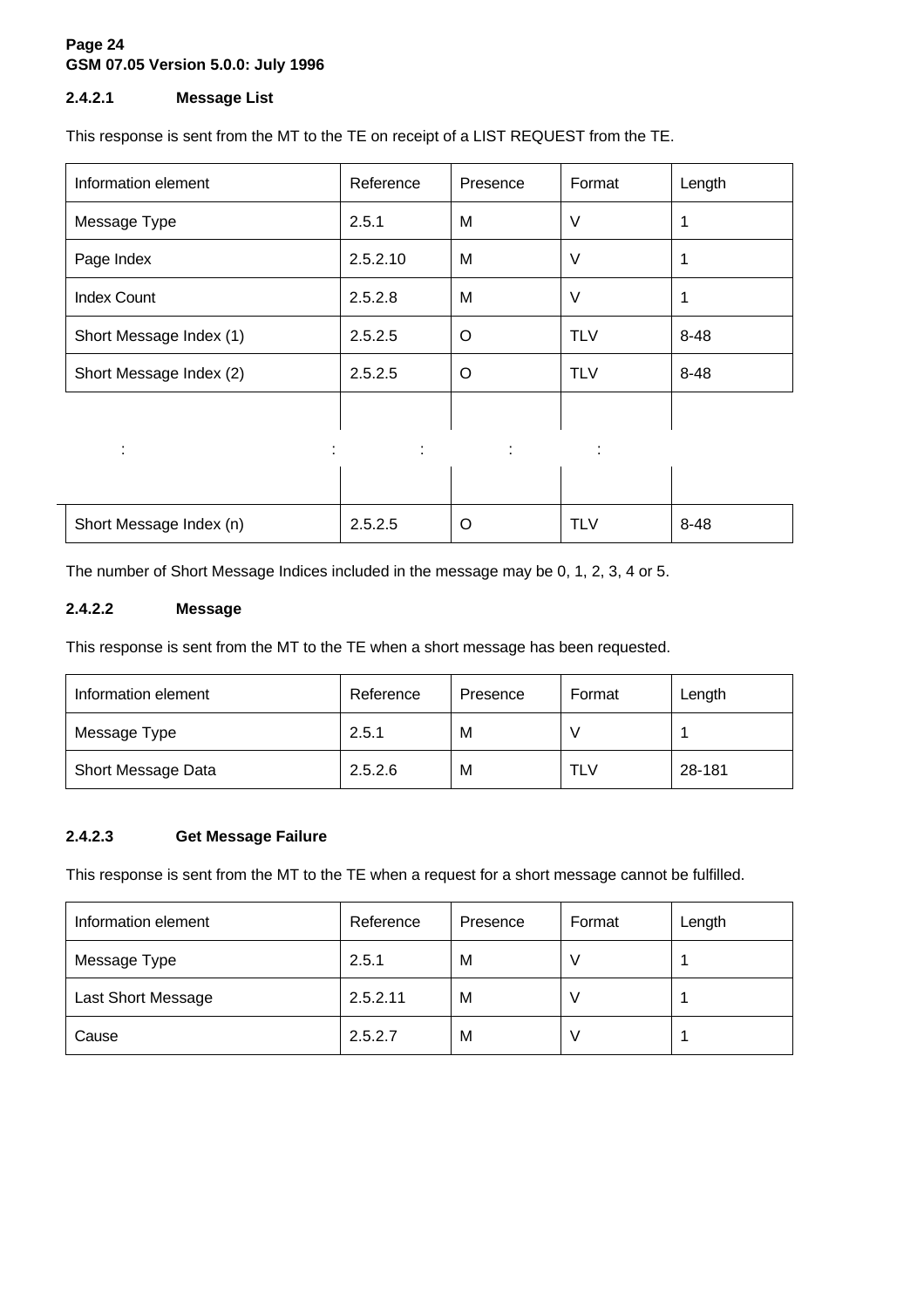## **2.4.2.4 Inc Message**

This indication is sent from the MT to the TE after the MT has been requested to transfer messages of certain categories immediately upon receipt.

| Information element | Reference | Presence | Format | Length |
|---------------------|-----------|----------|--------|--------|
| Message Type        | 2.5.1     | М        |        |        |
| Short Message Data  | 2.5.2.6   | М        | TLV    | 28-181 |

### **2.4.2.5 Message Arrived**

This indication is sent from the MT to the TE after the MT has been requested to provide an indication of the receipt of certain categories of incoming message.

| Information element | Reference | Presence | Format | Length   |
|---------------------|-----------|----------|--------|----------|
| Message Type        | 2.5.1     | M        |        |          |
| Short Message Index | 2.5.2.5   | M        | TLV    | $8 - 48$ |

### **2.4.2.6 Insert SMS Complete**

This response is sent by the MT to the TE to indicate that the TE's request to insert a message has been completed.

| Information element     | Reference | Presence | Format | Length |
|-------------------------|-----------|----------|--------|--------|
| Message Type            | 2.5.1     | м        |        |        |
| Short Message Reference | 2.5.2.1   | М        | ν      |        |
| TP-Message Reference    | GSM 03.40 | $C$ a)   |        |        |

a) The TP-Message Reference is only included if the message had been requested to be transferred over the air interface.

#### **2.4.2.7 Insert SMS Failure**

This response is sent from the MT to the TE to indicate that the attempt to insert an SMS message failed.

| Information element     | Reference | Presence | Format     | Length  |
|-------------------------|-----------|----------|------------|---------|
| Message Type            | 2.5.1     | М        | V          |         |
| Cause                   | 2.5.2.7   | М        | ν          | $1 - 2$ |
| <b>TP-Failure Cause</b> | 2.5.2.13  | Ő        | <b>TLV</b> | 4       |
| Short Message Reference | 2.5.2.1   | Ő        | T٧         | 2       |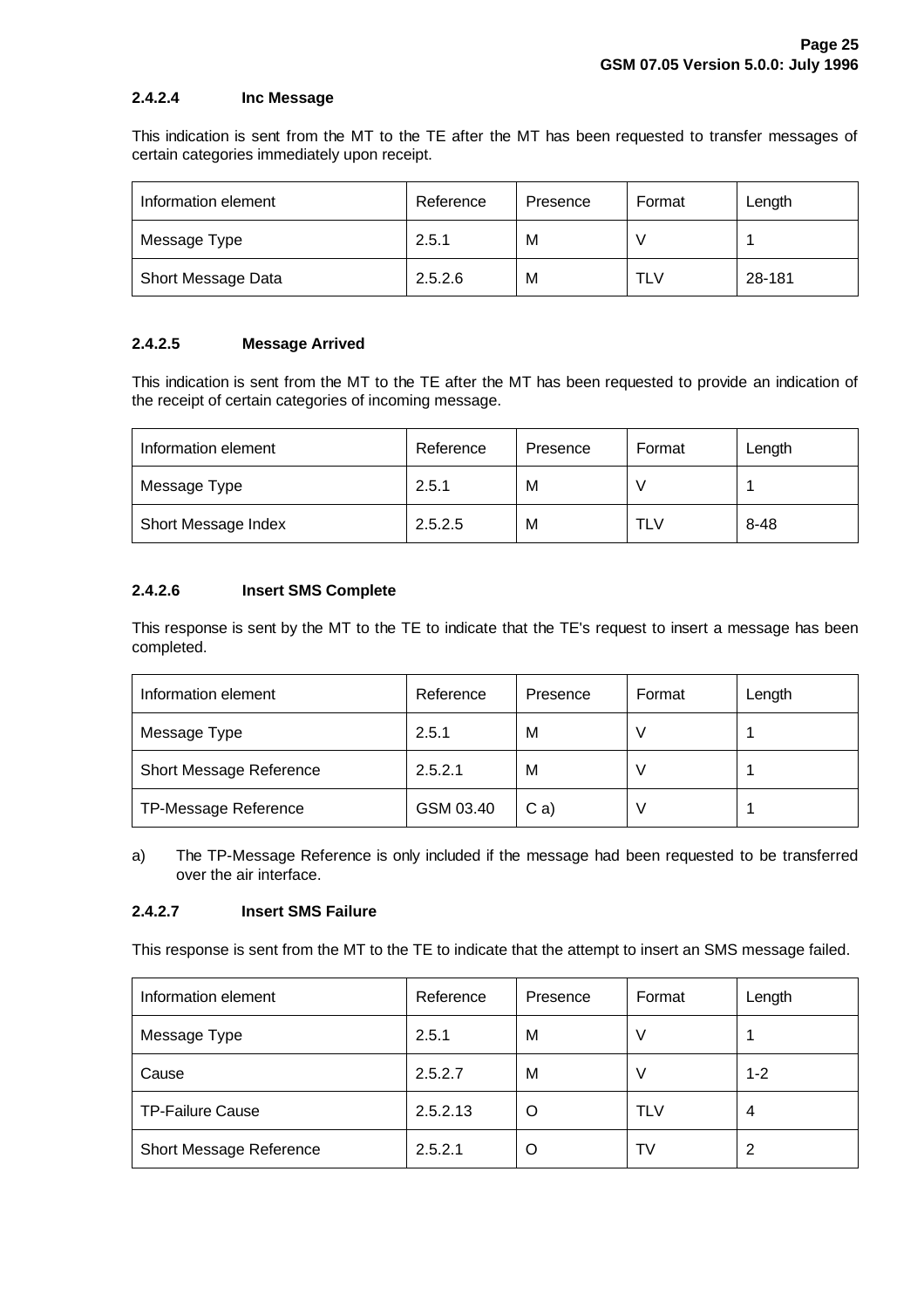## **2.4.2.8 Delete Message Complete**

This response is sent from the MT to the TE to indicate that the request to delete a message from the MT store has been completed.

| Information element            | Reference | Presence | Format | Length |
|--------------------------------|-----------|----------|--------|--------|
| Message Type                   | 2.5.1     | М        |        |        |
| <b>Short Message Reference</b> | 2.5.2.1   | М        |        |        |

## **2.4.2.9 Delete Message Failure**

This response is sent from the MT to the TE to indicate that the request to delete a message from the MT store failed.

| Information element     | Reference | Presence | Format | Length |
|-------------------------|-----------|----------|--------|--------|
| Message Type            | 2.5.1     | М        | ν      |        |
| Short Message Reference | 2.5.2.1   | M        | ν      |        |
| Cause                   | 2.5.2.7   | М        | ν      |        |

## **2.4.2.10 Unable To Process**

This response is sent from the MT to the TE to indicate that the TE's request could not be processed.

| Information element | Reference | Presence | Format | Length |
|---------------------|-----------|----------|--------|--------|
| Message Type        | 2.5.1     | M        |        |        |
| Cause               | 2.5.2.7   | M        |        |        |

## **2.4.2.11 End SMS Mode**

This indication is sent from the MT to the TE when the MT autonomously exits from SMS/CBS mode.

| Information element | Reference | Presence | Format | Length |
|---------------------|-----------|----------|--------|--------|
| Message Type        | 2.5.1     | М        |        |        |
| Cause               | 2.5.2.7   | М        |        |        |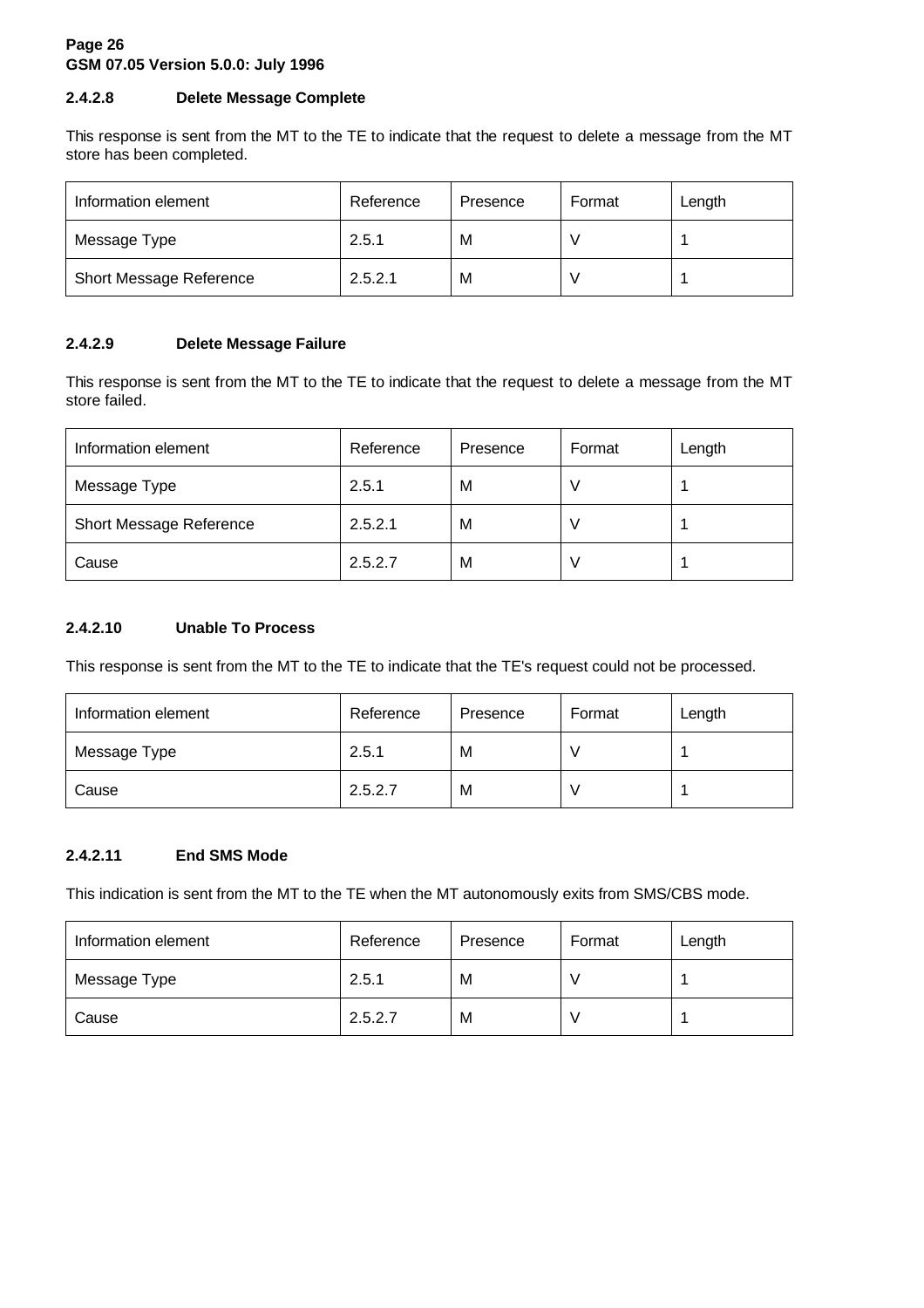## **2.4.2.12 Request Confirmed**

This indication is sent from the MT to the TE to indicate that the MT has received the request from the TE and will perform the requested function.

| Information element     | Reference | Presence | Format | Length |
|-------------------------|-----------|----------|--------|--------|
| Message Type            | 2.5.1     | M        |        |        |
| Confirm Type            | 2.5.2.12  | M        |        |        |
| Short Message Reference | 2.5.2.1   |          | TV     | 2      |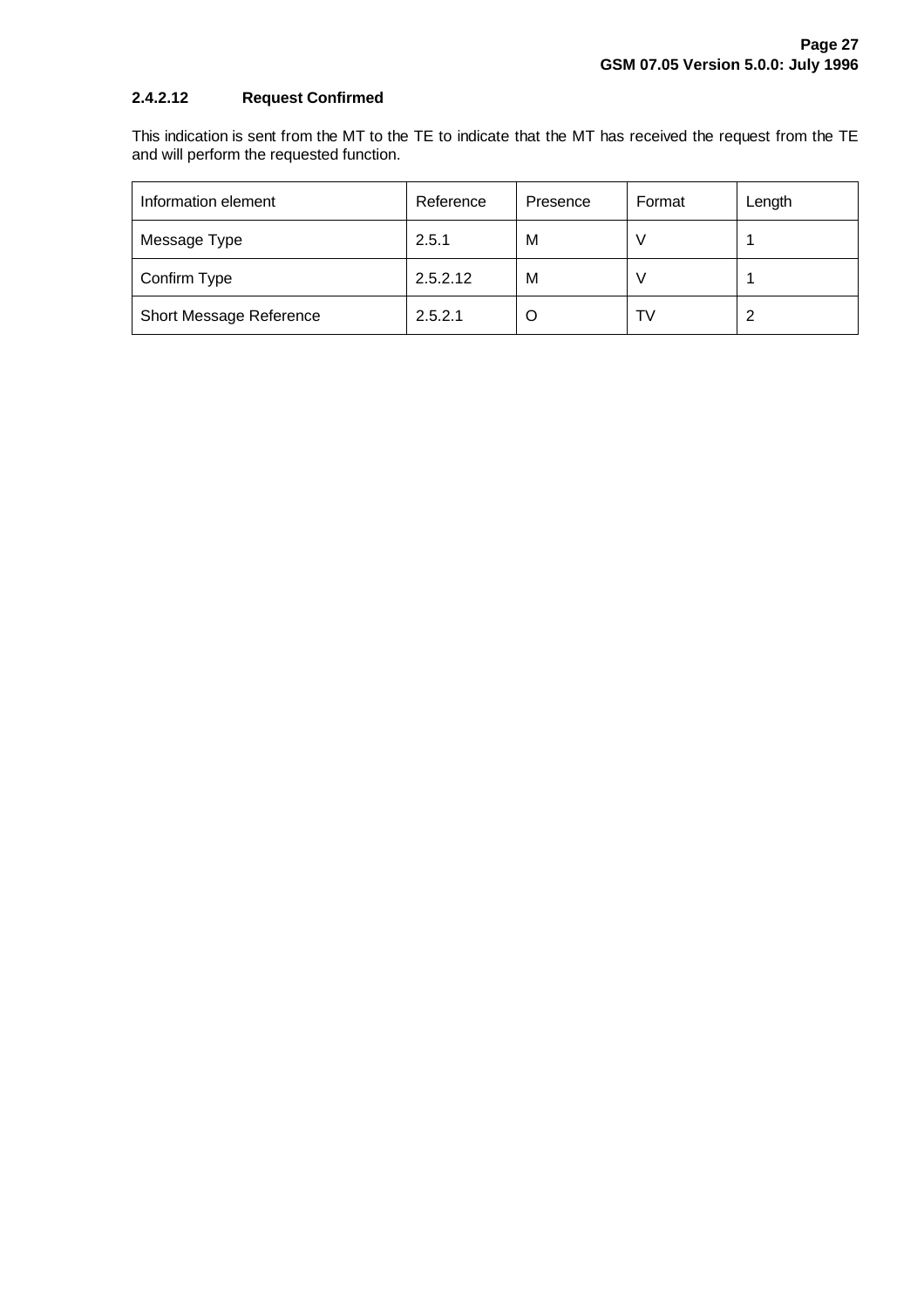## **Page 28 GSM 07.05 Version 5.0.0: July 1996**

#### **2.5 General message format and information elements coding**

This section describes the content of messages for the SMS/CBS mode of the DTE/DCE interface. Within the figures in this section, the bit designated "bit 1" is transmitted first, followed by bits 2,3,4 etc. Similarly, the octet shown at the top of each figure is sent first.

#### **2.5.1 Message Type**

The purpose of the message type is to identify the function of the message being sent. The message type is coded as shown in figure 2.5.1/GSM 07.05 and table 2.5.1/GSM 07.05.

Bit 8 is reserved for possible future use as an extension bit.

8 7 6 5 4 3 2 1 ¸¶¶¶¶¶¾¶¶¶¶¶¶¶¶¶¶¶¶¶¶¶¶¶¶¶¶¶¶¶¶¶¶¶¶¶¶¶¶¶¶¶¶¶¶¶¶¶¹ 0 | Message Type | octet 1 ¼¶¶¶¶¶À¶¶¶¶¶¶¶¶¶¶¶¶¶¶¶¶¶¶¶¶¶¶¶¶¶¶¶¶¶¶¶¶¶¶¶¶¶¶¶¶¶½



#### **Table 2.5.1/GSM 07.05: Message Types**

| 8        | $\overline{7}$             |                |                   |                |                | 6 5 4 3 2 1                    |                  |                                          |
|----------|----------------------------|----------------|-------------------|----------------|----------------|--------------------------------|------------------|------------------------------------------|
| 0        | $\mathbf 0$                | $\overline{0}$ | $\blacksquare$    |                |                |                                |                  | Commands/ Responses issued by TE         |
| 0        | 0                          | $\mathbf 0$    | $\mathbf 0$       | $\overline{0}$ | 0              | $\overline{0}$                 | 0                | <b>LIST REQUEST</b>                      |
| 0        | $\mathbf 0$                |                | $0\quad 0\quad 0$ |                | $0\quad 0$     |                                | 1                | <b>GET MESSAGE</b>                       |
| 0        | $\mathbf 0$                | $\mathbf 0$    | $\overline{0}$    | $\overline{0}$ | 0 <sub>1</sub> |                                | $\mathbf 0$      | <b>GET FIRST MESSAGE</b>                 |
| 0        | $\mathbf 0$                | $\mathsf 0$    | $0\quad 0$        |                | 0 <sub>1</sub> |                                | $\mathbf{1}$     | <b>GET NEXT MESSAGE</b>                  |
| 0        | $\mathbf 0$                | $\mathbf 0$    | $\mathbf 0$       | $\overline{0}$ | $1\quad 0$     |                                | $\mathbf 0$      | <b>TRANSFER INC SMS</b>                  |
| 0        | $\mathbf 0$                | $\mathbf 0$    | $\overline{0}$    | $\overline{0}$ | $1\quad 0$     |                                | $\mathbf 1$      | <b>INDICATE INC SMS</b>                  |
| 0        | $\mathbf 0$                | $\mathsf 0$    | $\mathbf 0$       | $\overline{0}$ |                | $1\quad1$                      | $\boldsymbol{0}$ | <b>TRANSFER INC CBS</b>                  |
| 0        | $\mathbf 0$                | $\mathsf 0$    | $\mathbf 0$       | $\overline{0}$ | $1 \quad 1$    |                                | $\mathbf{1}$     | <b>INSERT SMS</b>                        |
| 0        | $\mathbf 0$                | 0              | $\mathbf 0$       | $\mathbf{1}$   |                | $0\quad 0$                     | $\boldsymbol{0}$ | <b>DELETE MESSAGE</b>                    |
| 0        | $\mathbf 0$                | $\mathbf 0$    |                   |                | 0 1 0 0        |                                | $\mathbf{1}$     | <b>UNABLE TO PROCESS</b>                 |
| 0        | $\mathbf 0$                |                |                   |                |                | 0 1 1 1 1                      | $\mathbf 0$      | <b>END SMS MODE</b>                      |
| 0        | 0                          | 0              | $\overline{1}$    | $\mathbf{1}$   |                | $1 \quad 1$                    | $\mathbf{1}$     | <b>ACKNOWLEDGE MESSAGE</b>               |
| $\Omega$ | $\mathbf 0$                | 1              | -                 |                |                |                                |                  | Responses/Indications issued by MT       |
| 0        | 0                          | 1              | $\mathbf 0$       | $\mathbf 0$    | $\mathbf 0$    | $\mathbf 0$                    | $\mathbf 0$      | <b>MESSAGE LIST</b>                      |
| 0        | $\mathbf 0$                | $\mathbf{1}$   |                   | $0\quad 0$     | $0\quad 0$     |                                | $\mathbf{1}$     | <b>MESSAGE</b>                           |
| 0        | $\mathbf 0$                | $\mathbf{1}$   | $\mathbf 0$       | $\overline{0}$ | 0 <sub>1</sub> |                                | $\mathbf 0$      | <b>GET MESSAGE FAILURE</b>               |
| 0        | $\mathbf 0$                | $\mathbf{1}$   | $\overline{0}$    | $\overline{0}$ | 0 <sub>1</sub> |                                | $\mathbf{1}$     | <b>INC MESSAGE</b>                       |
| 0        | $\mathbf 0$                | $\mathbf{1}$   | $\mathbf 0$       | $\overline{0}$ | $1\quad 0$     |                                | $\mathbf 0$      | <b>MESSAGE ARRIVED</b>                   |
| 0        | $\mathbf 0$                | $\mathbf{1}$   | $\mathbf 0$       | $\overline{0}$ | $1\quad 0$     |                                | 1                | <b>INSERT SMS COMPLETE</b>               |
| 0        | $\boldsymbol{0}$           | $\mathbf{1}$   | $\mathbf 0$       | $\overline{0}$ |                | $1\quad1$                      | $\mathbf 0$      | <b>INSERT SMS FAILURE</b>                |
|          | 0                          | $\mathbf{1}$   | $\mathbf 0$       | 0              | $1 \quad 1$    |                                | 1                | DELETE MESSAGE COMPLETE                  |
| 0        | $\mathbf 0$                | 1              | $\mathbf 0$       | $\mathbf{1}$   |                | $0\quad 0$                     | $\mathbf 0$      | DELETE MESSAGE FAILURE                   |
| 0        |                            |                |                   | $\overline{1}$ |                | $0\quad 0$                     | $\mathbf{1}$     | UNABLE TO PROCESS                        |
| 0        | $\boldsymbol{0}$           | 1              | $\mathbf 0$       |                |                |                                |                  |                                          |
| 0        | $\mathbf 0$<br>$\mathbf 0$ | 1              | $\mathbf 0$       | $\overline{1}$ |                | 0 <sub>1</sub><br>$\mathbf{1}$ | $\mathbf 0$      | REQUEST CONFIRMED<br><b>END SMS MODE</b> |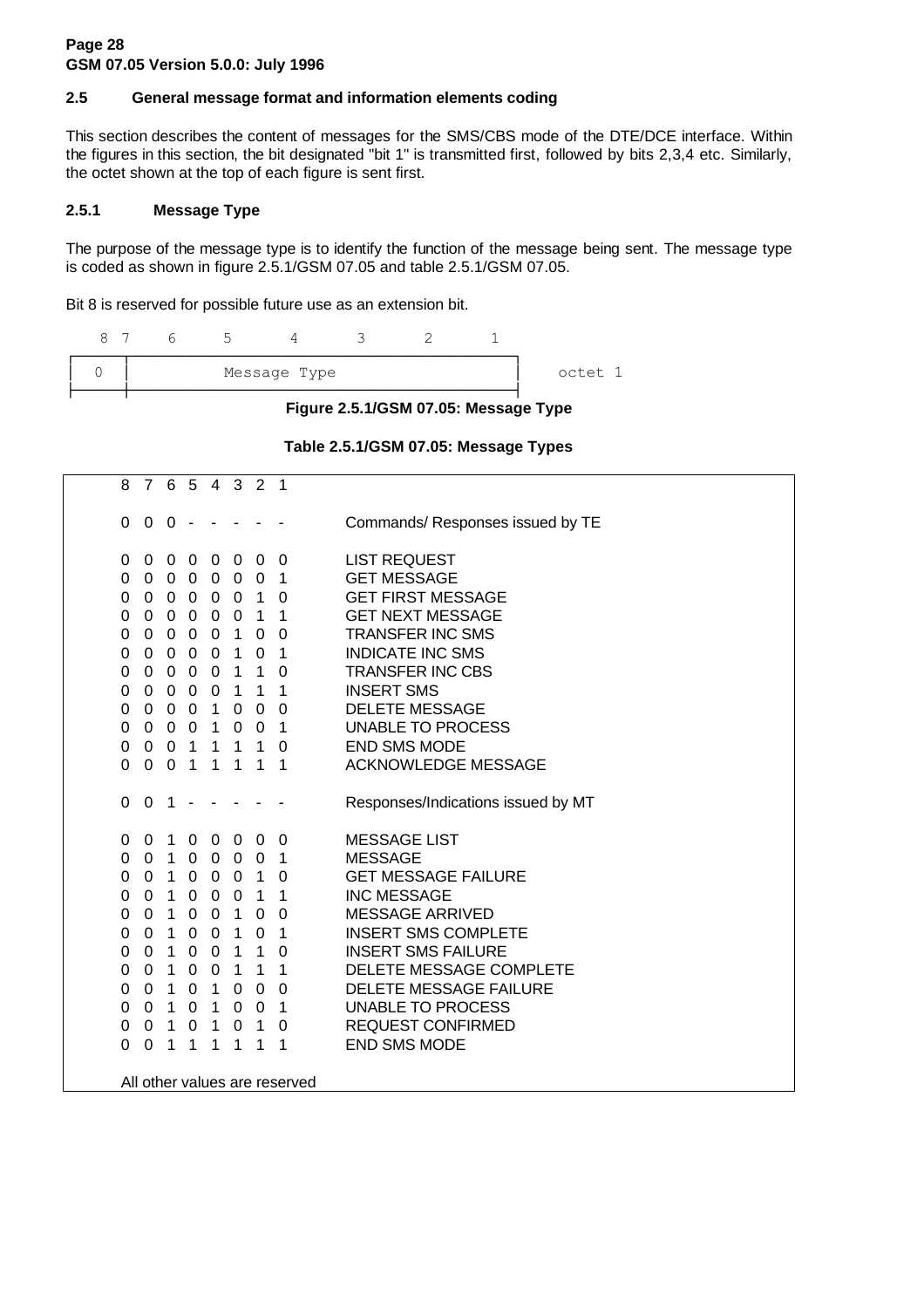### **2.5.2 Other Information Elements**

Other information elements follow the general coding principles specified in GSM 04.08, and are described in the following sections.

#### **2.5.2.1 Short Message Reference**

The Short Message Reference uniquely identifies a short message stored in the MT. It is an 8 bit number and is allocated by the MT.

The Short Message Reference information element is coded as shown in figure 2.5.2/GSM 07.05 and table 2.5.2/GSM 07.05.



**Figure 2.5.2/GSM 07.05: Short Message Reference information element**

#### **Table 2.5.2/GSM 07.05: Short Message Reference information element**

Short Message Reference value (octet 2).

In the Short Message Reference value field bit 8 of octet 2 is the most significant bit and bit 1 of octet 2 is the least significant bit.

Short Message Reference values are allocated by the MT.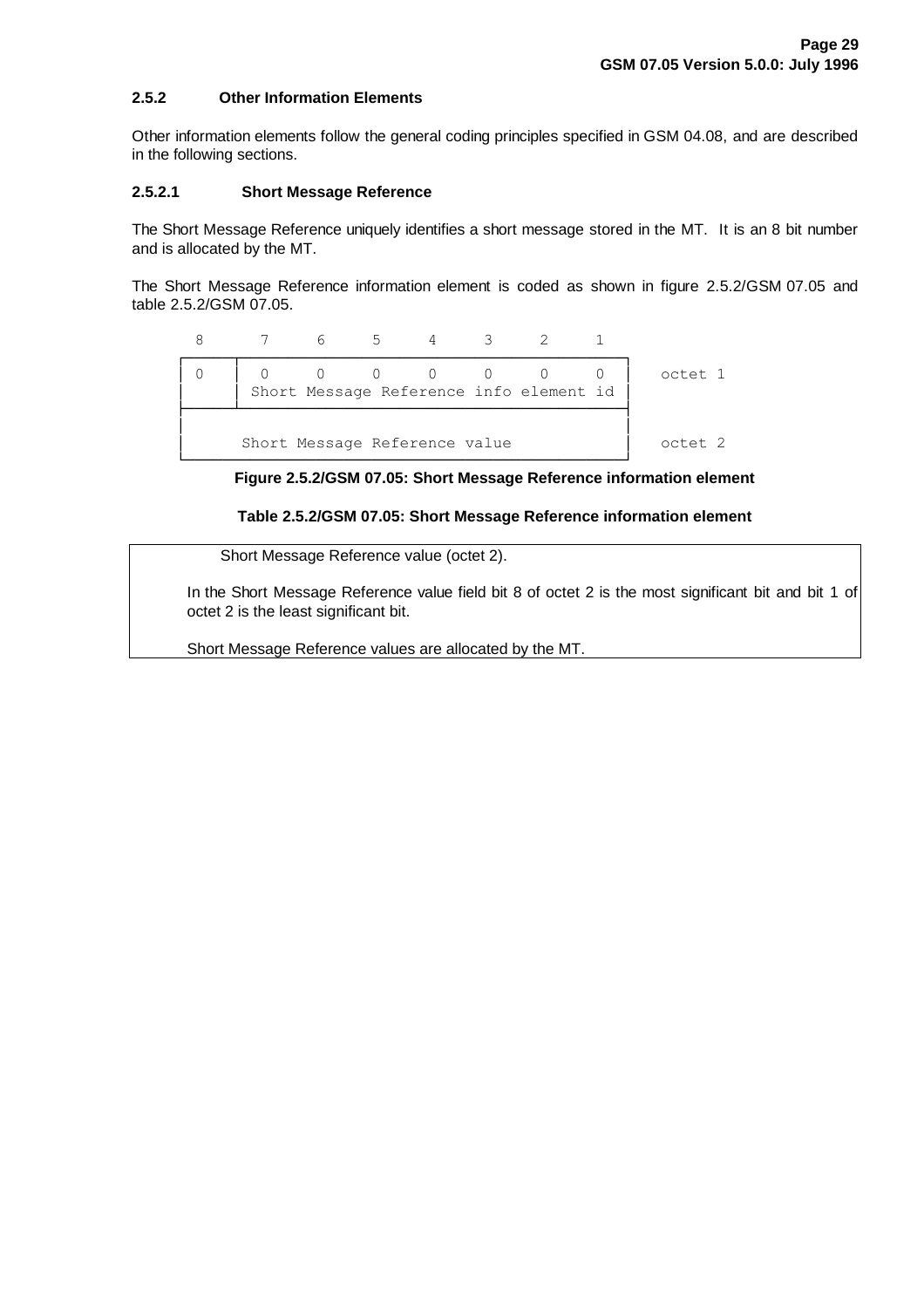## **Page 30 GSM 07.05 Version 5.0.0: July 1996**

## **2.5.2.2 SMS Transfer Type**

The SMS Transfer Type indicates to the MT which SMS messages are required to be transferred to the TE.

The SMS Transfer Type information element is coded as shown in figure 2.5.3/GSM 07.05 and table 2.5.3/GSM 07.05.





|  |  | Table 2.5.3/GSM 07.05: SMS Transfer Type information element |  |
|--|--|--------------------------------------------------------------|--|
|  |  |                                                              |  |

SMS Txfr Type value (octet 2). The SMS txfr type is coded as follows: bit 2 bit 1 0 0 Transfer no SMS messages 0 1 Transfer SMS messages marked as TE-specific 1 0 Reserved 1 1 1 1 Transfer all SMS messages Bit 3 shows whether to transfer SMS-STATUS-REPORTS Bit 3 0 Do not transfer SMS-STATUS-REPORTS 1 Transfer SMS-STATUS-REPORTS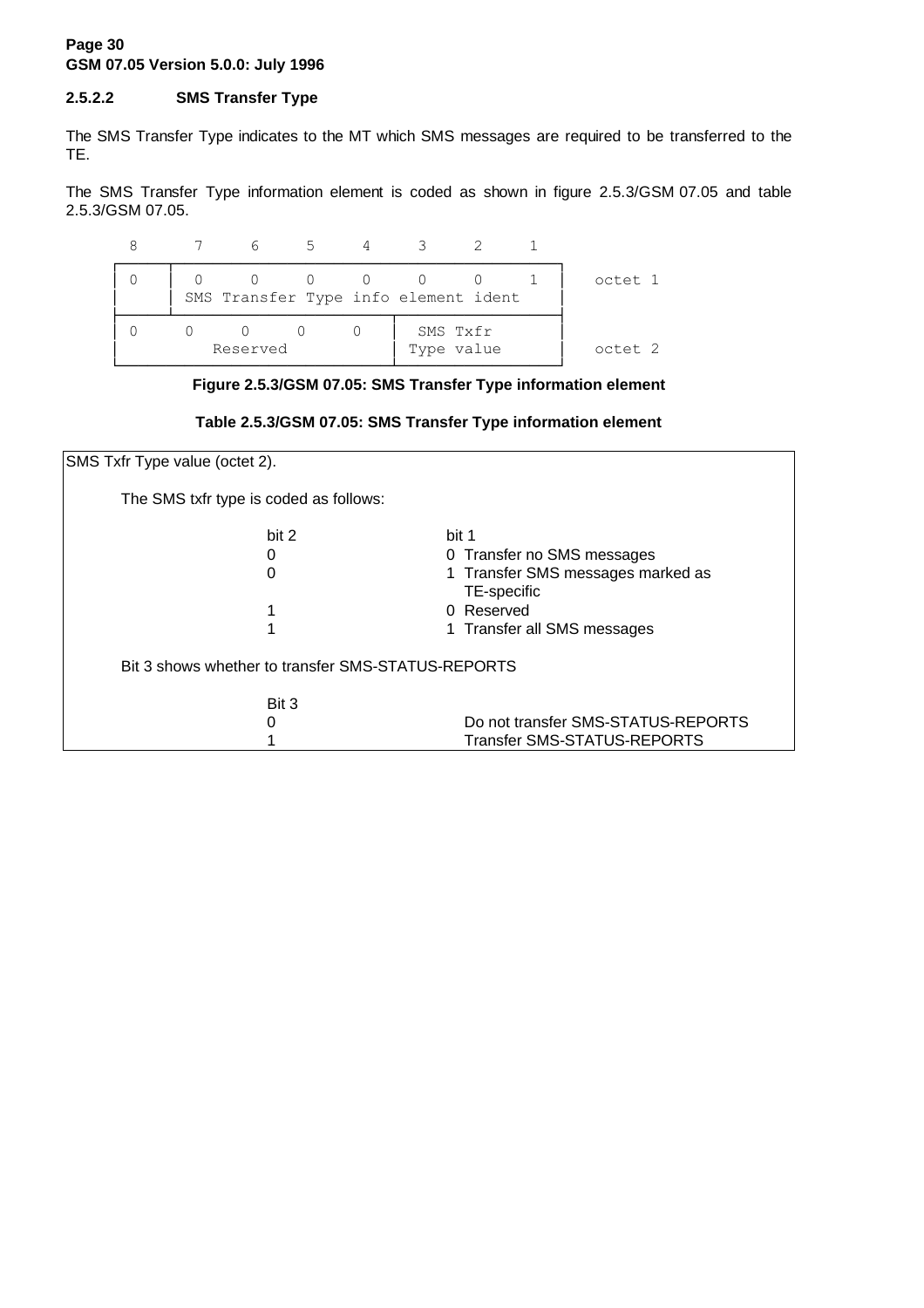#### **2.5.2.3 Indication Type**

The Indication Type tells the MT when to notify the TE that an incoming message has been received.

The Indication Type information element is coded as shown in figure 2.5.4/GSM 07.05 and table 2.5.4/GSM 07.05.



**Figure 2.5.4/GSM 07.05: Indication Type information element**



| Indication Type value (octet 2). |       |                                                     |                                                        |
|----------------------------------|-------|-----------------------------------------------------|--------------------------------------------------------|
|                                  |       | The indication type is coded as follows:            |                                                        |
| bit 3                            | bit 2 | bit 1                                               |                                                        |
| 0                                | 0     | 0                                                   | Indicate no messages                                   |
| 0                                | 0     |                                                     | Reserved                                               |
| 0                                |       | 0                                                   | Indicate all SMS messages                              |
| $\Omega$                         |       |                                                     | Indicate SMS messages marked as<br>TE-specific         |
|                                  | 0     | 0                                                   | Indicate all CBS messages                              |
|                                  | 0     |                                                     | Indicate CBS messages marked as<br>TE-specific         |
|                                  |       | 0                                                   | Indicate all CBS and SMS messages                      |
|                                  |       |                                                     | Indicate SMS and CBS messages marked<br>as TE-specific |
|                                  |       | Bit 4 shows whether or not to indicate SMS reports: |                                                        |
| bit 4                            |       |                                                     |                                                        |
| 0                                |       |                                                     | Do not indicate SMS reports                            |
|                                  |       |                                                     | Indicate SMS reports                                   |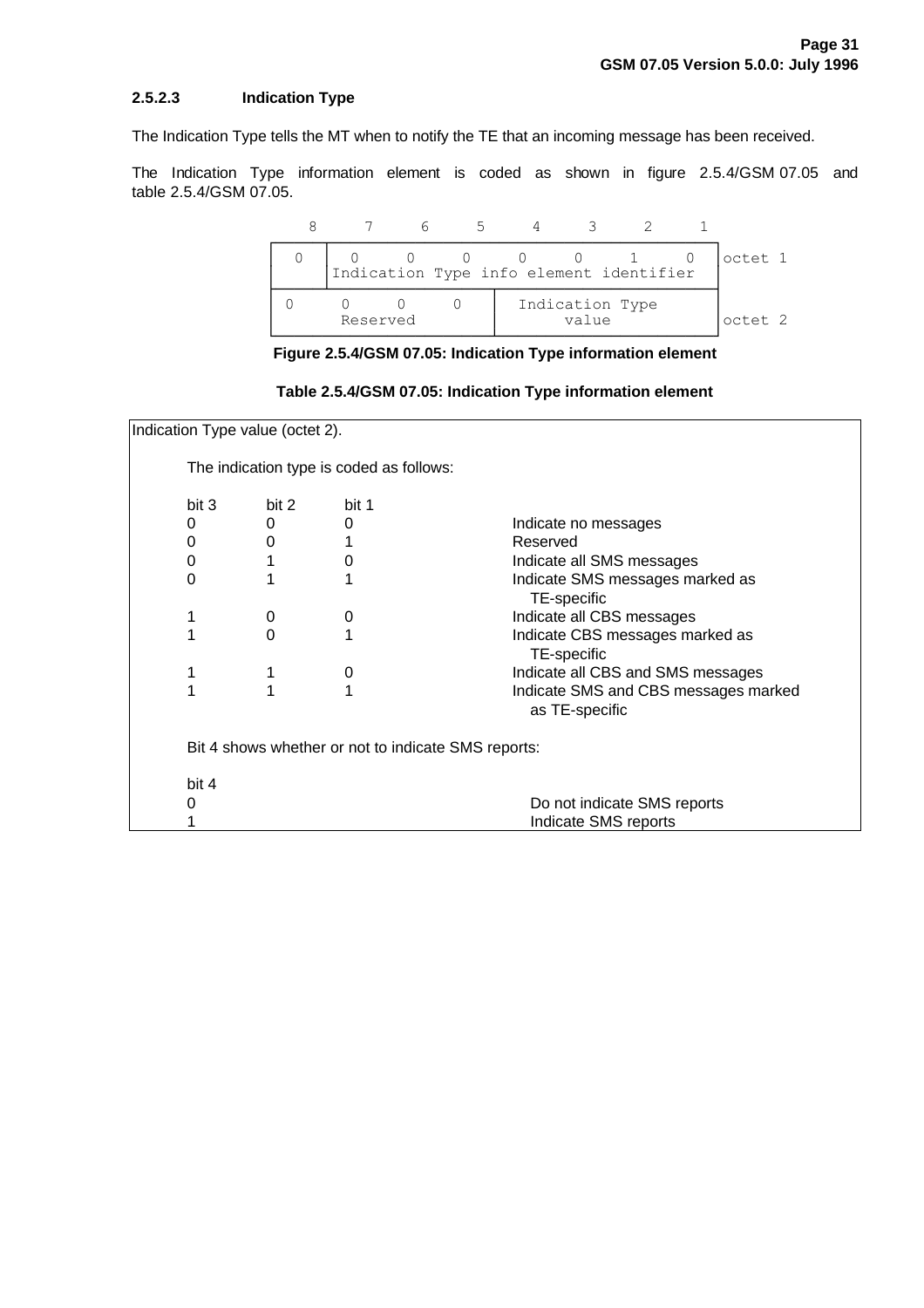## **Page 32 GSM 07.05 Version 5.0.0: July 1996**

## **2.5.2.4 Insert Type**

The Insert Type tells the MT what to do with the short message arriving from the TE.

The Insert Type information element is coded as shown in figure 2.5.5/GSM 07.05 and table 2.5.5/ GSM 07.05

|  |          |                                     |  |                      | octet 1 |
|--|----------|-------------------------------------|--|----------------------|---------|
|  |          | Insert Type info element identifier |  |                      |         |
|  | Reserved |                                     |  | Insert<br>Type value | octet 2 |

## **Figure 2.5.5/GSM 07.05: Insert Type information element**

## **Table 2.5.5/GSM 07.05: Insert Type information element**

| Insert Type value (octet 2). |       |                                                            |
|------------------------------|-------|------------------------------------------------------------|
|                              |       | The insert type is coded as follows:                       |
| bit 2                        | bit 1 |                                                            |
| 0                            | 0     | Reserved                                                   |
| 0                            |       | Store the short message in the MT                          |
|                              | O     | Send the short message over the air                        |
|                              |       | Store the short message in the MT and send it over the air |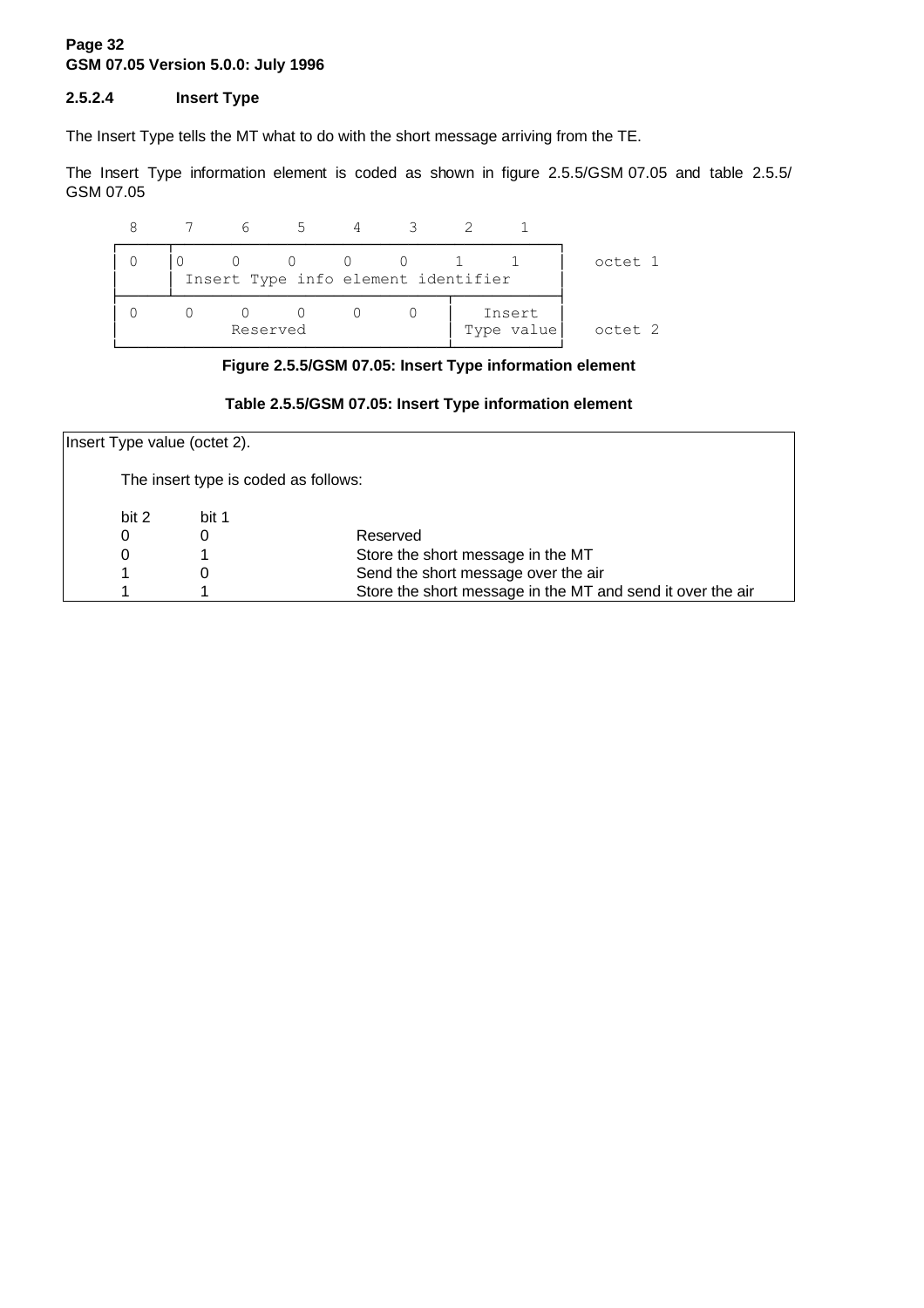#### **2.5.2.5 Short Message Index**

The Short Message Index provides information about each individual short message currently stored in the MT. Two types of Short Message index are provided; one for SMS and one for CBS.

The Short Message Index (SMS) information element is coded as shown in figure 2.5.6/GSM 07.05 and table 2.5.6/GSM 07.05. A Short Message Index may be an SMS-SUBMIT, an SMS-DELIVER or an SMS-STATUS-REPORT.

The Short Message Index (CBS) information element is coded as shown in figure 2.5.7/GSM 07.05 and table 2.5.7/GSM 07.05.





n can take a value between 5 and 18 (inclusive)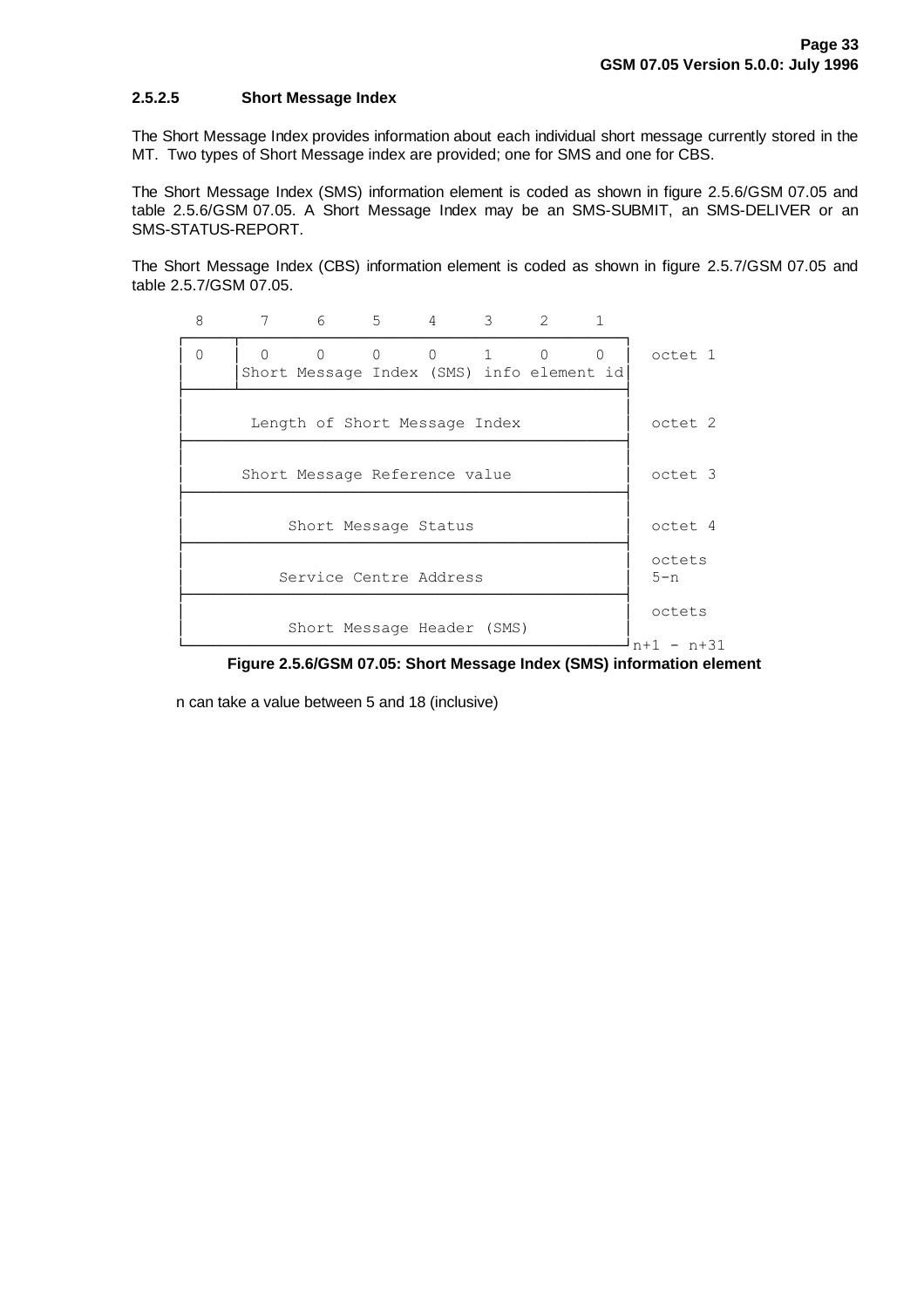## **Page 34 GSM 07.05 Version 5.0.0: July 1996**

## **Table 2.5.6/GSM 07.05: Short Message Index (SMS) information element**

Short Message Reference value (octet 3). The Short Message Reference value is coded as specified in table 2.5.2/GSM 07.05. Short Message Status (octet 4). The Short Message Status is coded as follows: 87654321 0 0 0 0 0 0 0 0 0 0 Not read/not sent 0 0 0 0 0 0 1 Read/Sent All other values are reserved. If the message is mobile originated then bit 1 indicates whether the message has been sent to the network. If the message is mobile terminated then bit 1 indicates whether the message has been read. Service Centre Address (Octets 5-n). The Service Centre Address is coded as the RP-Origination or RP-Destination address specified in TS GSM 04.11. If the short message is mobile originated, the address will be the RP-Destination address. If the short message is mobile terminated, the address will be the RP-Origination address. The address is of variable length, 1-12 octets. Short Message Header (SMS) (Octets n+1 - n+31). The Short Message Header (SMS) is coded as a TPDU as described in TS GSM 03.40. In the case of SMS-DELIVER or SMS-SUBMIT, the TP-User-Data is not included, but the TP-User-Data-Length is included. The Short Message Header is of variable length, 6-31 octets. 8 7 6 5 4 3 2 1 ¸¶¶¶¶¶¾¶¶¶¶¶¶¶¶¶¶¶¶¶¶¶¶¶¶¶¶¶¶¶¶¶¶¶¶¶¶¶¶¶¶¶¶¶¶¶¶¶¹ ···RFWHW Short Message Index (CBS) info element id ¼¶¶¶¶¶¿¶¶¶¶¶¶¶¶¶¶¶¶¶¶¶¶¶¶¶¶¶¶¶¶¶¶¶¶¶¶¶¶¶¶¶¶¶¶¶¶¶½ ·· Short Message Reference value | octet 2

º¶¶¶¶¶¶¶¶¶¶¶¶¶¶¶¶¶¶¶¶¶¶¶¶¶¶¶¶¶¶¶¶¶¶¶¶¶¶¶¶¶¶¶¶¶¶¶»

and the contract of the contract of the contract of the contract of the contract of the contract of the contract of the contract of the contract of the contract of the contract of the contract of the contract of the contra

¼¶¶¶¶¶¶¶¶¶¶¶¶¶¶¶¶¶¶¶¶¶¶¶¶¶¶¶¶¶¶¶¶¶¶¶¶¶¶¶¶¶¶¶¶¶¶¶½

### **Figure 2.5.7/GSM 07.05: Short Message Index (CBS) information element**

Short Message Header (CBS) | 3-8

### **Table 2.5.7/GSM 07.05: Short Message Index (CBS) information element**

Short Message Reference value (octet 2).

The Short Message Reference value is coded as specified in table 2.5.2/GSM 07.05.

Short Message Header (CBS) (Octets 3-8).

The Short Message Header (CBS) is coded as described in TS GSM 03.41, including SEQUENCE NUMBER, MESSAGE IDENTIFIER, ALPHABET IDENTIFIER and PAGE PARAMETER, but excluding the characters of the message.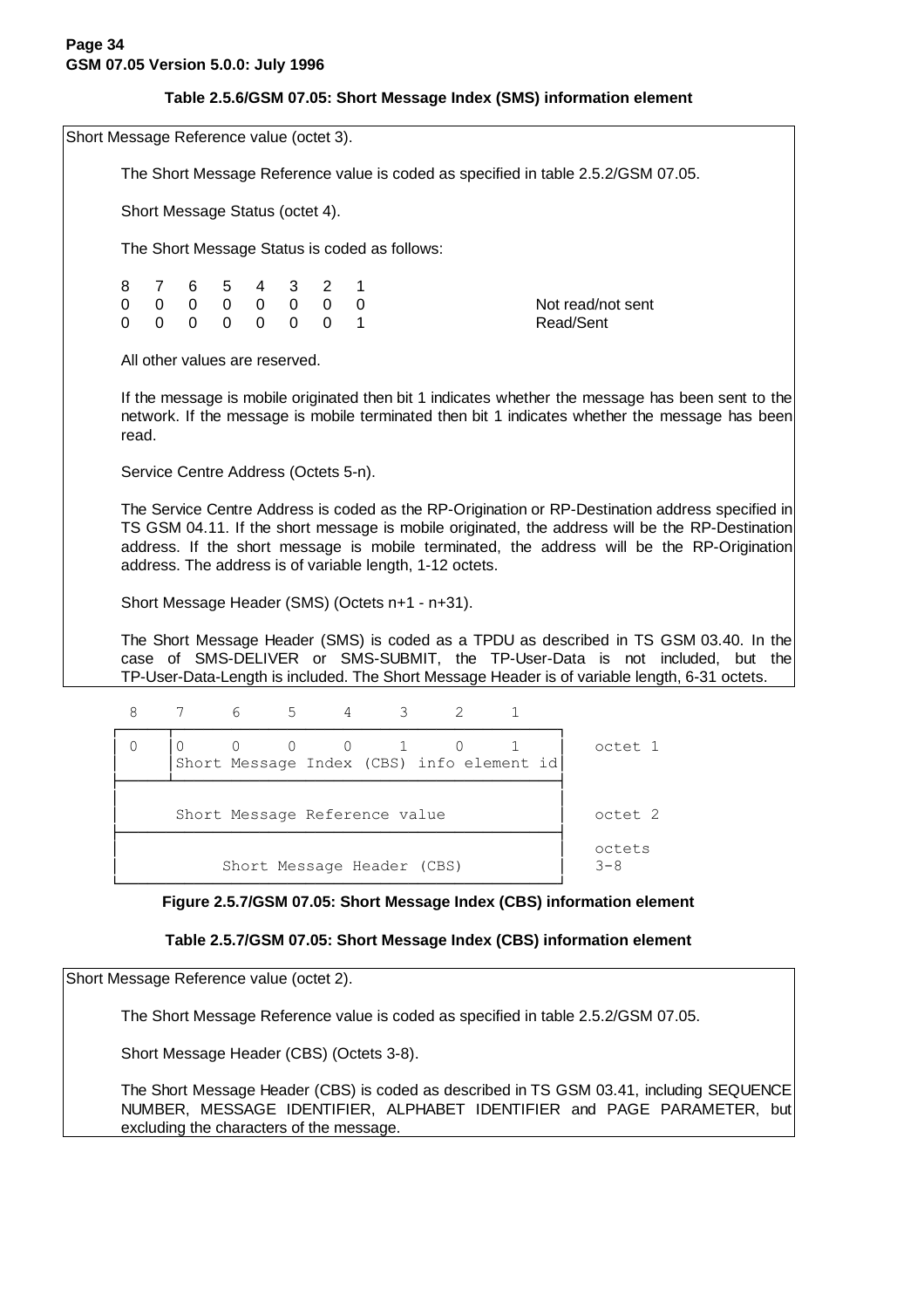#### **2.5.2.6 Short Message Data**

The Short Message Data information element is a copy of a short message currently stored in the MT. Two types of Short Message Data information element are provided; one for SMS and one for CBS.

The Short Message Data (SMS) information element is coded as shown in figure 2.5.8/GSM 07.05 and table 2.5.8/GSM 07.05. Short Message Data may be an SMS-SUBMIT, an SMS-DELIVER or an SMS-STATUS-REPORT.

The Short Message Data (CBS) information element is coded as shown in figure 2.5.9/GSM 07.05 and table 2.5.9/GSM 07.05.





n can take a value between 5 and 18 (inclusive)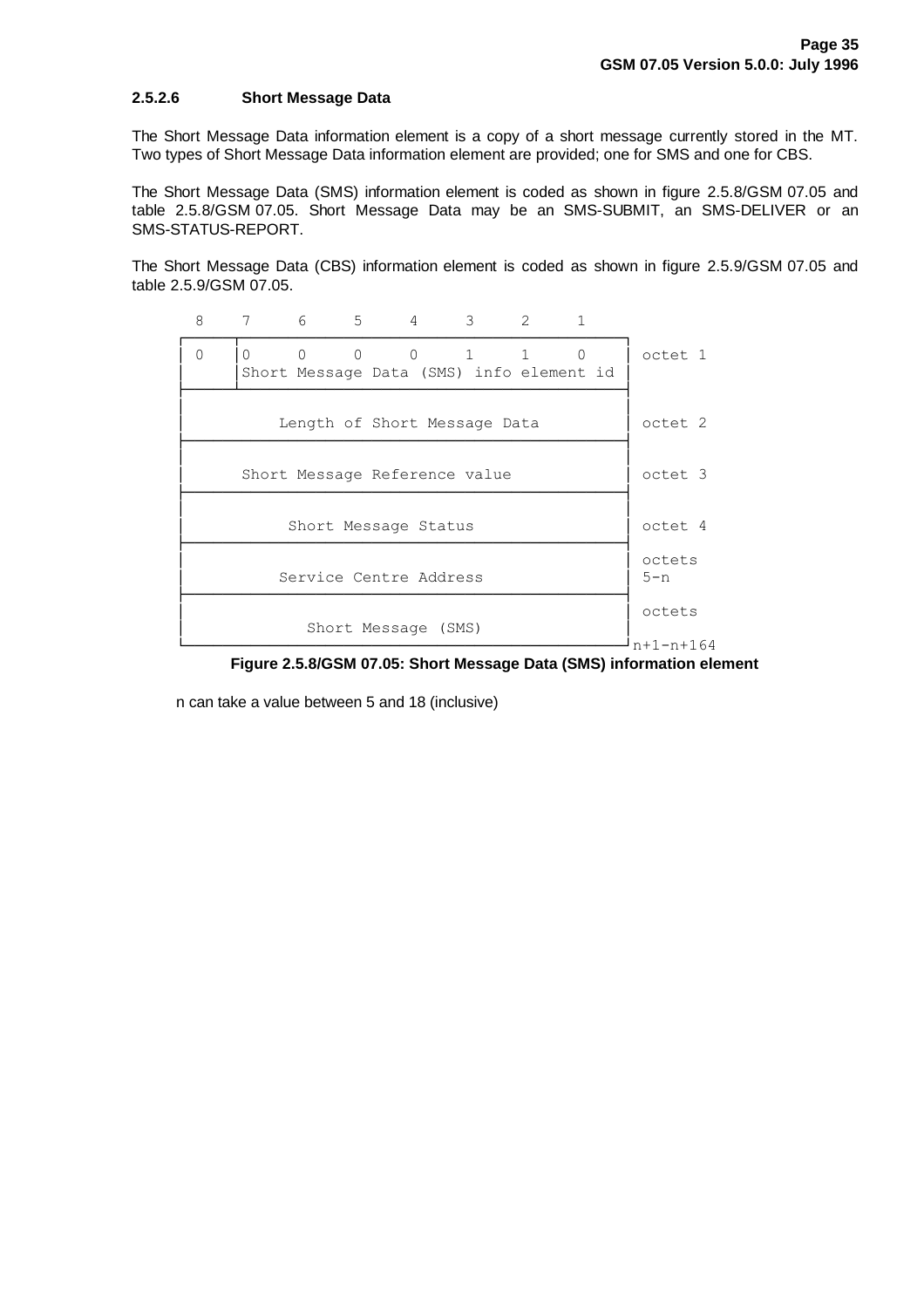## **Page 36 GSM 07.05 Version 5.0.0: July 1996**

## **Table 2.5.8/GSM 07.05: Short Message (SMS) information element**

Short Message Reference value (octet 3). The Short Message Reference value is coded as specified in table 2.5.2/GSM 07.05. Short Message Status (octet 4). The Short Message Status is coded as follows: 87654321 0 0 0 0 0 0 0 0 0 0 Not read/not sent 0 0 0 0 0 0 1 Read/Sent All other values are reserved. If the message is mobile originated then bit 1 indicates whether the message has been sent to the network. If the message is mobile terminated then bit 1 indicates whether the message has been read. Service Centre Address (Octets 5-n). The Service Centre Address is coded as the RP-Origination-Address or RP-Destination Address specified in TS GSM 03.40. If the short message is mobile originated, the address will be the RP-Destination address. If the short message is mobile terminated, the address will be the RP-Origination Address. The address is of variable length, 1-12 octets. Short Message (SMS) (Octets n+1 - n+164). The Short Message (SMS) is coded as a TPDU as described in GSM 03.40. The Short Message is of variable length, 6-164 octets. 8 7 6 5 4 3 2 1 ¸¶¶¶¶¶¾¶¶¶¶¶¶¶¶¶¶¶¶¶¶¶¶¶¶¶¶¶¶¶¶¶¶¶¶¶¶¶¶¶¶¶¶¶¶¶¶¶¹  $0 \t 0 \t 0 \t 0 \t 1 \t 1 \t 1 \t 1$   $0 \t 1 \t 1$ Short Message Data (CBS) info element id

¼¶¶¶¶¶¿¶¶¶¶¶¶¶¶¶¶¶¶¶¶¶¶¶¶¶¶¶¶¶¶¶¶¶¶¶¶¶¶¶¶¶¶¶¶¶¶¶½ ·· Short Message Reference value | octet 2 ¼¶¶¶¶¶¶¶¶¶¶¶¶¶¶¶¶¶¶¶¶¶¶¶¶¶¶¶¶¶¶¶¶¶¶¶¶¶¶¶¶¶¶¶¶¶¶¶½ and the contract of the contract of the contract of the contract of the contract of the contract of the contract of the contract of the contract of the contract of the contract of the contract of the contract of the contra Short Message (CBS) | 3-90 º¶¶¶¶¶¶¶¶¶¶¶¶¶¶¶¶¶¶¶¶¶¶¶¶¶¶¶¶¶¶¶¶¶¶¶¶¶¶¶¶¶¶¶¶¶¶¶»

#### **Figure 2.5.9/GSM 07.05: Short Message Data (CBS) information element**

### **Table 2.5.9/GSM 07.05: Short Message Data (CBS) information element**

Short Message Reference value (octet 2).

The Short Message Reference value is coded as specified in table 2.5.2/GSM 07.05.

Short Message (CBS) (Octets 3-90).

The Short Message (CBS) is coded as described in TS GSM 03.41, including SEQUENCE NUMBER, MESSAGE IDENTIFIER, ALPHABET IDENTIFIER, PAGE PARAMETER and CHARACTERS OF THE MESSAGE.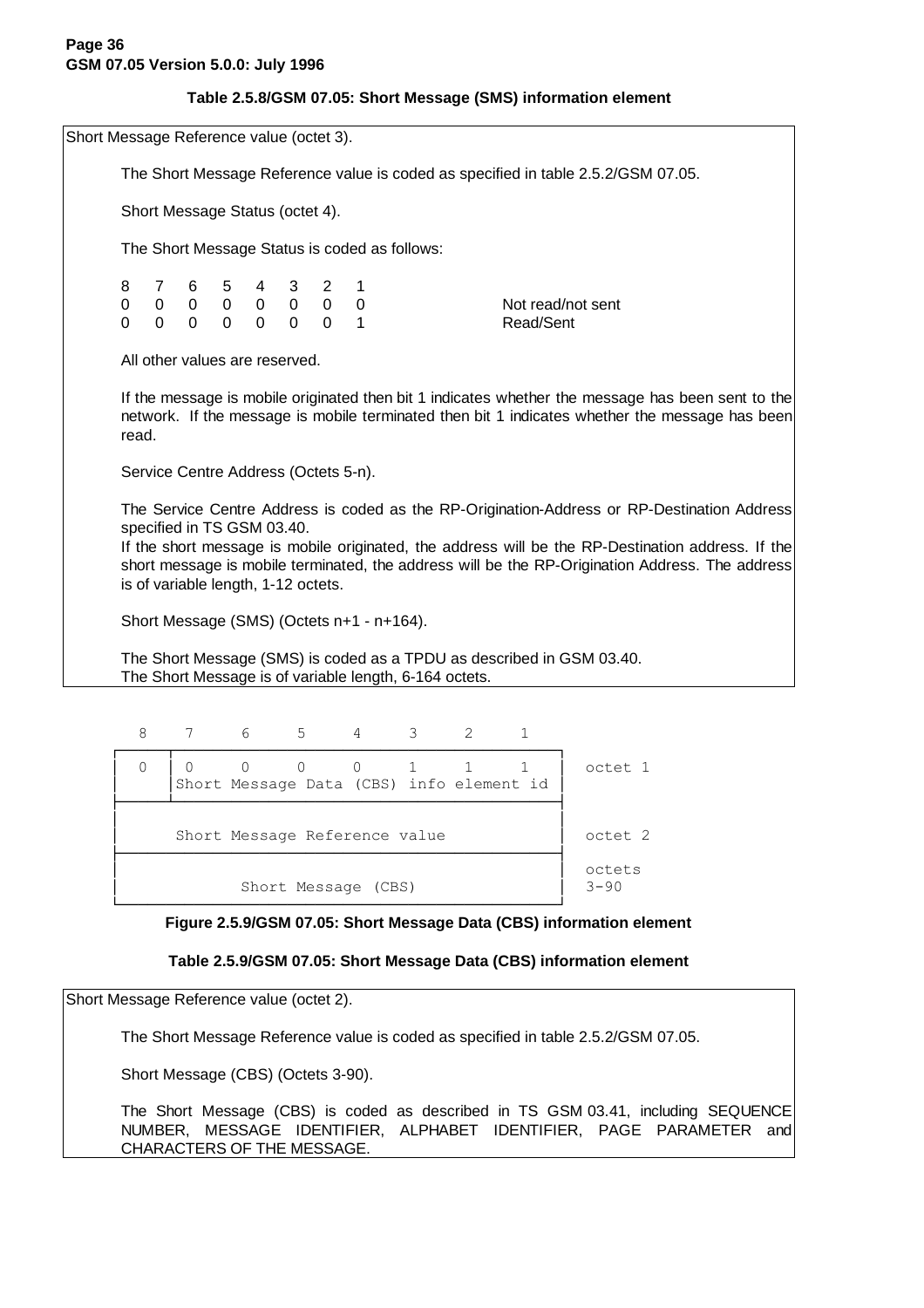# **2.5.2.7 Cause**

The Cause information element provides more detail as to why an error has occurred. The Cause information element is coded as shown in figure 2.5.10/GSM 07.05 and table 2.5.10/GSM 07.05.





| Table 2.5.10/GSM 07.05: Cause information element |  |  |  |  |  |  |  |
|---------------------------------------------------|--|--|--|--|--|--|--|
|---------------------------------------------------|--|--|--|--|--|--|--|

| 8              | 7              | 6                |                     | 4                              |                     | 2              | $\mathbf 1$    |                                                 |
|----------------|----------------|------------------|---------------------|--------------------------------|---------------------|----------------|----------------|-------------------------------------------------|
| $\overline{0}$ | $\overline{0}$ | $\overline{0}$   | 5<br>$\overline{0}$ | $\overline{0}$                 | 3<br>$\overline{0}$ | $\overline{0}$ | $\overline{0}$ | No such message                                 |
|                |                |                  |                     |                                |                     |                |                | no short message exists with the                |
|                |                |                  |                     |                                |                     |                |                | provided short message reference                |
| $\mathbf 0$    | $\overline{0}$ | $\mathbf 0$      | $\mathbf 0$         | $\mathbf 0$                    | 0                   | $\overline{0}$ | 1              | No memory                                       |
|                |                |                  |                     |                                |                     |                |                | the short message cannot be stored              |
|                |                |                  |                     |                                |                     |                |                | due to lack of memory                           |
| $\mathbf 0$    | $\mathbf 0$    | $\mathbf 0$      | $\pmb{0}$           | $\boldsymbol{0}$               | $\mathbf 0$         | 1              | $\mathbf 0$    | No air interface                                |
|                |                |                  |                     |                                |                     |                |                | submission of the short message                 |
|                |                |                  |                     |                                |                     |                |                | cannot be attempted because the                 |
|                |                |                  |                     |                                |                     |                |                | mobile is out of coverage                       |
| $\mathbf 0$    | $\mathbf 0$    | $\mathbf 0$      | $\mathbf 0$         | $\mathbf 0$                    | 0                   | 1              | 1              | Receiving entity busy                           |
|                |                |                  |                     |                                |                     |                |                | the request was not fulfilled because           |
|                |                |                  |                     |                                |                     |                |                | the Receiving entity is busy on<br>another task |
| $\mathbf 0$    | $\mathbf 0$    | $\mathbf 0$      | $\mathbf 0$         | $\mathbf 0$                    | 1                   | $\overline{0}$ | $\overline{0}$ | Command not understood                          |
|                |                |                  |                     |                                |                     |                |                | error in the coding of the command, or          |
|                |                |                  |                     |                                |                     |                |                | command belongs to higher version of            |
|                |                |                  |                     |                                |                     |                |                | protocol of protocol than that implemented      |
| $\mathbf 0$    | $\mathbf 0$    | $\mathbf 0$      | $\mathbf 0$         | $\mathbf 0$                    | 1                   | $\overline{0}$ | 1              | Incoming data call                              |
|                |                |                  |                     |                                |                     |                |                | Incoming data call forces MT to exit from       |
|                |                |                  |                     |                                |                     |                |                | SMS mode                                        |
| $\mathbf 0$    | $\pmb{0}$      | $\boldsymbol{0}$ | $\pmb{0}$           | $\boldsymbol{0}$               | 1                   | 1              | $\mathbf 0$    | User-invoked exit                               |
|                |                |                  |                     |                                |                     |                |                | User has taken MT out of SMS by MMI<br>$\sim$   |
| 1              | $\mathbf 0$    | $\mathbf 0$      | $\pmb{0}$           | $\mathbf 0$                    | $\mathbf 1$         | $\mathbf{1}$   | $\mathbf{1}$   | Message Transfer failed                         |
|                |                |                  |                     |                                |                     |                |                | The SMS transfer to the SC failed and the       |
|                |                |                  |                     |                                |                     |                |                | 04.11 error cause is provided in octet 3        |
|                |                |                  |                     | All other values are reserved. |                     |                |                |                                                 |
|                |                |                  |                     | 04.11 RP-Cause value (octet 3) |                     |                |                |                                                 |

if the MT attempts to send a short message to the network and that send attempt fails.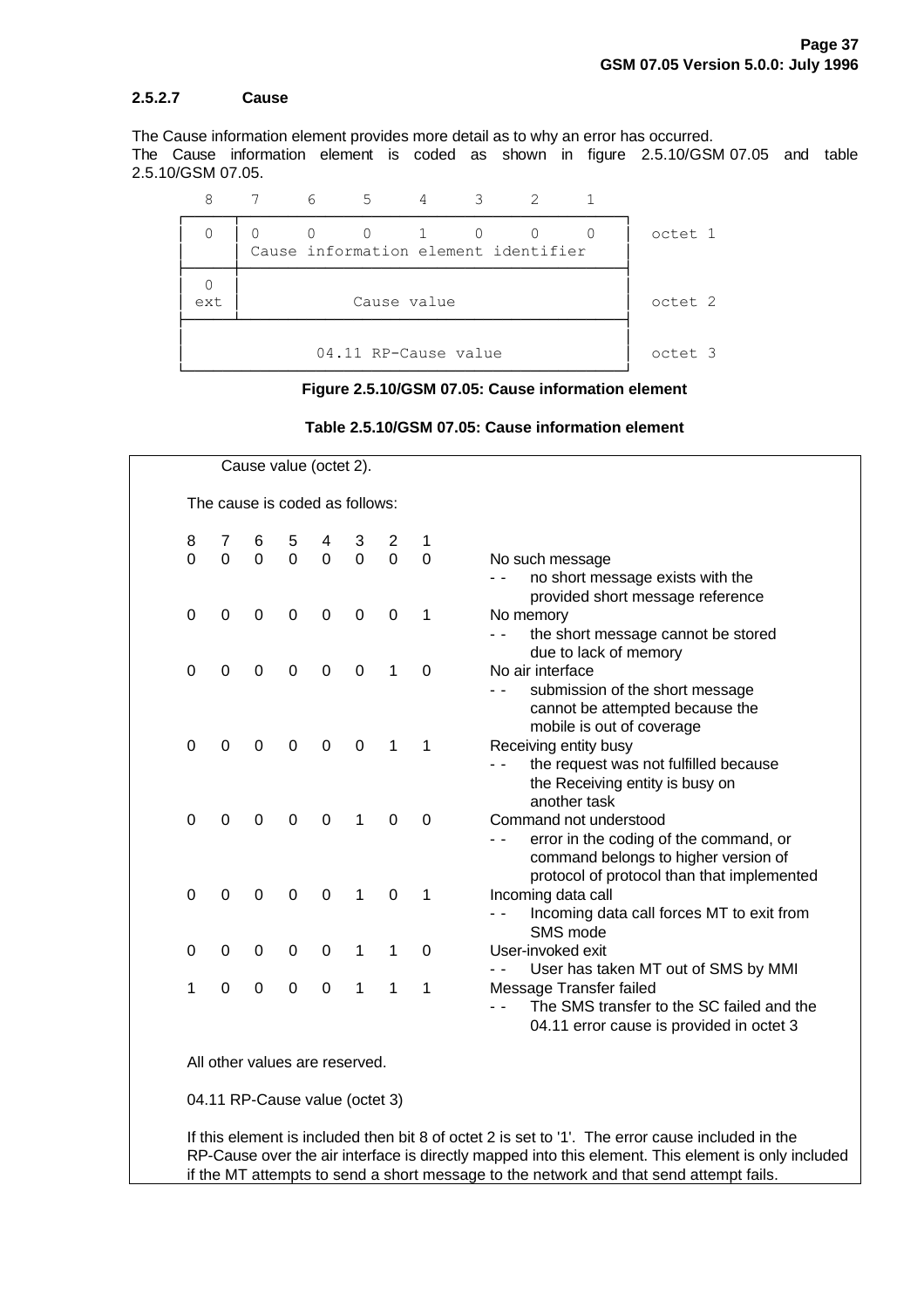# **Page 38 GSM 07.05 Version 5.0.0: July 1996**

# **2.5.2.8 Index Count**

The Index Count identifies the number of short message indices contained in a MESSAGE LIST response from the MT to the TE. It is an 8 bit number.

The Index Count information element is coded as shown in figure 2.5.11/GSM 07.05 and table 2.5.11/GSM 07.05.



**Figure 2.5.11/GSM 07.05: Index Count information element**

### **Table 2.5.11/GSM 07.05: Index Count information element**

Index Count value (octet 2).

In the Index Count field bit 8 of octet 2 is the most significant bit and bit 1 of octet 2 is the least significant bit.

# **2.5.2.9 CBS Transfer Type**

The CBS Transfer Type indicates to the MT which CBS messages are required to be transferred to the TE.

The CBS Transfer Type information element is coded as shown in figure 2.5.12/GSM 07.05 and table 2.5.12/GSM 07.05.

|  | CBS Transfer Type info element ident |  |  |                        | octet 1 |  |
|--|--------------------------------------|--|--|------------------------|---------|--|
|  | Reserved                             |  |  | CBS Txfr<br>Type value | octet 2 |  |

# **Figure 2.5.12/GSM 07.05: CBS Transfer Type information element**

### **Table 2.5.12/GSM 07.05: CBS Transfer Type information element**

CBS Txfr Type value (octet 2). The CBS txfr type is coded as follows: bit 2 bit 1 0 0 Transfer no CBS messages 0 1 1 Transfer CBS messages marked as TE-specific 1 0 Reserved 1 1 1 Transfer all CBS messages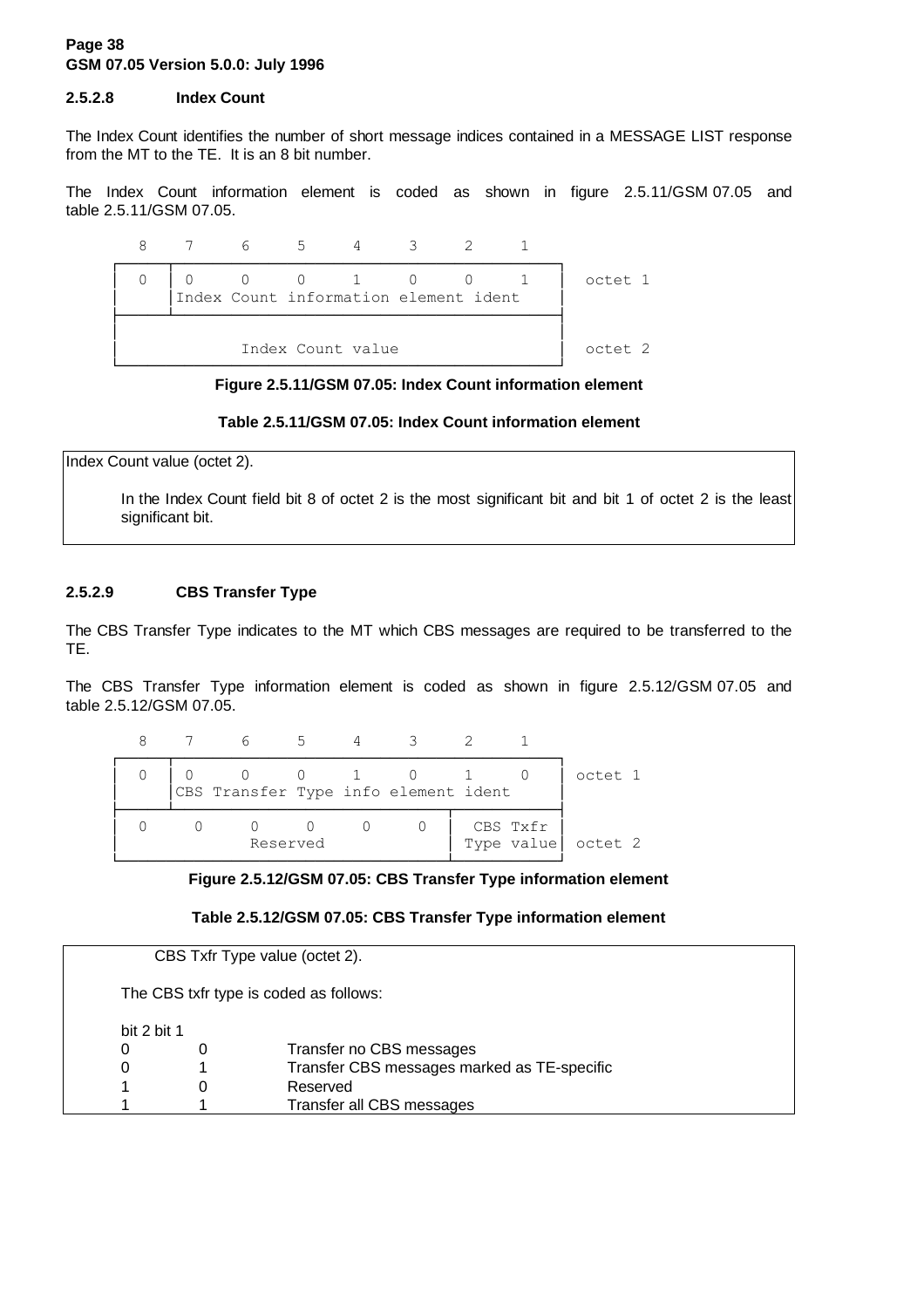### **2.5.2.10 Page Index**

The Page Index indicates to the MT which Page of SMS Indices is required to be transferred. It also indicates to the TE which Page of SMS Indices is being transferred.

The Page Index information element is coded as shown in figure 2.5.13/GSM 07.05 and table 2.5.13/GSM 07.05.



**Figure 2.5.13/GSM 07.05: Page Index information element**

|  |  |  |  |  | Table 2.5.13/GSM 07.05: Page Index information element |  |
|--|--|--|--|--|--------------------------------------------------------|--|
|--|--|--|--|--|--------------------------------------------------------|--|

Page Index value (octet 2).

In the Page Index field bit 6 of octet 2 is the most significant bit and bit 1 of octet 2 is the least significant bit. The Page Index can have a value from 1 to 51.

### **2.5.2.11 Last Short Message**

The Last Short Message field indicates to the TE the highest value of Short Message Reference which points to a valid message stored in the MT. The value 0 signifies that there are no short messages stored in the MT.

The Last Short Message information element is coded as shown in figure 2.5.14/GSM 07.05 and table 2.5.14/GSM 07.05.





#### **Table 2.5.14/GSM 07.05: Last Short Message information element**

Last Short Message value (octet 2).

In the Last Short Message field bit 8 of octet 2 is the most significant bit and bit 1 of octet 2 is the least significant bit. The Last Short Message can have a value from 0 to 255.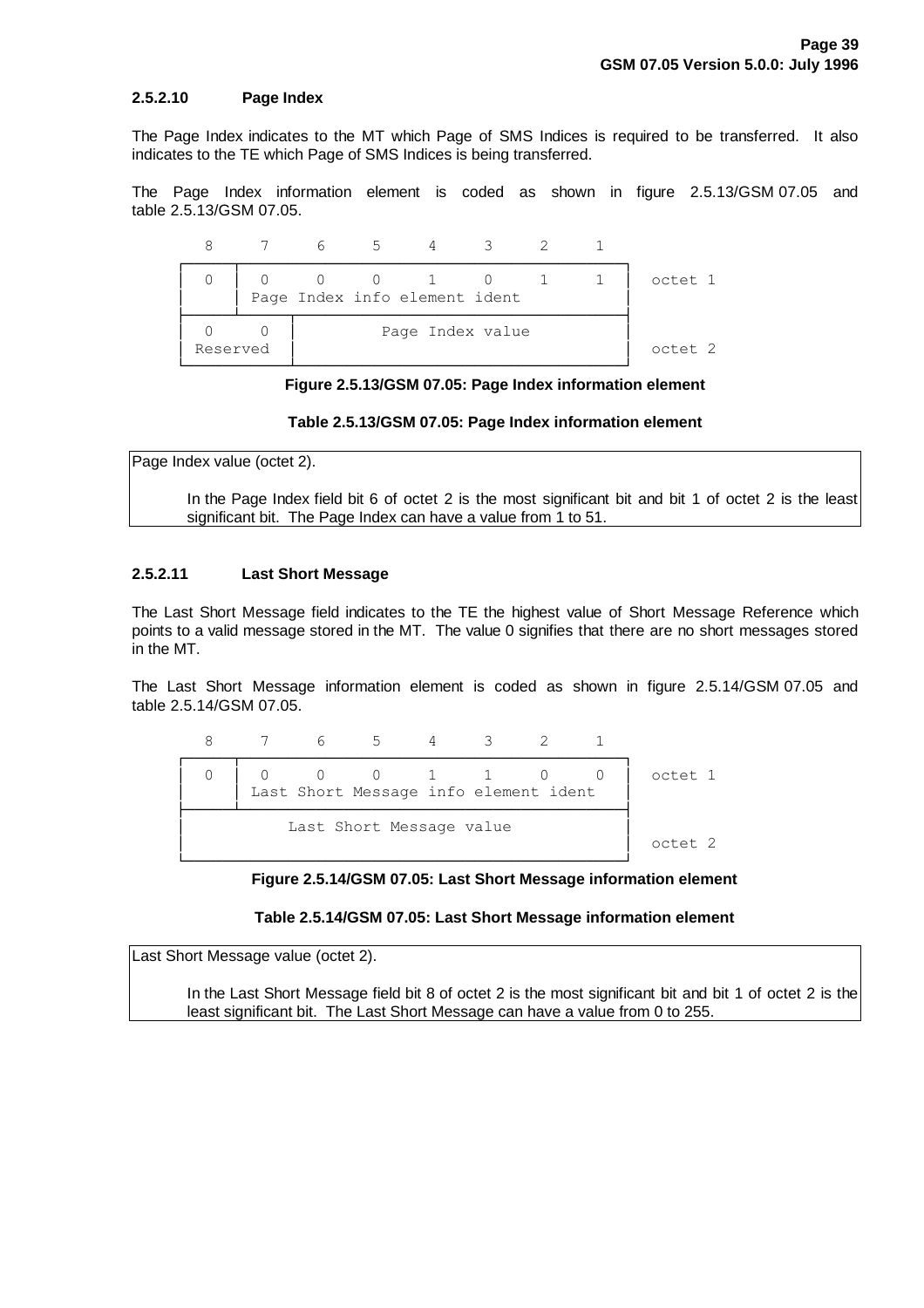# **Page 40 GSM 07.05 Version 5.0.0: July 1996**

# **2.5.2.12 Confirm Type**

The Confirm Type field indicates the message to which the REQUEST CONFIRM is a response.

The Confirm Type information element is coded as shown in figure 2.5.15/GSM 07.05 and table 2.5.15/GSM 07.05.





| Confirm Type value (octet 2). |              |                         |                                                                                              |            |  |             |                                       |                                                                                                          |
|-------------------------------|--------------|-------------------------|----------------------------------------------------------------------------------------------|------------|--|-------------|---------------------------------------|----------------------------------------------------------------------------------------------------------|
|                               |              |                         |                                                                                              |            |  |             | The Confirm Type is coded as follows: |                                                                                                          |
| 8<br>$\overline{0}$           |              |                         | $\begin{array}{cccccccc} 7 & 6 & 5 & 4 & 3 & 2 & 1 \\ 0 & 0 & 0 & 0 & 0 & 0 & 0 \end{array}$ |            |  |             |                                       | Reserved                                                                                                 |
| $\Omega$                      | $\mathbf{0}$ | $\overline{\mathbf{0}}$ | $\overline{\mathbf{0}}$                                                                      | $0\quad 0$ |  | $\mathbf 0$ | $\overline{\phantom{0}}$ 1            | Confirm request to transfer incoming<br>SMS messages                                                     |
| $\Omega$                      |              |                         | $0\quad 0\quad 0\quad 0\quad 0$                                                              |            |  | $1 \quad 0$ |                                       | Confirm request to transfer incoming<br>CBS messages                                                     |
| $\Omega$                      |              |                         | 0 0 0 0 0 1 1                                                                                |            |  |             |                                       | Confirm request to indicate arrival of<br>messages in MT                                                 |
| $\Omega$                      |              |                         | 0 0 0 0 1                                                                                    |            |  | $\Omega$    | $\overline{0}$                        | Confirm request to attempt to send<br>short message (actual send is confirmed<br>later: see section 3.3) |

**Table 2.5.15/GSM 07.05: Confirm Type information element**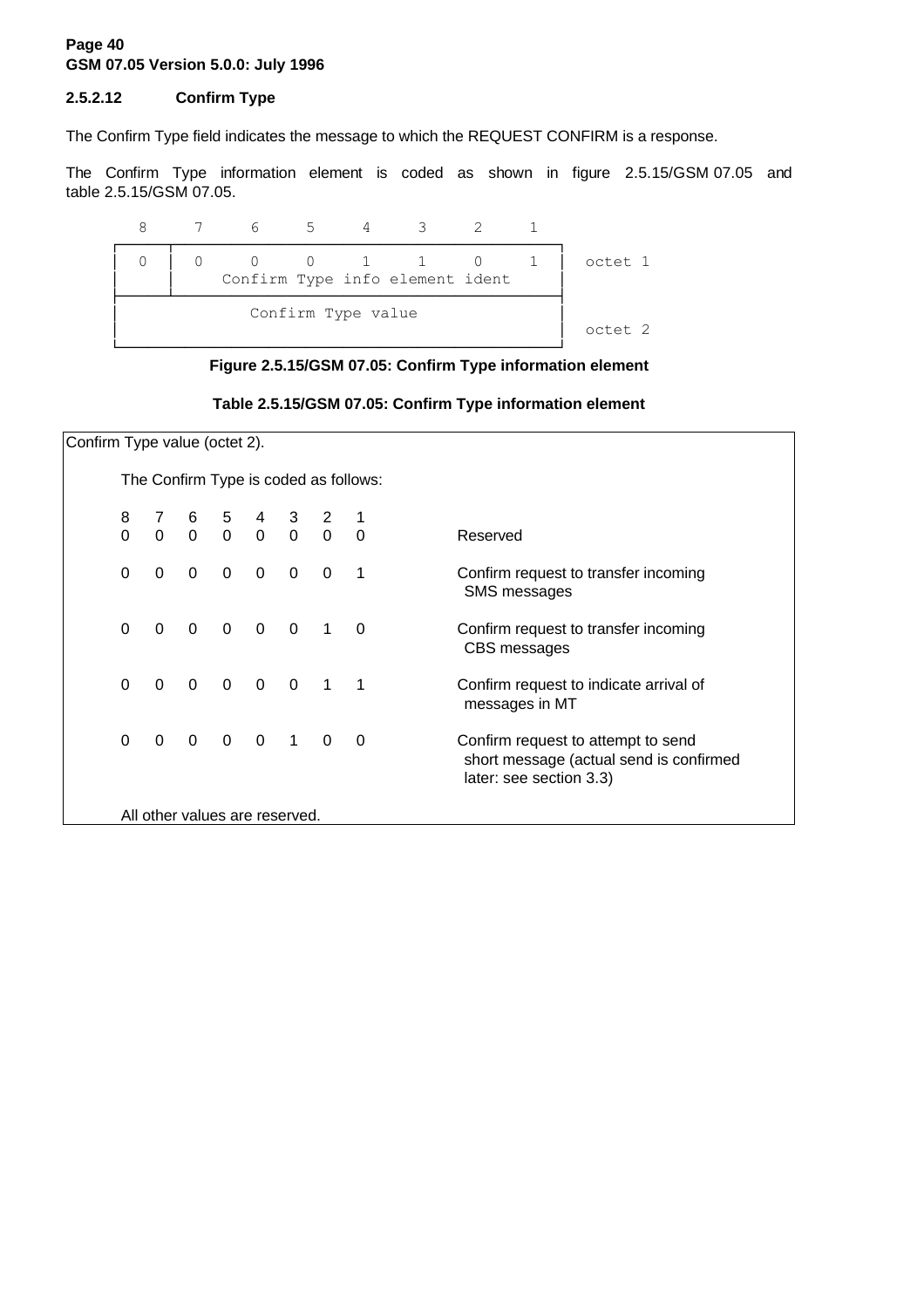### **2.5.2.13 TP-Failure Cause**

This optional field is present if provided by the Relay Layer. The TP-Failure Cause is provided from the Service Centre and indicates to the TE the reason why the delivery of the message was unsuccessful. The TP-Failure cause information element is coded as shown in figure 2.5.16/GSM 07.05 and table 2.5.16/GSM 07.05.



# **Figure 2.5.16/GSM 07.05: TP-Failure Cause information element**

# **Table 2.5.16/GSM 07.05: TP-Failure Cause information element**

| Failure cause (octet 3-4)                                                                       |  |
|-------------------------------------------------------------------------------------------------|--|
| The failure cause contained in this field is directly mapped from the TP-Failure Cause (TP-FCS) |  |
| field of the SMS-SUBMIT-REPORT message defined in GSM 03.40.                                    |  |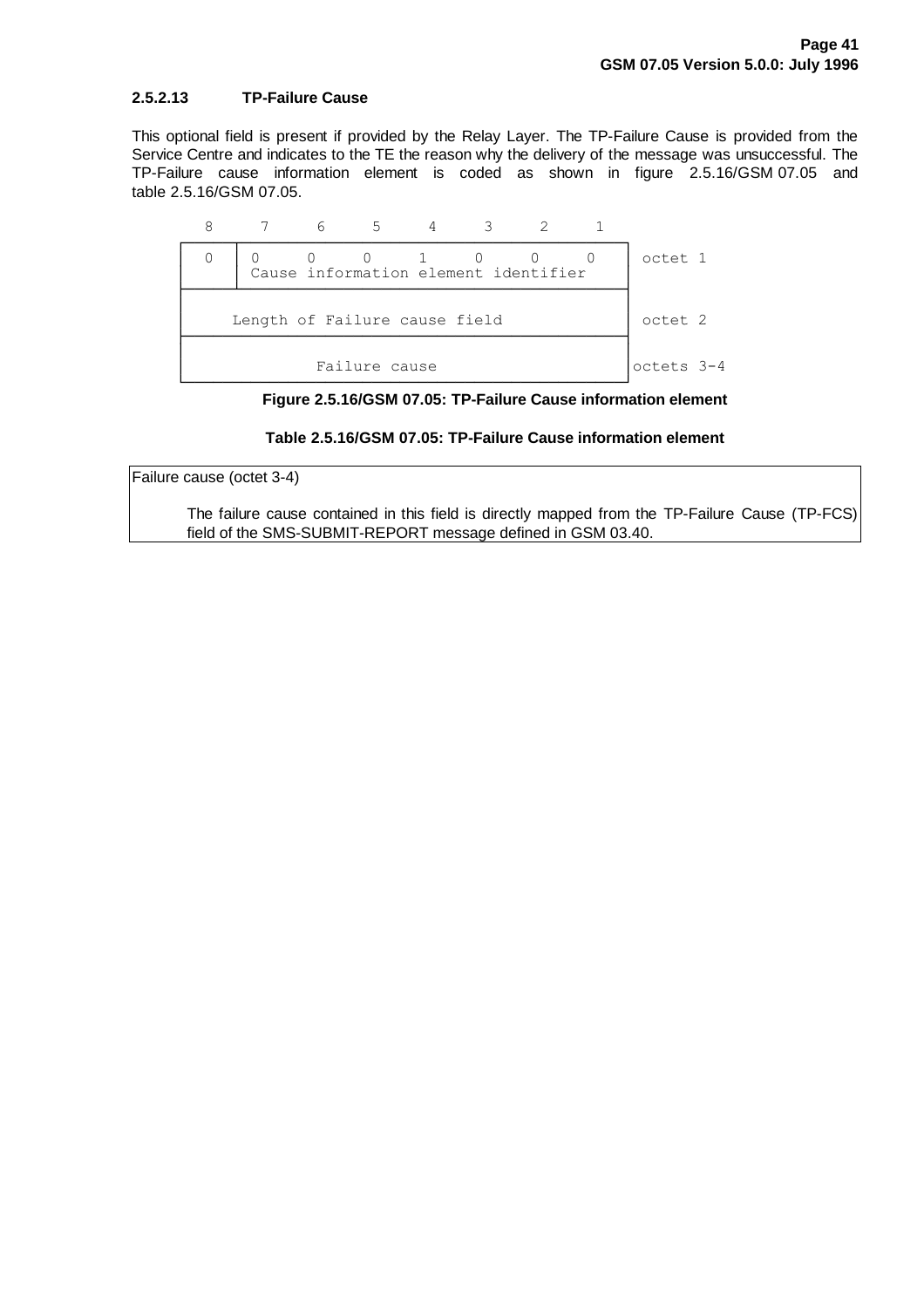# **3. Text Mode**

### **3.1 Parameter Definitions**

The following parameters are used in the subsequent sections which describe all commands. The formats of integer and string types referenced here are defined in V.25ter. The default values are for command parameters, not for result code parameters.

### **Message Storage Parameters**

- <index> integer type; value in the range of location numbers supported by the associated memory
- <mem1> string type; memory from which messages are read and deleted (commands List Messages +CMGL, Read Message +CMGR and Delete Message +CMGD); defined values (others are manufacturer specific):
	- "BM" broadcast message storage
	- "ME" ME message storage
	- "MT" any of the storages associated with ME
	- "SM" SIM message storage
	- "TA" TA message storage
	- "SR" status report storage
- <mem2> string type; memory to which writing and sending operations are made (commands Send Message from Storage +CMSS and Write Message to Memory +CMGW)
- <mem3> string type; memory to which received SMs are preferred to be stored (unless forwarded directly to TE; refer command New Message Indications +CNMI); refer <mem1> for defined values; received CBMs are always stored in "BM" (or some manufacturer specific storage) unless directly forwarded to TE; received status reports are always stored in "SR" (or some manufacturer specific storage) unless directly forwarded to TE
- <stat> integer type in PDU mode (default 0), or string type in text mode (default "REC UNREAD"); indicates the status of message in memory; defined values:

| 0  | "REC UNREAD" | received unread message (i.e. new message)      |
|----|--------------|-------------------------------------------------|
| 1. | "REC READ"   | received read message                           |
| 2. | "STO UNSENT" | stored unsent message (only applicable to SMs)  |
| 3. | "STO SENT"   | stored sent message (only applicable to SMs)    |
| 4  | "AT.T."      | all messages (only applicable to +CMGL command) |

- <total1> integer type; total number of message locations in <mem1>
- <total2> integer type; total number of message locations in <mem2>
- <total3> integer type; total number of message locations in <mem3>
- <used1> integer type; number of messages currently in <mem1>
- <used2> integer type; number of messages currently in <mem2>
- <used3> integer type; number of messages currently in <mem3>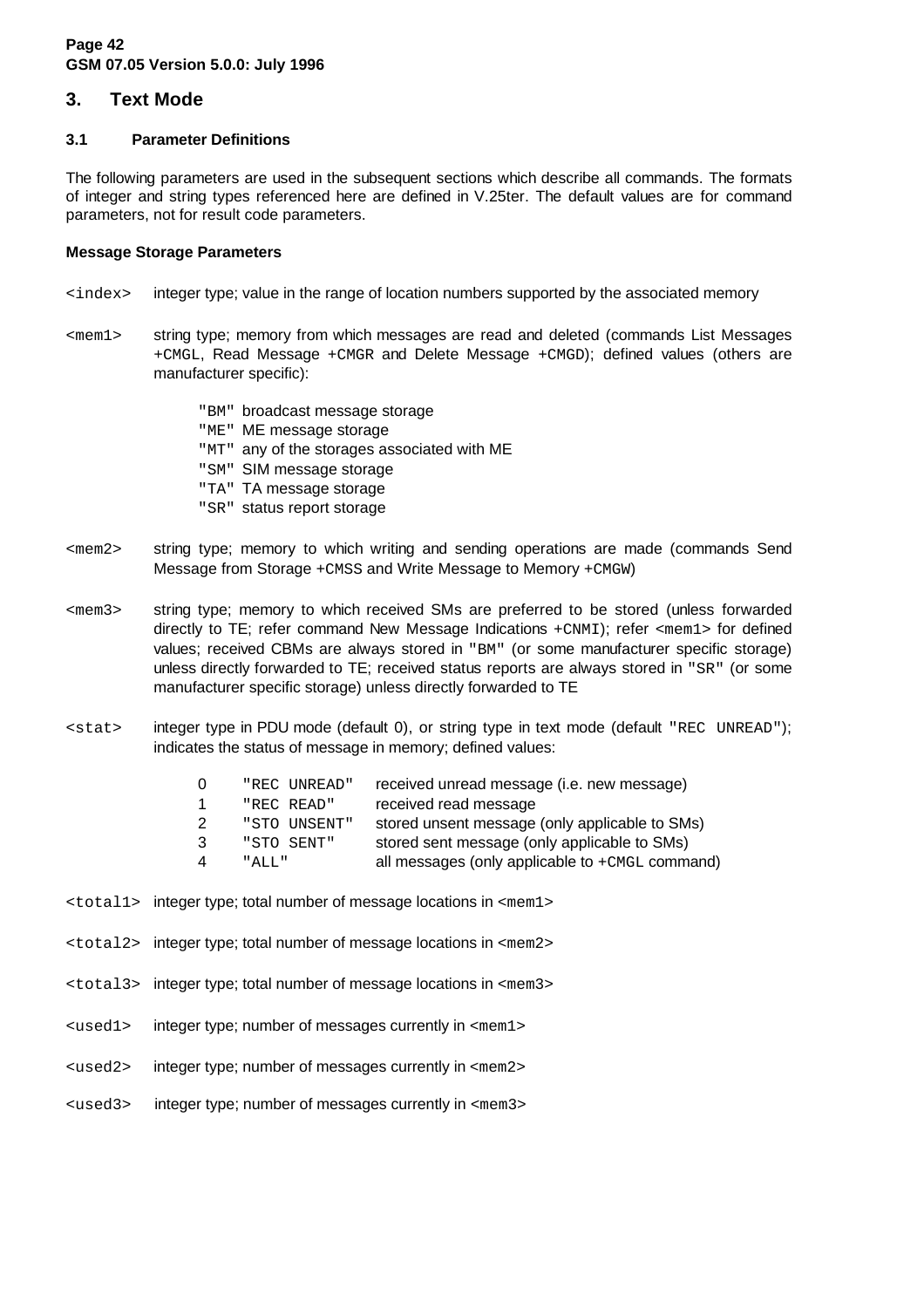#### **Message Data Parameters**

- <alpha> string type alphanumeric representation of <da> or <oa> corresponding to the entry found in MT phonebook; implementation of this feature is manufacturer specific; used character set should be the one selected with command Select TE Character Set +CSCS (see definition of this command in TS 07.07)
- <ct> GSM 03.40 TP-Command-Type in integer format (default 0)
- <da> GSM 03.40 TP-Destination-Address Address-Value field in string format; BCD numbers (or GSM default alphabet characters) are converted to characters of the currently selected TE character set (refer command +CSCS in TS 07.07); type of address given by <toda>
- <data> GSM 03.40 TP-User-Data in text mode responses; format:
	- if  $<$  dcs> indicates that GSM 03.38 default alphabet is used and  $<$  fo> indicates that GSM 03.40 TP-User-Data-Header-Indication is not set:
		- if TE character set other than "HEX" (refer command Select TE Character Set +CSCS in TS 07.07): ME/TA converts GSM alphabet into current TE character set according to rules of Annex A
		- if TE character set is "HEX": ME/TA converts each 7-bit character of GSM alphabet into two IRA character long hexadecimal number (e.g. character  $\Pi$  (GSM 23) is presented as 17 (IRA 49 and 55))
	- if  $<\text{dcs}>$  indicates that 8-bit data coding scheme is used or  $<\text{fc}>$  indicates that GSM 03.40 TP-User-Data-Header-Indication is set: ME/TA converts each 8-bit octet into two IRA character long hexadecimal number (e.g. octet with integer value 42 is presented to TE as two characters 2A (IRA 50 and 65))
- <dcs> depending on the command or result code: GSM 03.38 SMS Data Coding Scheme (default 0), or Cell Broadcast Data Coding Scheme in integer format
- <dt> GSM 03.40 TP-Discharge-Time in time-string format: "yy/MM/dd,hh:mm:ss±zz", where characters indicate year (two last digits), month, day, hour, minutes, seconds and time zone. E.g. 6th of May 1994, 22:10:00 GMT+2 hours equals to "94/05/06,22:10:00+08"
- <fo> depending on the command or result code: first octet of GSM 03.40 SMS-DELIVER, SMS-SUBMIT (default 17), SMS-STATUS-REPORT, or SMS-COMMAND (default 2) in integer format
- $\langle$ length> integer type value indicating in the text mode  $(+\text{CMGF}=1)$  the length of the message body  $\lambda$  <data> in characters; or in PDU mode  $(+\text{CMGF}=0)$ , the length of the actual TP data unit in octets (i.e. the RP layer SMSC address octets are not counted in the length)
- <mid> GSM 03.41 CBM Message Identifier in integer format
- <mn> GSM 03.40 TP-Message-Number in integer format
- <mr> GSM 03.40 TP-Message-Reference in integer format
- <oa> GSM 03.40 TP-Originating-Address Address-Value field in string format; BCD numbers (or GSM default alphabet characters) are converted to characters of the currently selected TE character set (refer command +CSCS in TS 07.07); type of address given by <tooa>
- <page> GSM 03.41 CBM Page Parameter bits 4-7 in integer format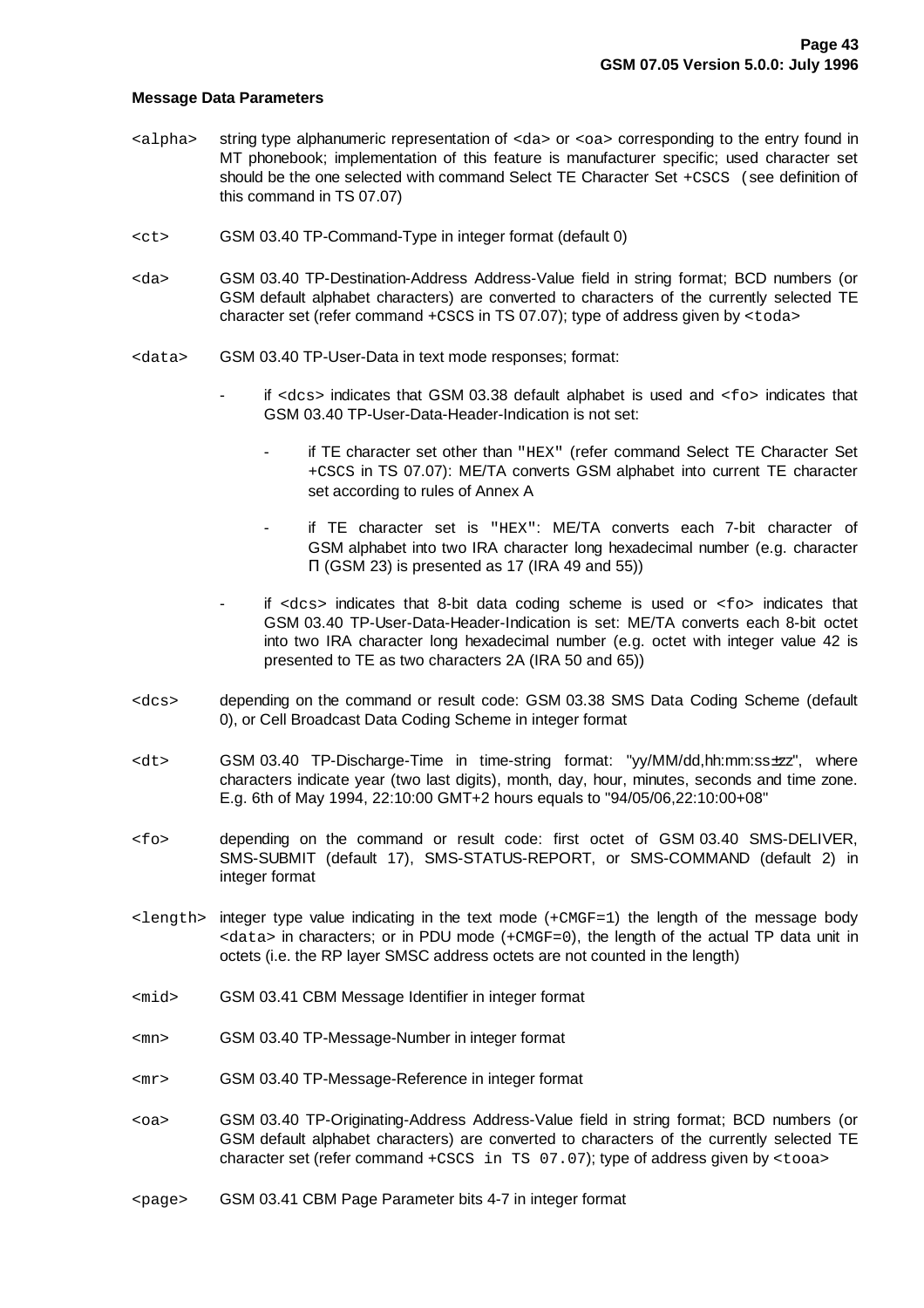# **Page 44 GSM 07.05 Version 5.0.0: July 1996**

- <pages> GSM 03.41 CBM Page Parameter bits 0-3 in integer format
- <pdu> In the case of SMS: GSM 04.11 SC address followed by GSM 03.40 TPDU in hexadecimal format: ME/TA converts each octet of TP data unit into two IRA character long hexadecimal number (e.g. octet with integer value 42 is presented to TE as two characters 2A (IRA 50 and 65))

In the case of CBS: GSM 03.41 TPDU in hexadecimal format

- <pid> GSM 03.40 TP-Protocol-Identifier in integer format (default 0)
- <ra> GSM 03.40 TP-Recipient-Address Address-Value field in string format; BCD numbers (or GSM default alphabet characters) are converted to characters of the currently selected TE character set (refer command +CSCS in TS 07.07); type of address given by <tora>
- <sca> GSM 04.11 RP SC address Address-Value field in string format; BCD numbers (or GSM default alphabet characters) are converted to characters of the currently selected TE character set (refer command +CSCS in TS 07.07); type of address given by <tosca>
- <scts> GSM 03.40 TP-Service-Centre-Time-Stamp in time-string format (refer <dt>)
- <sn> GSM 03.41 CBM Serial Number in integer format
- <st> GSM 03.40 TP-Status in integer format
- <toda> GSM 04.11 TP-Destination-Address Type-of-Address octet in integer format (when first character of  $<$ da> is + (IRA 43) default is 145, otherwise default is 129)
- <tooa> GSM 04.11 TP-Originating-Address Type-of-Address octet in integer format (default refer <toda>)
- <tora> GSM 04.11 TP-Recipient-Address Type-of-Address octet in integer format (default refer <toda>)
- <tosca> GSM 04.11 RP SC address Type-of-Address octet in integer format (default refer <toda>)
- <vp> depending on SMS-SUBMIT <fo> setting: GSM 03.40 TP-Validity-Period either in integer format (default 167) or in time-string format (refer <dt>)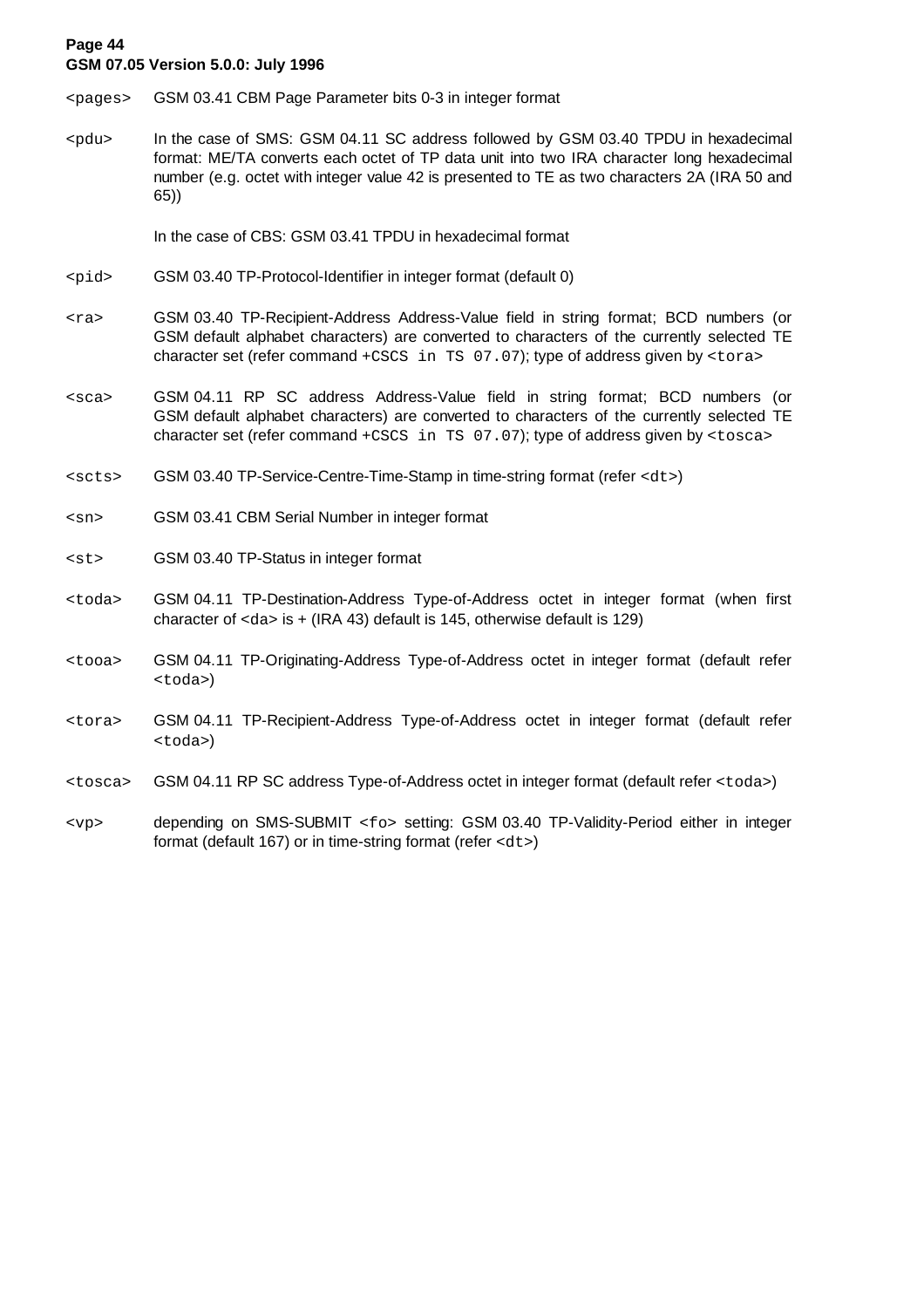### **3.2 General Configuration Commands**

### **3.2.1 Select Message Service +CSMS**

#### **Parameter Command Syntax**

| Command                    | Possible response(s)                                             |
|----------------------------|------------------------------------------------------------------|
| +CSMS= <service></service> | $+CSMS:$ <mt>, <mo>, <br/> <br/> <br/> -&gt;</mo></mt>           |
|                            | +CMS ERROR: <err></err>                                          |
| $+CSMS$ ?                  | +CSMS: <service>,<mt>,<mo>,<br/> <br/> <br/></mo></mt></service> |
| $+CSMS=?$                  | +CSMS: (list of supported <service>s)</service>                  |

### **Description**

Set command selects messaging service <service>. It returns the types of messages supported by the ME: <mt> for mobile terminated messages, <mo> for mobile originated messages and <bm> for broadcast type messages. If chosen service is not supported by the ME (but is supported by the TA), final result code +CMS ERROR: <err> shall be returned. See chapter Message Service Failure Result Code for a list of <err> values.

Also read command returns supported message types along the current service setting.

Test command returns a list of all services supported by the TA.

### **Defined Values**

<service>: 0 GSM 03.40 and 03.41 1...127 reserved 128... manufacturer specific

<mt>, <mo>, <br/> <br/> <br/> <br/> <br/> <br/> <br/> <br/> <br/> <br/> <br/> <br/> <br/> <br/> <br/> <br/> <br/> <br/> <br/> <br/> <br/> <br/> <br/> <br/> <br/> <br/> <br/> <br/> <br/> <br/> <br/> <br/> <br/> <br/> <br/>

- 0 type not supported
- 1 type supported

#### **Implementation**

Mandatory.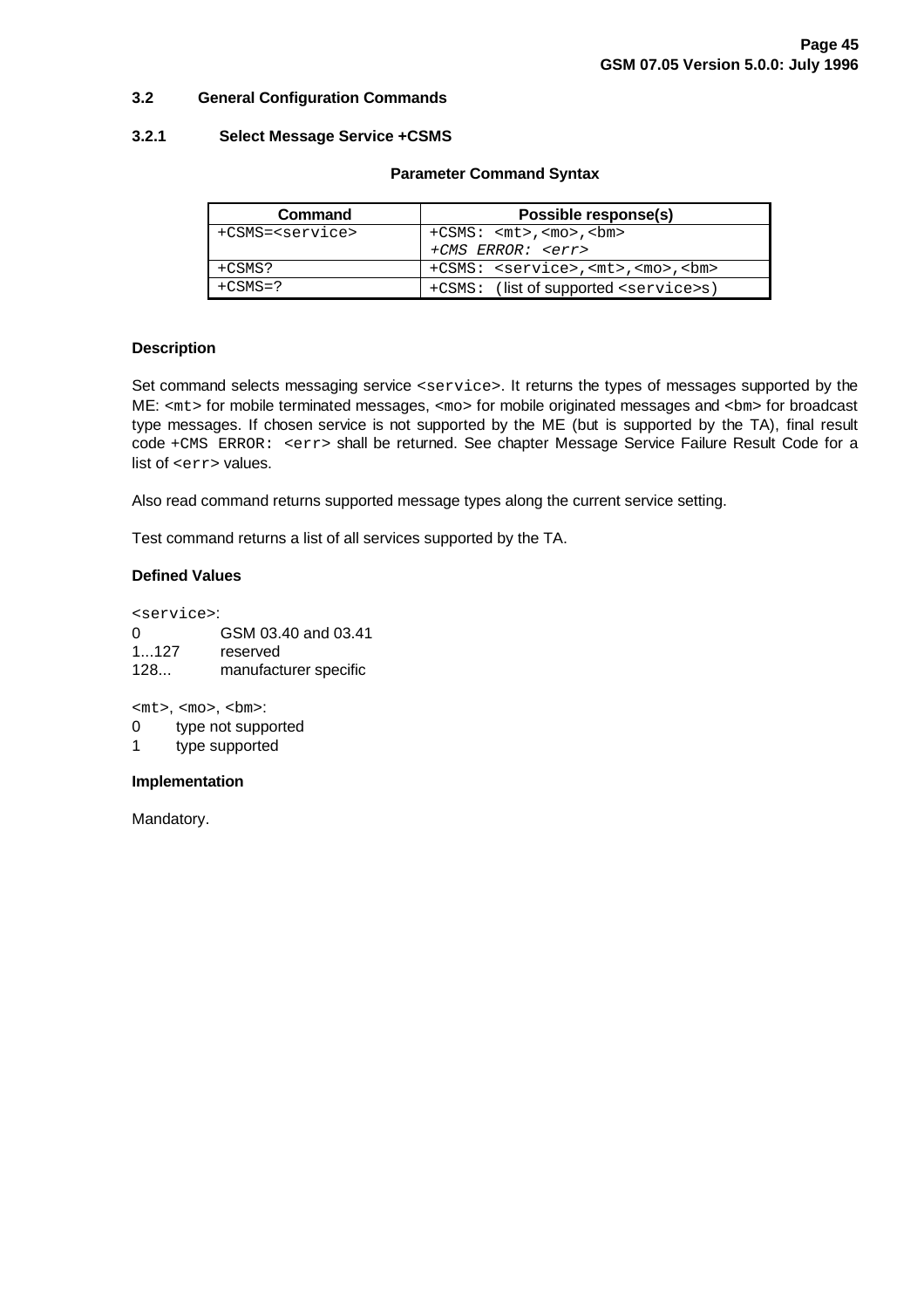# **3.2.2 Preferred Message Storage +CPMS**

|  |                                                 | Possible response(s) |  |
|--|-------------------------------------------------|----------------------|--|
|  | $100MC$ $21000d12 + 10t2112$ $2100d22 - 10t212$ |                      |  |

**Parameter Command Syntax**

| Command                 | Possible response(s)                                                                                           |
|-------------------------|----------------------------------------------------------------------------------------------------------------|
| $+CPMS = mem1 > [$      | +CPMS: <used1>,<total1>,<used2>,<total2>,<used3>,<total3></total3></used3></total2></used2></total1></used1>   |
| $<$ mem2>[, $<$ mem3>]] | +CMS ERROR: <err></err>                                                                                        |
| $+CPMS$ ?               | $+CPMS:$ <meml>, <usedl>, <totall>, <mem2>, <used2>, <total2>,</total2></used2></mem2></totall></usedl></meml> |
|                         | <mem3>, <used3>, <total3></total3></used3></mem3>                                                              |
|                         | +CMS ERROR: <err></err>                                                                                        |
| $+CPMS = ?$             | +CPMS: (list of supported <mem1>s), (list of supported <mem2>s),</mem2></mem1>                                 |
|                         | $ list of supported < \leq m = 3>s)$                                                                           |

# **Description**

Set command selects memory storages <mem1> and <mem2> to be used for reading, writing, etc. If chosen storage is not appropriate for the ME (but is supported by the TA), final result code +CMS ERROR: <err> shall be returned. See chapter Message Service Failure Result Code for a list of possible <err> values.

Test command returns lists of memory storages supported by the TA.

# **Implementation**

Mandatory.

# **3.2.3 Message Format +CMGF**

#### **Parameter Command Syntax**

| Command                | Possible response(s)                      |
|------------------------|-------------------------------------------|
| +CMGF=[ <mode>]</mode> |                                           |
| +CMGF?                 | $+CMGF: < model>$                         |
| +CMGF=?                | +CMGF: (list of supported <mode>s)</mode> |

# **Description**

Set command tells the TA, which input and output format of messages to use. <mode> indicates the format of messages used with send, list, read and write commands and unsolicited result codes resulting from received messages. Mode can be either PDU mode (entire TP data units used) or text mode (headers and body of the messages given as separate parameters). Text mode uses the value of parameter <chset> specified by command Select TE Character Set +CSCS to inform the character set to be used in the message body in the TA-TE interface.

Test command returns supported modes as a compound value.

# **Defined Values**

<mode>:

- 0 PDU mode (default when implemented)
- 1 text mode

# **Implementation**

Mandatory also when only one mode implemented.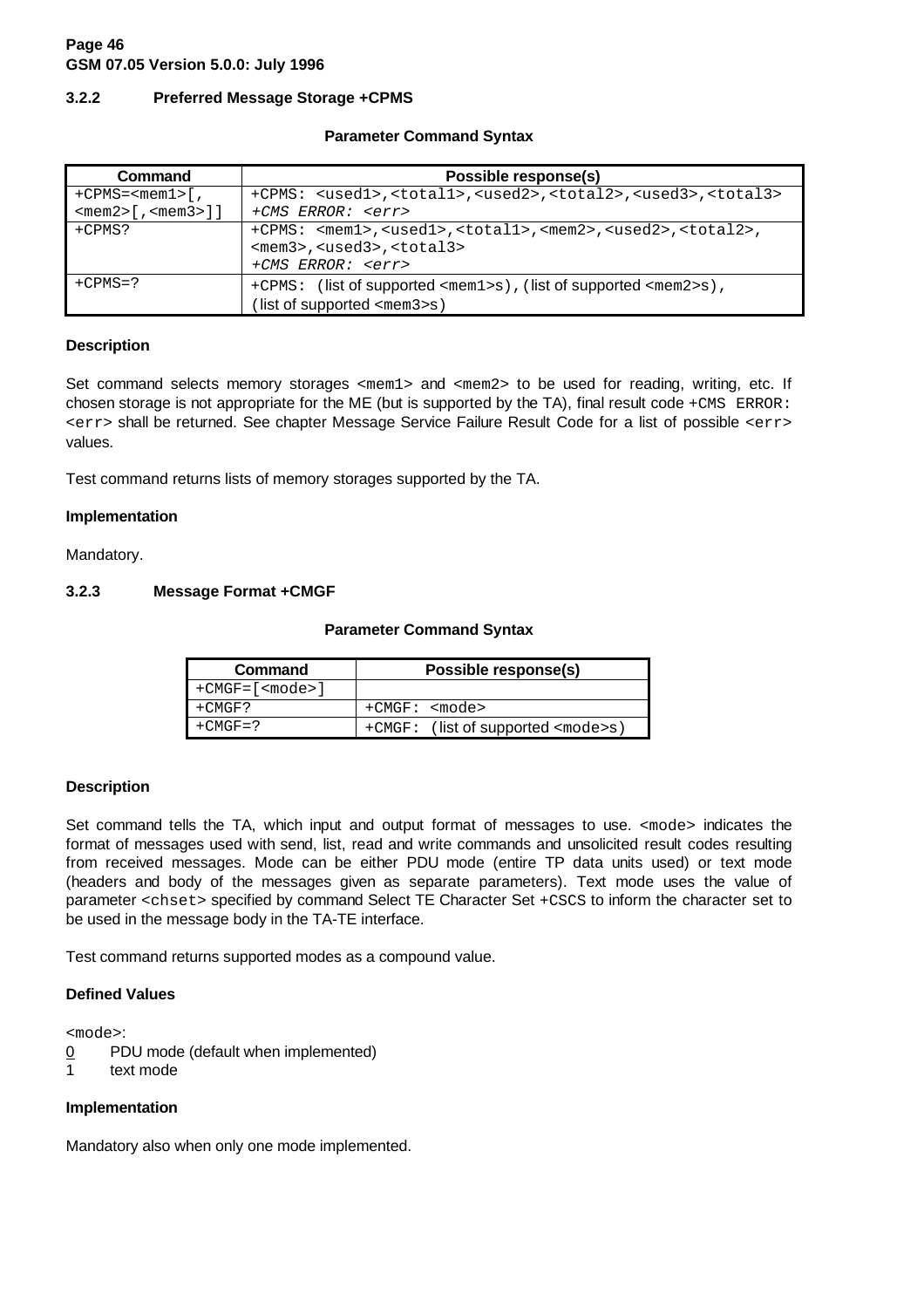### **3.2.4 Enter SMS Block Mode Protocol +CESP**

#### **Action Command Syntax**

| Command   | Possible response(s) |
|-----------|----------------------|
| $+CESP$   |                      |
| $+CRSP=?$ |                      |

#### **Description**

Execution command sets the TA in SMS block protocol mode. Final result code  $OK$  (or 0) shall not be returned until block mode is exited.

#### **Implementation**

Mandatory when block mode implemented.

### **3.2.5 Message Service Failure Result Code +CMS ERROR**

Final result code +CMS ERROR: <err> indicates an error related to mobile equipment or network. The operation is similar to ERROR result code. None of the following commands in the same command line is executed. Neither ERROR nor OK result code shall be returned. ERROR is returned normally when error is related to syntax or invalid parameters.

#### **Defined Values**

<err> values used by common messaging commands:

- 0...127 GSM 04.11 Annex E-2 values
- 128...255 GSM 03.40 section 9.2.3.22 values
- 300 ME failure
- 301 SMS service of ME reserved
- 302 operation not allowed
- 303 operation not supported
- 304 invalid PDU mode parameter
- 305 invalid text mode parameter
- 310 SIM not inserted
- 311 SIM PIN necessary
- 312 PH-SIM PIN necessary
- 313 SIM failure
- 314 SIM busy
- 315 SIM wrong
- 320 memory failure
- 321 invalid memory index
- 322 memory full
- 330 SMSC address unknown
- 331 no network service
- 332 network timeout
- 500 unknown error
- ...511 other values in range 256...511 are reserved
- 512... manufacturer specific

#### **Implementation**

Mandatory.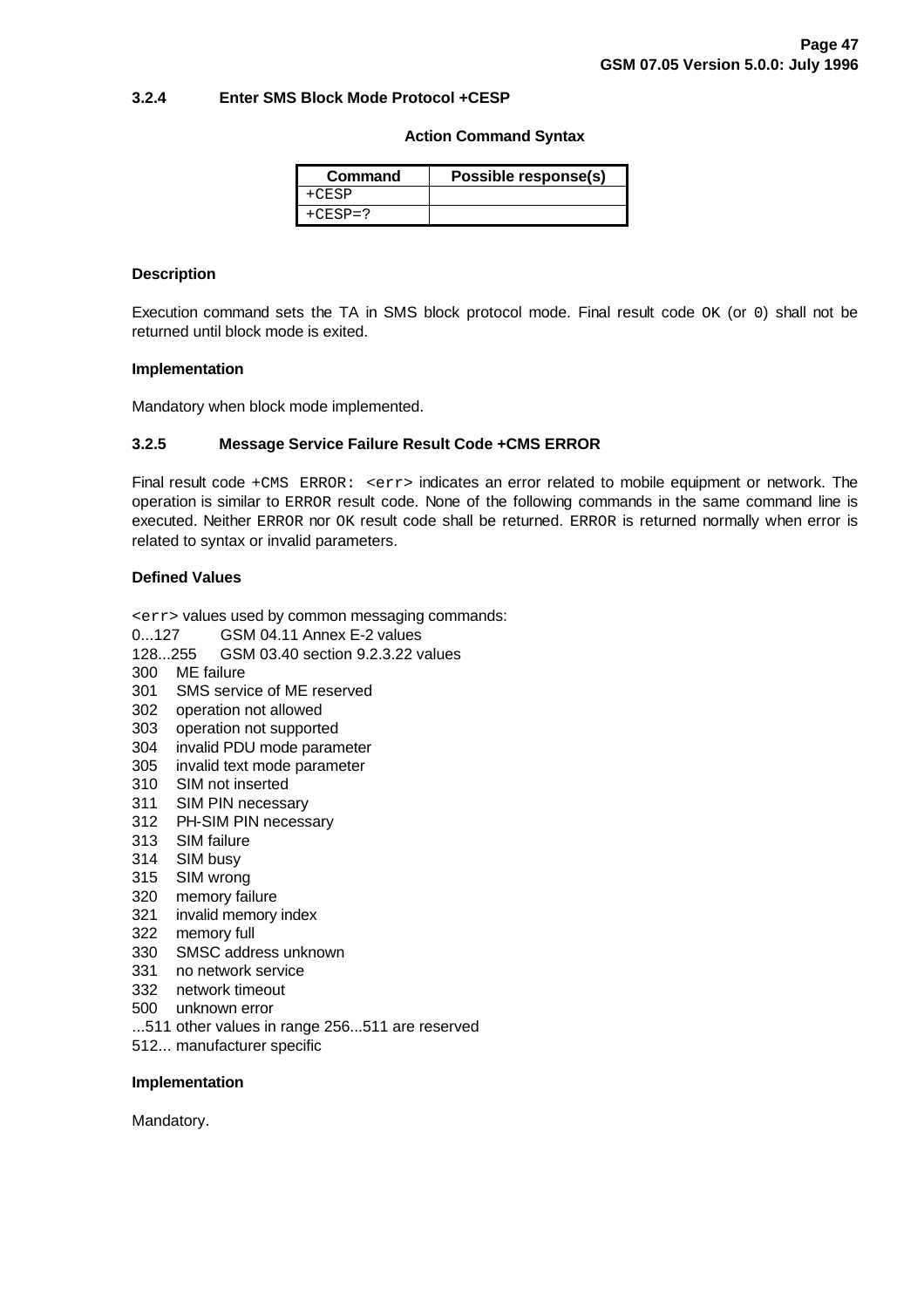# **Page 48 GSM 07.05 Version 5.0.0: July 1996**

# **3.2.6 Informative Examples**

Setting up a TA supporting GSM SMS:

```
AT+CSMS=? (inquiry of available services in TA)
+CSMS: (0) (only GSM SMS implemented)
OK
AT+CSMS=0;+CPMS=? (set GSM SMS; query available memories)
+CSMS: 1,1,1 (all MT, MO and CBM supported)
+CPMS: ("BM","ME","SM"),("ME","SM"),("ME","SM") (CBM, ME and SIM memories
OK for reading, ME and SIM memories for writing)
AT+CPMS="ME", "ME", "ME"; +CMGF=? (set ME memory; query available message formats)
+CPMS: "ME", 5,99, "ME", 5,99, "ME", 5,99 (five messages in ME, 99 total space)<br>+CMGF: (0, 1) (both text and PDU mode implemented
                                          (both text and PDU mode implemented)
OK<br>AT+CMGF=1;+CSCS=?
                               (select text mode; query available TE character sets)
+CSCS: ("IRA","PCCP437","8859-1")
OK
AT+CSCS="PCCP437" (select PC code page 437)
OK
```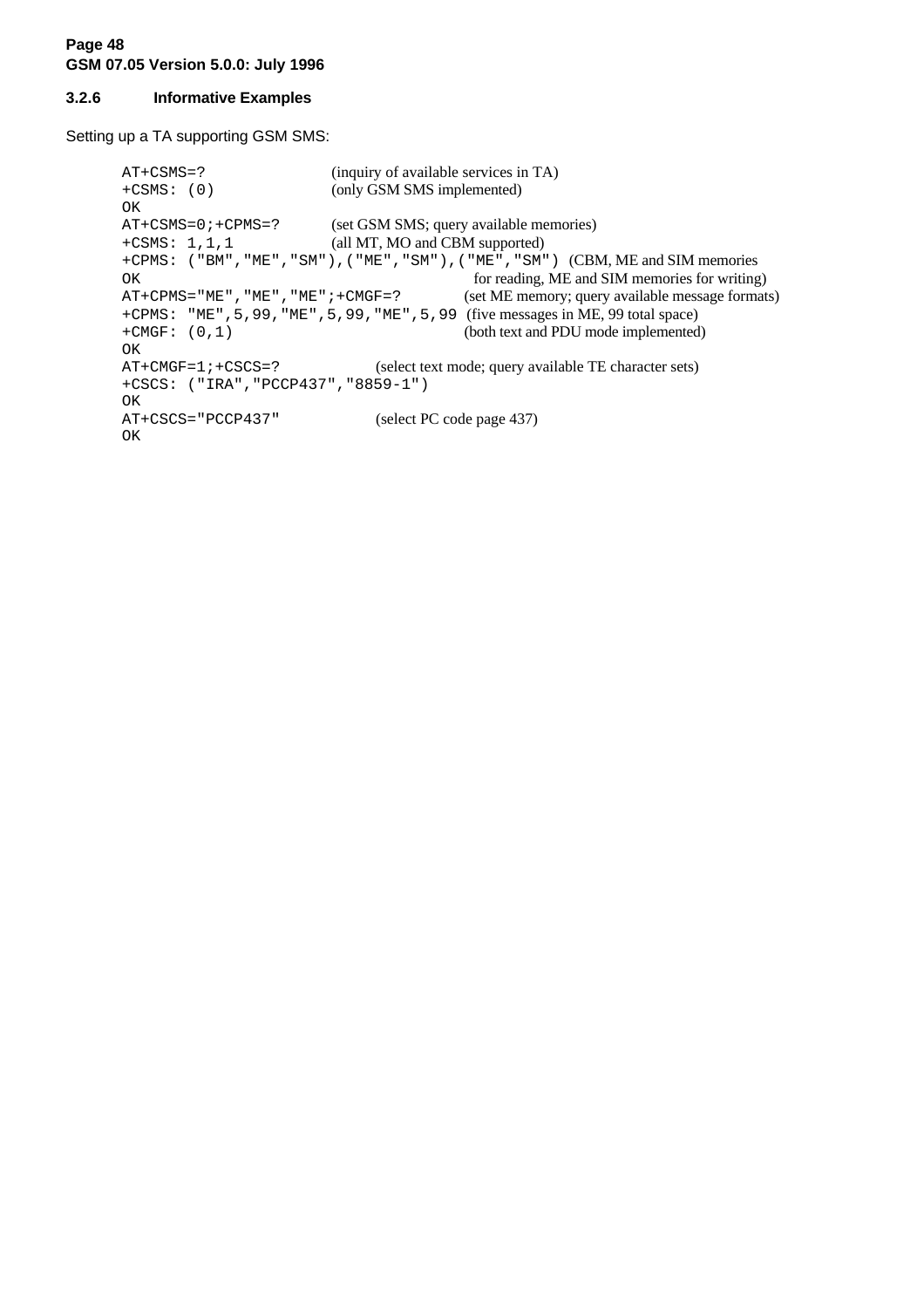### **3.3 Message Configuration Commands**

#### **3.3.1 Service Centre Address +CSCA**

#### **Parameter Command Syntax**

| Command                              | Possible response(s)               |
|--------------------------------------|------------------------------------|
| +CSCA= <sca>[,<tosca>]</tosca></sca> |                                    |
| +CSCA?                               | +CSCA: <sca>,<tosca></tosca></sca> |
| $+$ CSCA=?                           |                                    |

#### **Description**

Set command updates the SMSC address, through which mobile originated SMs are transmitted. In text mode, setting is used by send (+CMGS) and write (+CMGW) commands. In PDU mode, setting is used by the same commands, but only when the length of the SMSC address coded into <pdu> parameter equals zero.

### **Implementation**

Mandatory.

### **3.3.2 Set Text Mode Parameters +CSMP**

#### **Parameter Command Syntax**

| Command                                                   | Possible response(s)                              |
|-----------------------------------------------------------|---------------------------------------------------|
| +CSMP=[ <fo>[,<vp>[,<pid>[,<dcs>]]]</dcs></pid></vp></fo> |                                                   |
| +CSMP?                                                    | $+CSMP: 0>$ , <vp>, <pid>, <dcs></dcs></pid></vp> |
| $+CSMP=?$                                                 |                                                   |

#### **Description**

Set command is used to select values for additional parameters needed when SM is sent to the network or placed in a storage when text format message mode is selected. It is possible to set the validity period starting from when the SM is received by the SMSC (<vp> is in range 0... 255) or define the absolute time of the validity period termination ( $\langle v \rangle$  is a string). The format of  $\langle v \rangle$  is given by  $\langle f \rangle$ .

NOTE: When storing a SMS-DELIVER from the TE to the preferred memory storage in text mode (refer command Write Message to Memory +CMGW), <vp> field can be used for <scts>.

#### **Implementation**

Mandatory when text mode implemented.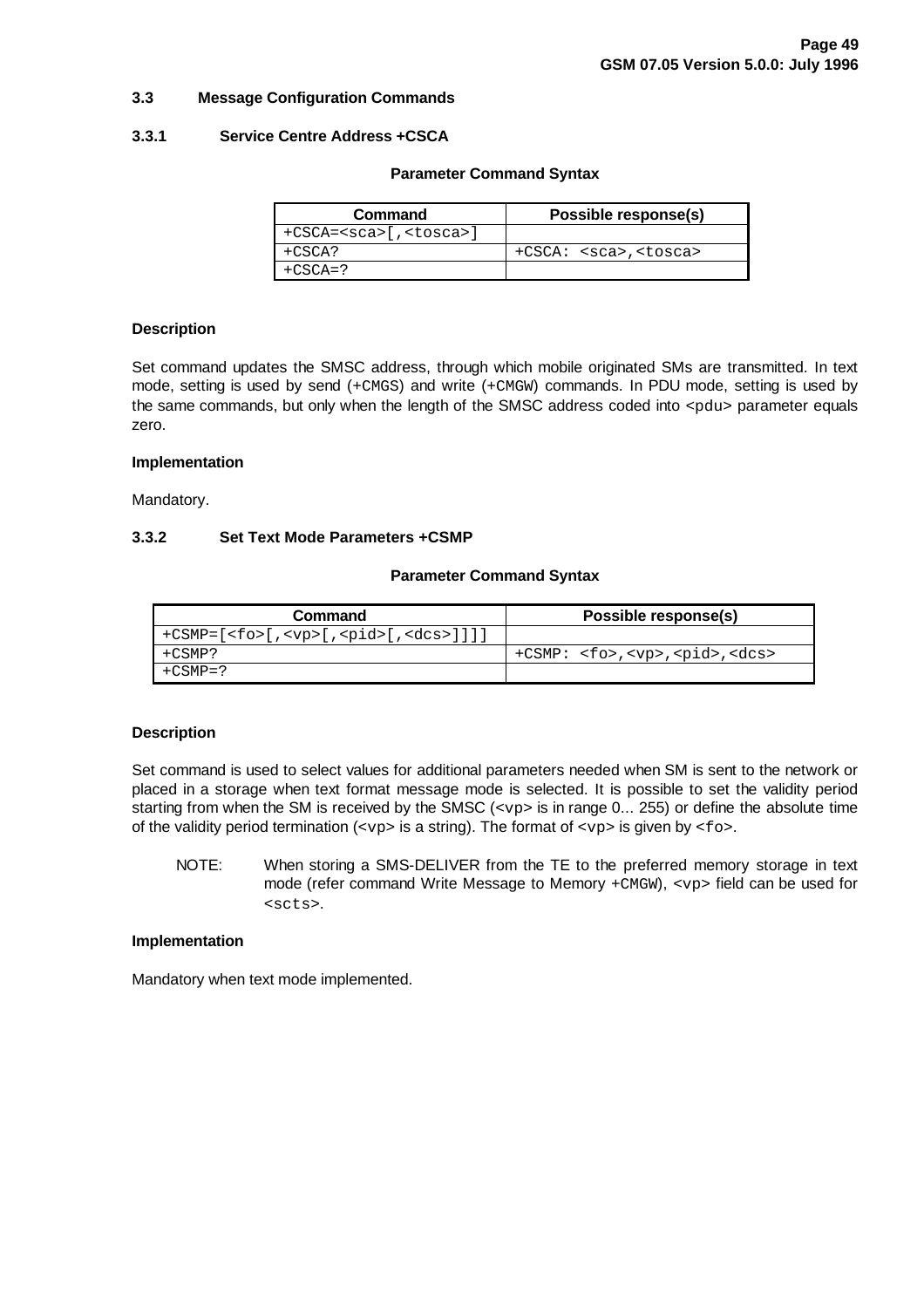# **3.3.3 Show Text Mode Parameters +CSDH**

#### **Parameter Command Syntax**

| Command                  | Possible response(s) |                                           |
|--------------------------|----------------------|-------------------------------------------|
| $+CSDH = [$ < show > $]$ |                      |                                           |
| +CSDH?                   |                      | $+CSDH: $                                 |
| $+CSDH=?$                |                      | +CSDH: (list of supported <show>s)</show> |

#### **Description**

Set command controls whether detailed header information is shown in text mode result codes.

Test command returns supported values as a compound value.

### **Defined Values**

<show>:

- 0 do not show header values defined in commands +CSCA and +CSMP (<sca>, <tosca>, <fo>, <vp>, <pid> and <dcs>) nor <length>, <toda> or <tooa> in +CMT, +CMGL, +CMGR result codes for SMSPP text mode
- 1 show the values in result codes

### **Implementation**

Mandatory when text mode implemented.

# **3.3.4 Select Cell Broadcast Message Types +CSCB**

### **Parameter Command Syntax**

| Command                                                | Possible response(s)                             |
|--------------------------------------------------------|--------------------------------------------------|
| +CSCB=[ <mode>[,<mids>[,<dcss>]]]</dcss></mids></mode> |                                                  |
| +CSCB?                                                 | +CSCB: <mode>,<mids>,<dcss></dcss></mids></mode> |
| +CSCB=?                                                | $+CSCB:$ (list of supported $<$ mode>s)          |

# **Description**

Set command selects which types of CBMs are to be received by the ME.

Test command returns supported modes as a compound value.

# **Defined Values**

<mode>:

- 0 message types specified in <mids> and <dcss> are accepted
- 1 message types specified in <mids> and <dcss> are not accepted
- <mids>: string type; all different possible combinations of CBM message identifiers (refer <mid>) (default is empty string); e.g. "0,1,5,320-478,922"
- <dcss>: string type; all different possible combinations of CBM data coding schemes (refer <dcs>) (default is empty string); e.g. "0-3,5"

#### **Implementation**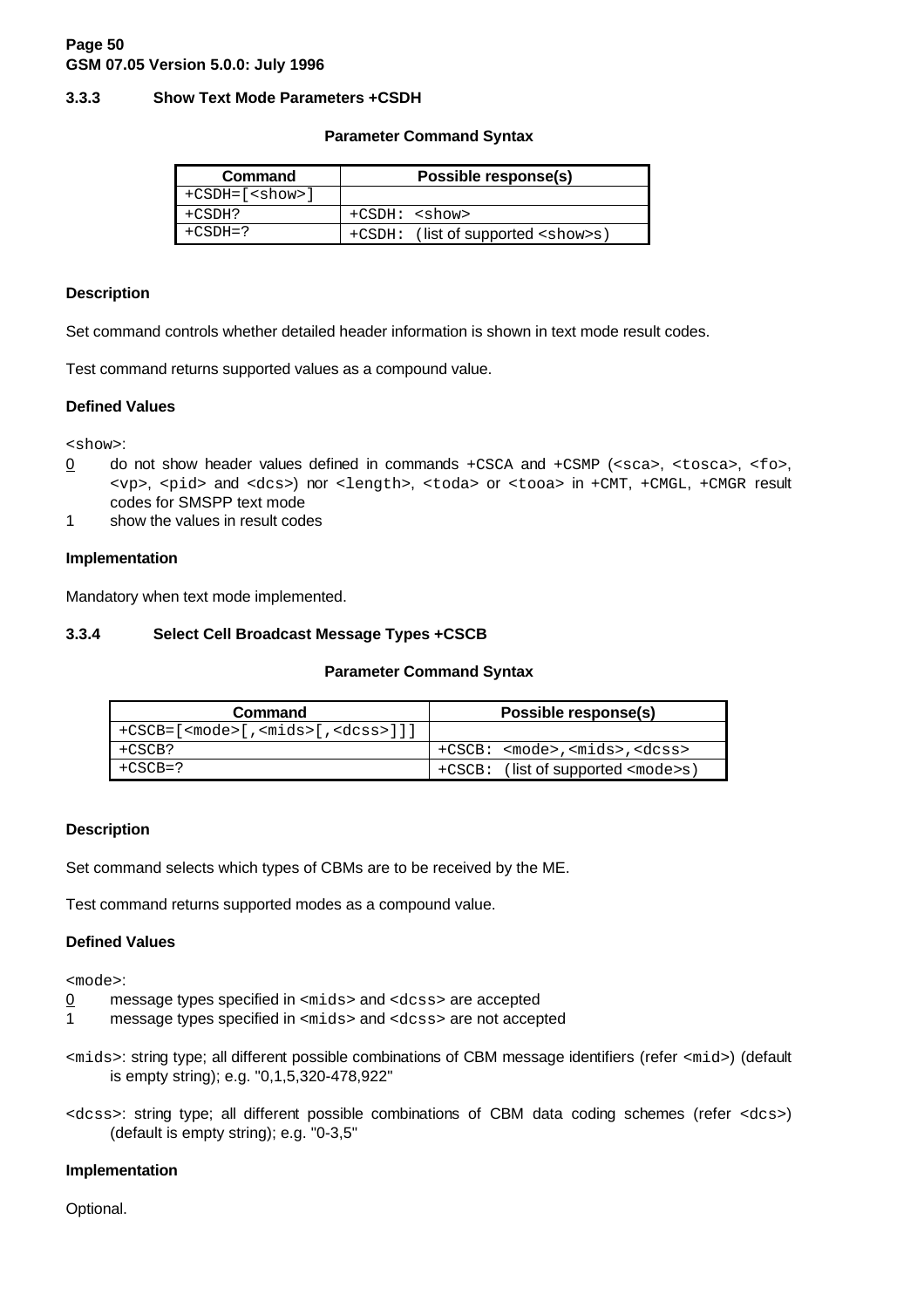### **3.3.5 Save Settings +CSAS**

#### **Action Command Syntax**

| Command       | Possible response(s)                            |  |
|---------------|-------------------------------------------------|--|
| $+CSAS[=$ $ $ | +CMS ERROR: <err></err>                         |  |
| $+CSAS = ?$   | +CSAS: (list of supported <profile>s)</profile> |  |

#### **Description**

Execution command saves active message service settings to a non-volatile memory. A TA can contain several profiles of settings. All settings specified in commands Service Centre Address +CSCA, Set Message Parameters +CSMP and Select Cell Broadcast Message Types +CSCB (if implemented) are saved. See chapter Message Service Failure Result Code for <err> values.

Test command shall display the supported profile numbers for reading and writing of settings.

#### **Defined Values**

<profile>: 0...255 manufacturer specific profile number where settings are to be stored

#### **Implementation**

Optional.

### **3.3.6 Restore Settings +CRES**

#### **Action Command Syntax**

| Command                              | Possible response(s)                            |  |
|--------------------------------------|-------------------------------------------------|--|
| $ \cdot$ CRES[= <profile>]</profile> | +CMS ERROR: <err></err>                         |  |
| +CRES=?                              | +CRES: (list of supported <profile>s)</profile> |  |

#### **Description**

Execution command restores message service settings from non-volatile memory to active memory. A TA can contain several profiles of settings. All settings specified in commands Service Centre Address +CSCA, Set Message Parameters +CSMP and Select Cell Broadcast Message Types +CSCB (if implemented) are restored. See chapter Message Service Failure Result Code for <err> values.

Test command shall display the supported profile numbers for reading and writing of settings.

#### **Defined Values**

<profile>:

0...255 manufacturer specific profile number from where settings are to be restored

#### **Implementation**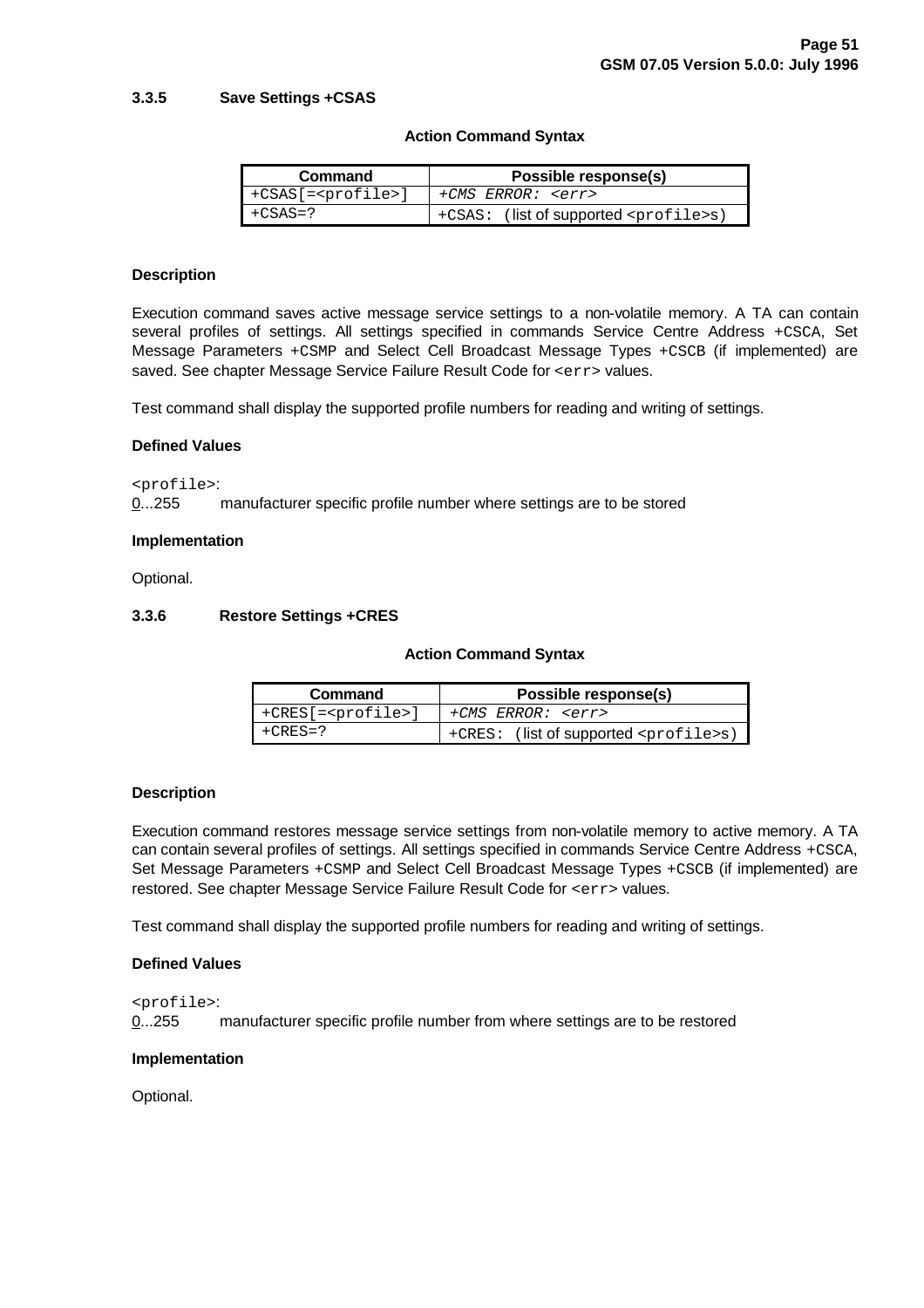# **Page 52 GSM 07.05 Version 5.0.0: July 1996**

# **3.3.7 Informative Examples**

Figure 1 illustrates an example setup of a TE-TA-ME system for GSM SMS. Location of volatile and non-volatile parameter memories, and the operations to change the parameter values are shown. +CSMP is used to set the text mode header values of SMS-SUBMIT (or SMS-DELIVER when received message is written from TE to a storage). The volatile memory may as well be in the ME, or when no volatile memory is used, +CSMP, +CSCA and +CSCB settings are stored directly to non-volatile memory of ME.



**Figure 1: Message service parameter procedures**

In this example, the volatile parameter settings of TA are used to construct messages in text mode. SMSC address setting is used also in PDU mode. The next example illustrates a session to restore the message parameters from the ME to the TA, and to set up the CBM identifiers (and languages) which are wanted to be received:

```
AT+CRES (restore settings from non-volatile memory to volatile memory)
OK
AT+CSMP?;+CSCA? (query SM parameters)
+CSMP: 17,167,0,0 (default values for SMS-SUBMIT)
+CSCA: "+358501234567",145 (SMSC address)
OK
AT+CSDH=1 (show all headers in text mode)
OK
AT+CSCB=1 (all CBMs are accepted)
OK
```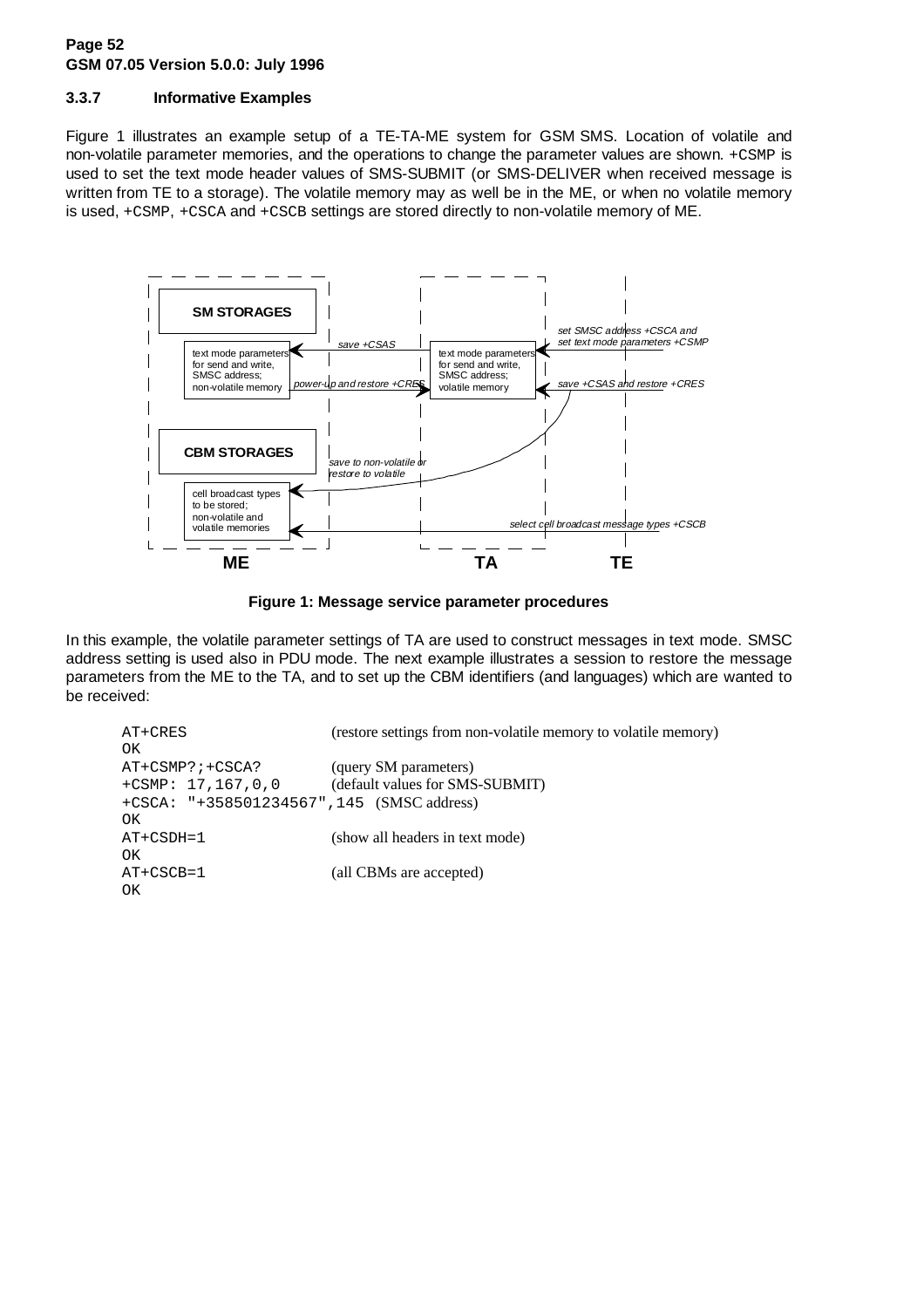# **3.4 Message Receiving and Reading Commands**

### **3.4.1 New Message Indications to TE +CNMI**

#### **Parameter Command Syntax**

| Command                                                               | Possible response(s)                                                 |  |
|-----------------------------------------------------------------------|----------------------------------------------------------------------|--|
| $+$ CNMI=[ <mode>[,<mt>[,<bm>[,<ds>[,</ds></bm></mt></mode>           | +CMS ERROR: <err></err>                                              |  |
| $<\text{bf}$ $\geq$ $\lfloor$ $\lfloor$ $\rfloor$ $\lfloor$ $\rfloor$ |                                                                      |  |
| +CNMI?                                                                | $+CNMI: mode > ,mt > ,dm > ,ds > ,bf >$                              |  |
| $+$ CNMI=?                                                            | $+$ CNMI: (list of supported $\leq$ mode>s), (list of                |  |
|                                                                       | supported $m$ $>$ s), (list of supported $pm$ s), (list              |  |
|                                                                       | of supported $<\text{ds}>s)$ , (list of supported $<\text{bfr}>s)$ ) |  |

### **Description**

Set command selects the procedure, how receiving of new messages from the network is indicated to the TE when TE is active, e.g. DTR signal is ON. If TE is inactive (e.g. DTR signal is OFF), message receiving should be done as specified in GSM 03.38. <mode> controls the processing of unsolicited result codes specified within this command, <mt> sets the result code indication routing for SMS-DELIVERs, <bm> for CBMs and <ds> for SMS-STATUS-REPORTs. <bfr> defines the handling method for buffered result codes when <mode> 1, 2 or 3 is enabled. If ME does not support requested item (although TA does), final result code +CMS ERROR: <err> is returned. See chapter Message Service Failure Result Code for a list of <err> values.

Test command gives the settings supported by the TA as compound values.

NOTE**:** Command Select Message Service +CSMS should be used to detect ME support of mobile terminated SMs and CBMs.

### **Defined Values**

<mode> (refer figure 2;

- NOTE: The buffering mechanism may as well be located in the ME; the setting affects only to unsolicited result codes specified within this command):
- 0 Buffer unsolicited result codes in the TA. If TA result code buffer is full, indications can be buffered in some other place or the oldest indications may be discarded and replaced with the new received indications.
- 1 Discard indication and reject new received message unsolicited result codes when TA-TE link is reserved (e.g. in on-line data mode). Otherwise forward them directly to the TE.
- 2 Buffer unsolicited result codes in the TA when TA-TE link is reserved (e.g. in on-line data mode) and flush them to the TE after reservation. Otherwise forward them directly to the TE.
- 3 Forward unsolicited result codes directly to the TE. TA-TE link specific inband technique used to embed result codes and data when TA is in on-line data mode.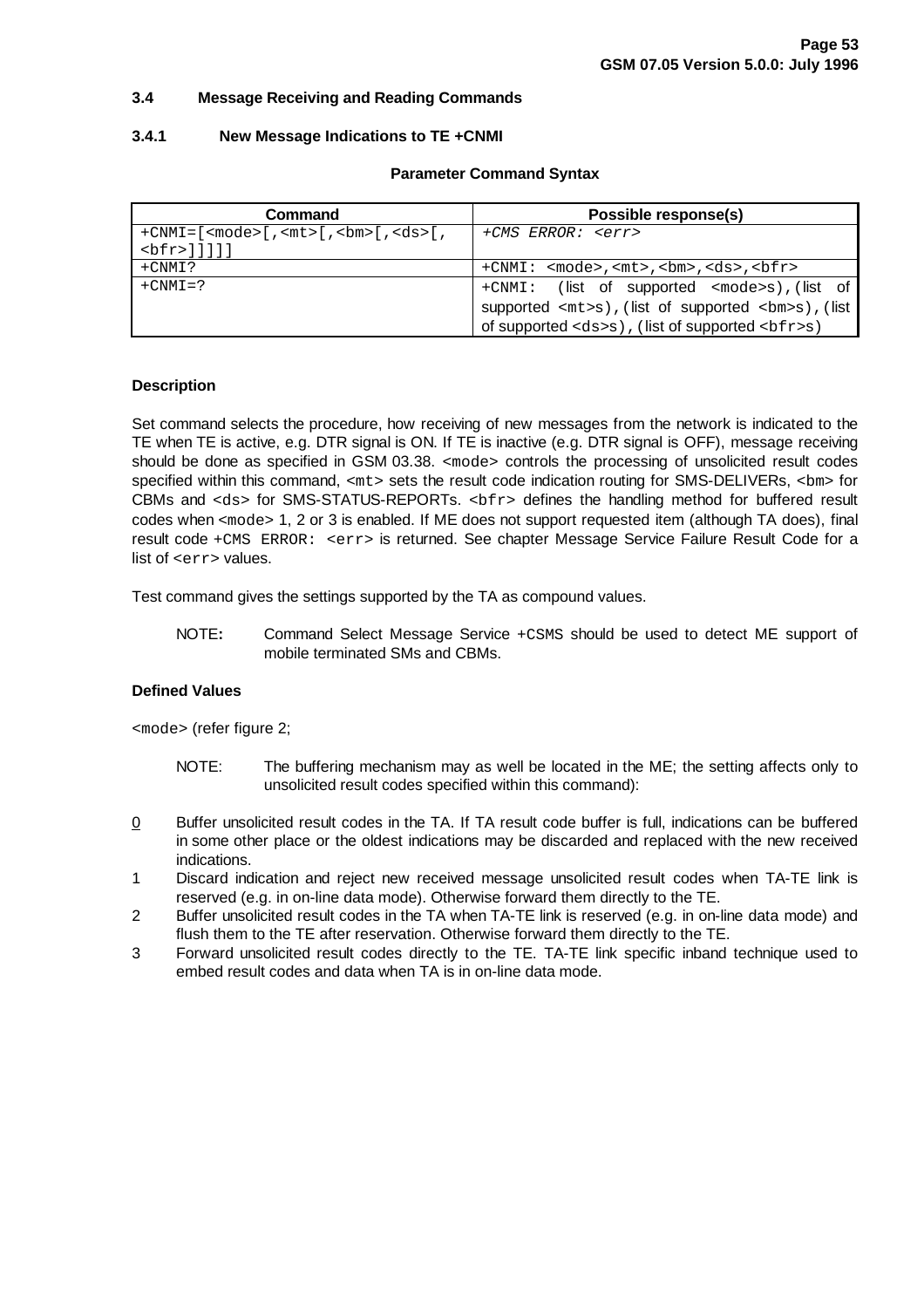# **Page 54 GSM 07.05 Version 5.0.0: July 1996**



**Figure 2: <mode> parameter**

- <mt> (the rules for storing received SMs depend on its message class, preferred memory storage (+CPMS) setting and this value; refer table 1):
- 0 No SMS-DELIVER indications are routed to the TE.
- 1 Indication of SMS-DELIVER is routed to the TE using unsolicited result code: +CMTI: <mem>,<index>
- 2 SMS-DELIVERs (except class 2 messages) are routed directly to the TE using unsolicited result code:

```
+CMT: [<alpha>],<length><CR><LF><pdu> (PDU mode enabled)
or
+CMT: <oa>, [<alpha>],<scts>[,<tooa>,<fo>,<pid>,<dcs>,<sca>,<tosca>,
     <length>]<CR><LF><data> (text mode enabled; about parameters in italics, refer
```
command Show Text Mode Parameters +CSDH)

Class 2 messages result in indication as defined in <mt>=1.

3 Class 3 SMS-DELIVERs are routed directly to TE using unsolicited result codes defined in <mt>=2. Messages of other classes result in indication as defined in  $\text{<}$ mt>=1.

#### **Table 1: <mt> parameter**

| $<$ mt $>$ |             | Receiving procedure for different message classes (GSM 03.38 SM Data Coding Scheme) |
|------------|-------------|-------------------------------------------------------------------------------------|
| 0          | class 0:    | as in GSM 03.38, but use <mem3> as preferred memory if message is tried to</mem3>   |
|            |             | be stored                                                                           |
|            | class $1$ : | as in GSM 03.38, but use $\leq m \leq m$ as preferred memory                        |
|            | $class 2$ : | as in GSM 03.38                                                                     |
|            | class 3:    | as class 1                                                                          |
|            |             | as <mt>=0 but send indication if message stored successfully</mt>                   |
| 2          | $class 0$ : | as in GSM 03.38, but always route message to TE and do not try to store it in       |
|            |             | memory                                                                              |
|            | class 1:    | route message to TE                                                                 |
|            | class 2:    | as in GSM 03.38, but also send indication if message stored successfully            |
|            | class 3:    | route message to TE                                                                 |
| 3          |             | class 0, 1, 2: as $\text{cm}z>=1$                                                   |
|            | class 3:    | route message to TE                                                                 |

<bm> (the rules for storing received CBMs depend on its message class, the setting of Select CBM Types (+CSCB) and this value; refer table 2):

- 0 No CBM indications are routed to the TE.
- 1 Indication of new CBM is routed to the TE using unsolicited result code: +CBMI: <mem>,<index>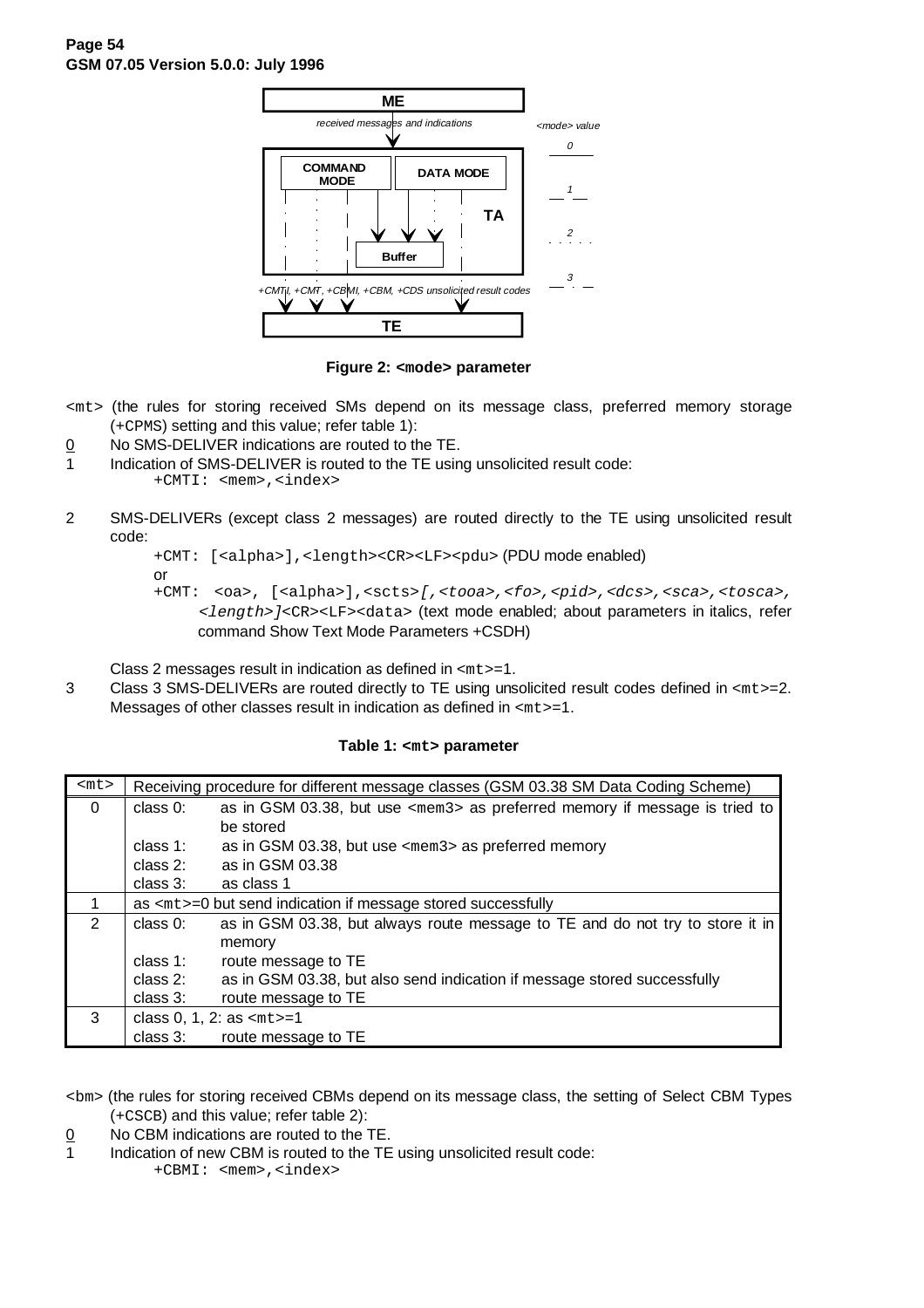2 New CBMs are routed directly to the TE using unsolicited result code: +CBM: <length><CR><LF><pdu> (PDU mode enabled) or +CBM: <sn>,<mid>,<dcs>,<page>,<pages><CR><LF><data>(text mode enabled)

3 Class 3 CBMs are routed directly to TE using unsolicited result codes defined in <bm> = 2. Messages of other classes result in indication as defined in <bm>=1.

### **Table 2: <bm> parameter**

| $$\rmmm$$ | Receiving procedure for different message classes (GSM 03.38 CBM Data Coding Scheme) |
|-----------|--------------------------------------------------------------------------------------|
| 0         | store message to "BM" (or some manufacturer specific memory)                         |
|           | as <bm>=0 but send indication if message stored successfully</bm>                    |
|           | route message to TE                                                                  |
| 3         | no class, class 1 and 2: as <bm>=1</bm>                                              |
|           | route message to TE<br>class 3:                                                      |

<ds>:

0 No SMS-STATUS-REPORTs are routed to the TE.

```
1 SMS-STATUS-REPORTs are routed to the TE using unsolicited result code:
          +CDS: <length><CR><LF><pdu> (PDU mode enabled)
```
or

+CDS: <fo>,<mr>,[<ra>],[<tora>],<scts>,<dt>,<st>(text mode enabled)

<bfr>:

- $\overline{0}$  TA buffer of unsolicited result codes defined within this command is flushed to the TE when  $\langle$ mode> 1...3 is entered (OK response shall be given before flushing the codes).
- 1 TA buffer of unsolicited result codes defined within this command is cleared when <mode> 1...3 is entered.

# **Implementation**

Mandatory when any of the new message indications implemented.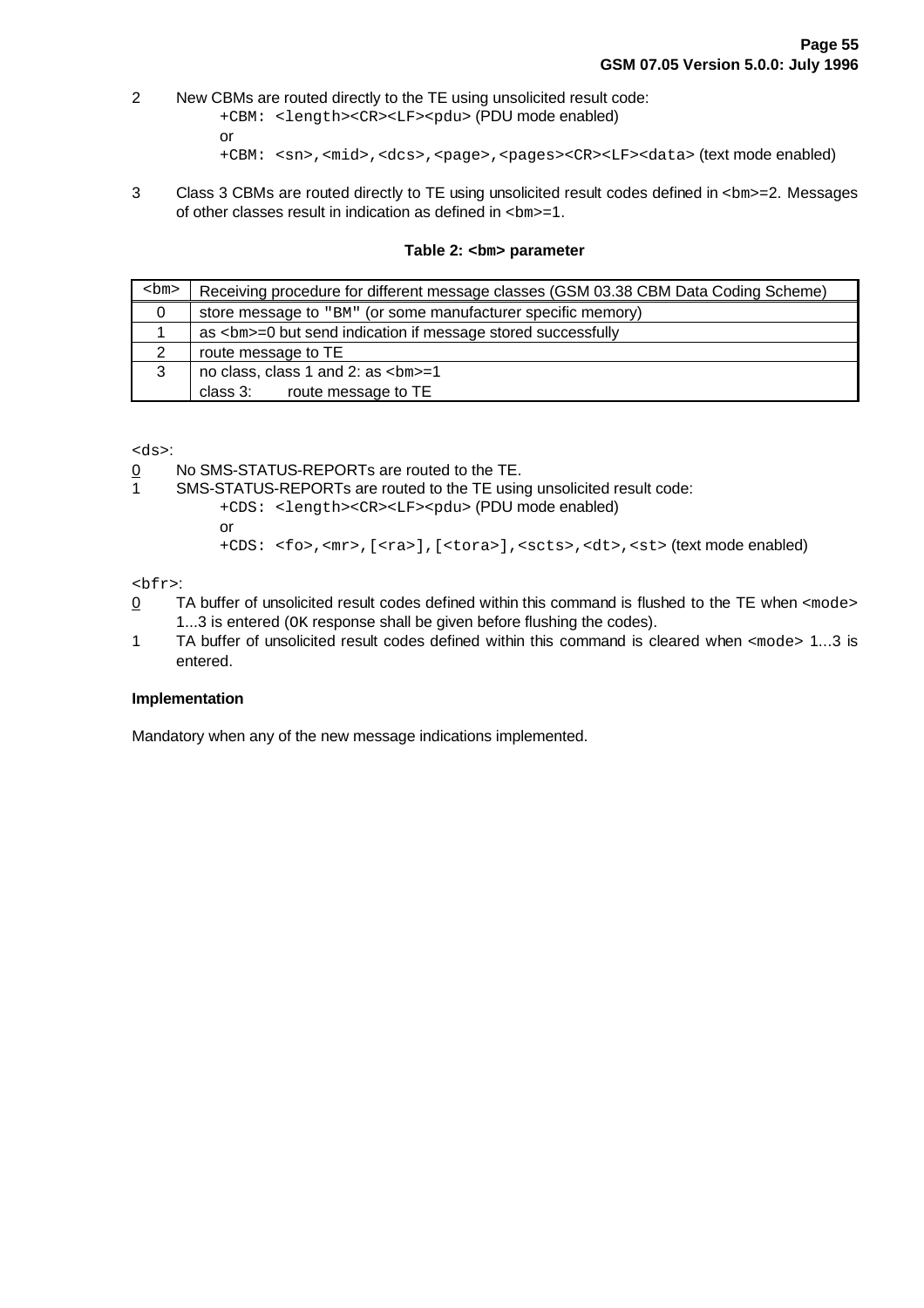# **3.4.2 List Messages +CMGL**

# **Action Command Syntax**

| Command               | Possible response(s)                                                                                                   |
|-----------------------|------------------------------------------------------------------------------------------------------------------------|
| $+CMGL$ = $<$ stat> ] | if text mode (+CMGF=1), command successful and SM storage:                                                             |
|                       | +CMGL: <index>, <stat>, <oa da="">, [<alpha>], [<scts>] [, <tooa toda="">,</tooa></scts></alpha></oa></stat></index>   |
|                       | <length>]<cr><lf><data>[<cr><lf></lf></cr></data></lf></cr></length>                                                   |
|                       | +CMGL: <index>,<stat>,<da oa="">,[<alpha>],[<scts>][,<tooa toda="">,</tooa></scts></alpha></da></stat></index>         |
|                       | $\langle length >   \langle CR \rangle \langle LF \rangle \langle data > []$                                           |
|                       | if text mode (+CMGF=1), command successful and CBM storage:                                                            |
|                       | +CMGL: <index>, <stat>, <sn>, <mid>, <page>, <pages></pages></page></mid></sn></stat></index>                          |
|                       | <cr><lf><data>[<cr><lf></lf></cr></data></lf></cr>                                                                     |
|                       | +CMGL: <index>, <stat>, <sn>, <mid>, <paqe>, <paqes></paqes></paqe></mid></sn></stat></index>                          |
|                       | $<$ CR> $<$ LF> $<$ data> $\lceil$ ]]                                                                                  |
|                       | if text mode (+CMGF=1), command successful and status report storage:                                                  |
|                       | +CMGL: <index>,<stat>,<fo>,<mr>,[<ra>],[<tora>],<scts>,<dt>,<st></st></dt></scts></tora></ra></mr></fo></stat></index> |
|                       | $\sqrt{\text{CR} > \text{L}}$ F>                                                                                       |
|                       | +CMGL: <index>,<stat>,<fo>,<mr>,[<ra>],[<tora>],<scts>,<dt>,<st></st></dt></scts></tora></ra></mr></fo></stat></index> |
|                       | []]                                                                                                                    |
|                       | otherwise:                                                                                                             |
|                       | +CMS ERROR: <err></err>                                                                                                |
| $+$ CMGL=?            | $+CMGL:$ (list of supported $\leq$ stat $>$ s)                                                                         |

# **Description**

Execution command returns messages with status value <stat> from preferred message storage <mem1> to the TE. About text mode parameters in italics, refer command Show Text Mode Parameters +CSDH. If status of the message is 'received unread', status in the storage changes to 'received read'. If listing fails, final result code +CMS ERROR: <err> is returned. See chapter Message Service Failure Result Code for <err> values.

Test command shall give a list of all status values supported by the TA.

# **Implementation**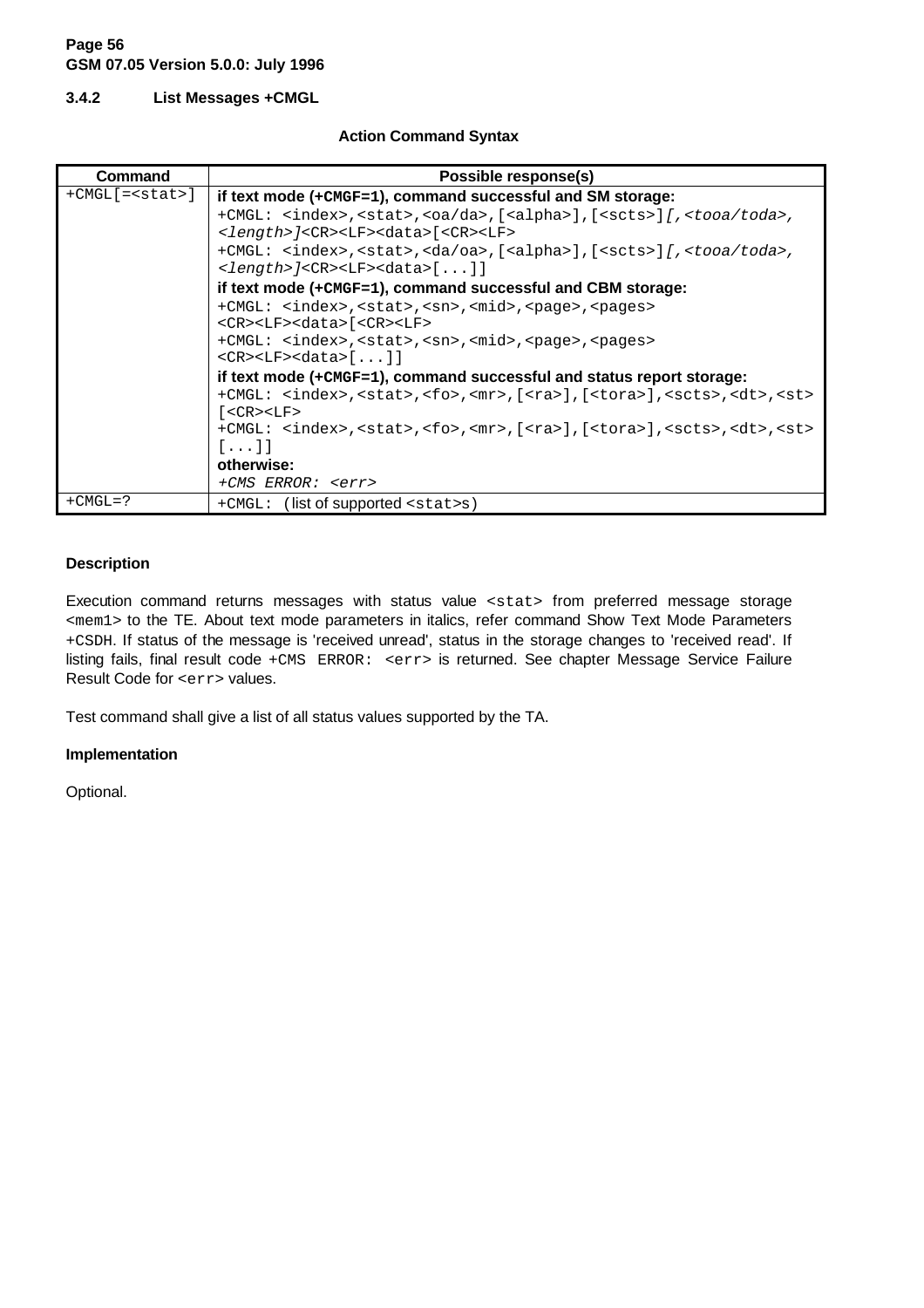# **3.4.3 Read Message +CMGR**

### **Action Command Syntax**

| Command                | Possible response(s)                                                                                                              |  |  |
|------------------------|-----------------------------------------------------------------------------------------------------------------------------------|--|--|
| +CMGR= <index></index> | if text mode (+CMGF=1), command successful and SMS-DELIVER:                                                                       |  |  |
|                        | <stat>,<oa>,[<alpha>],<scts>[,<tooa>,<fo>,<pid>,<dcs>,<br/><math>+</math>CMGR:</dcs></pid></fo></tooa></scts></alpha></oa></stat> |  |  |
|                        | <sca>, <tosca>, <length>]<cr><lf><data></data></lf></cr></length></tosca></sca>                                                   |  |  |
|                        | if text mode (+CMGF=1), command successful and SMS-SUBMIT:                                                                        |  |  |
|                        | <stat>,<da>,[<alpha>][,<toda>,<fo>,<pid>,<dcs>,[<vp>],<br/><math>+</math>CMGR:</vp></dcs></pid></fo></toda></alpha></da></stat>   |  |  |
|                        | <sca>,<tosca>,<length>]<cr><lf><data></data></lf></cr></length></tosca></sca>                                                     |  |  |
|                        | if text mode (+CMGF=1), command successful and CBM storage:                                                                       |  |  |
|                        | +CMGR: <stat>, <sn>, <mid>, <dcs>, <page>, <pages><cr><lf><data></data></lf></cr></pages></page></dcs></mid></sn></stat>          |  |  |
|                        | if text mode (+CMGF=1), command successful and status report storage:                                                             |  |  |
|                        | +CMGR: <stat>,<fo>,<mr>,[<ra>],[<tora>],<scts>,<dt>,<st></st></dt></scts></tora></ra></mr></fo></stat>                            |  |  |
|                        | otherwise:                                                                                                                        |  |  |
|                        | +CMS ERROR: <err></err>                                                                                                           |  |  |
| $+CMGR = ?$            |                                                                                                                                   |  |  |

### **Description**

Execution command returns message with location value <index> from preferred message storage <mem1> to the TE. About text mode parameters in italics, refer command Show Text Mode Parameters +CSDH. If status of the message is 'received unread', status in the storage changes to 'received read'. If reading fails, final result code +CMS ERROR: <err> is returned. See chapter Message Service Failure Result Code for <err> values.

#### **Implementation**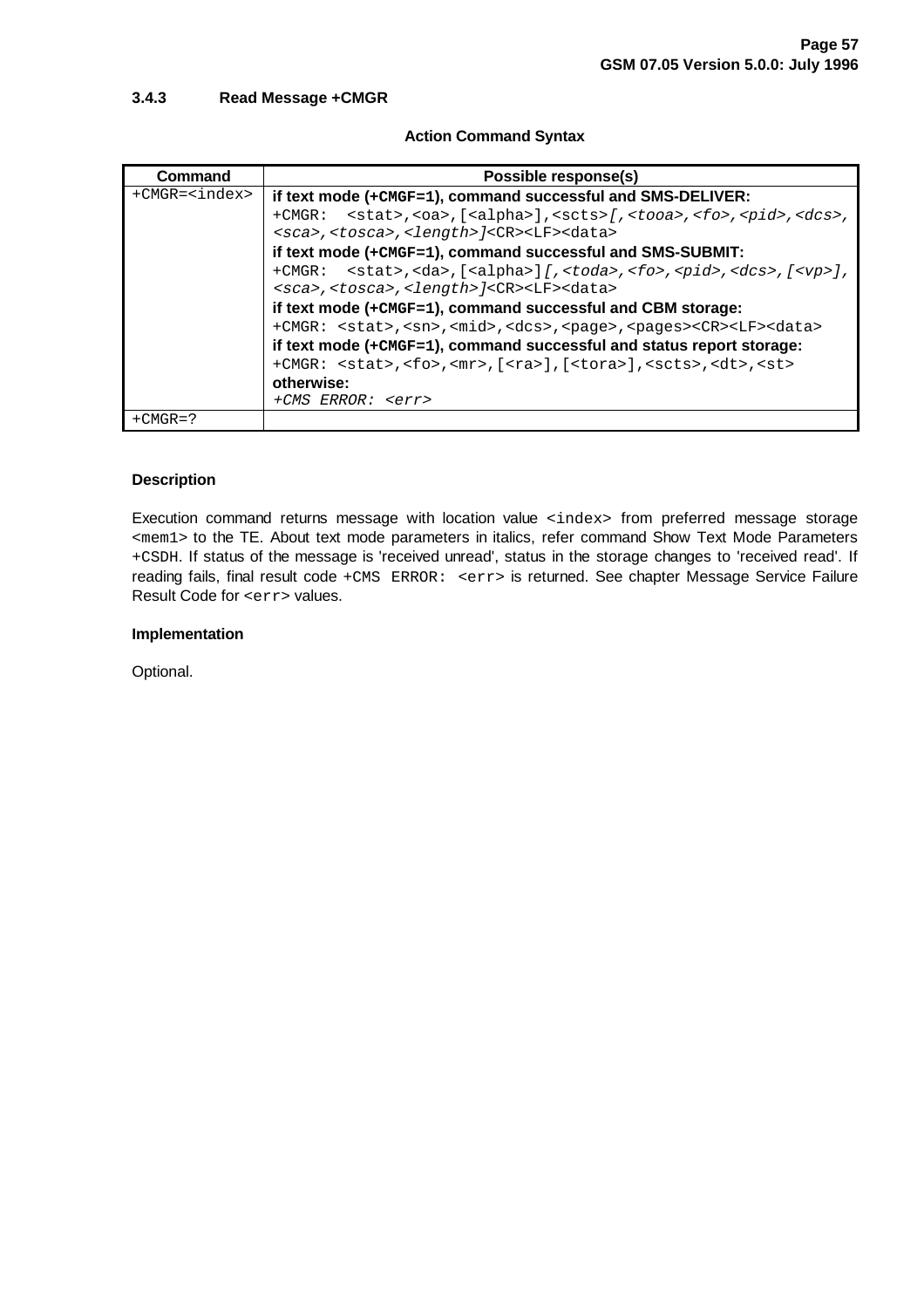# **3.4.4 Informative Examples**

Message forwarding is done as illustrated in figure 3. In this example, there is no TA memory for messages and result code buffer is situated in TA.



**Figure 3: Message receiving procedures**

Setting new message indications:

```
AT+CNMI=? (query new message unsolicited result code modes)
+CNMI: (0-2),(0-3),(0-3),(0,1),(0,1)OK
AT+CNMI=2,1,0,1,0 (send SM and status report indications to TE
OK when TA in command mode, otherwise buffer)
```
In this example, the TA is set so that it should send an unsolicited result code +CMTI: <mem>, <index> to the TE when a new SMS-DELIVER is received from the network and stored successfully to storage <mem>, and an unsolicited result code +CDS:... when a SMS-STATUS-REPORT is received. These result codes are routed to the TE when TA is in command mode, but buffered when in on-line data mode. Now, if new SM is received, it can be read as follows (text mode with no detailed header information; GSM default alphabet used in message body):

```
+CMTI: "ME",2 (new message received in index 2)
AT+CMGR=2 (read the message)
+CMGR: "REC UNREAD","+358507654321","Mr. Jones","95/07/03,17:38:15+04"
This is the Mr. Jones testing
OK
```
In the next example all messages of storage <mem1> are listed (text mode with no detailed header information; GSM default alphabet used in message bodies):

```
AT+CMGL="ALL" (read all SMs)
+CMGL: 1,"REC READ","+358501234567","Mr. Smith","95/07/03,17:45:03+04"
This is the body of the message.
+CMGL: 2,"STO UNSENT","+358501234567","Mr. Smith",
This is the body of the reply.
OK
```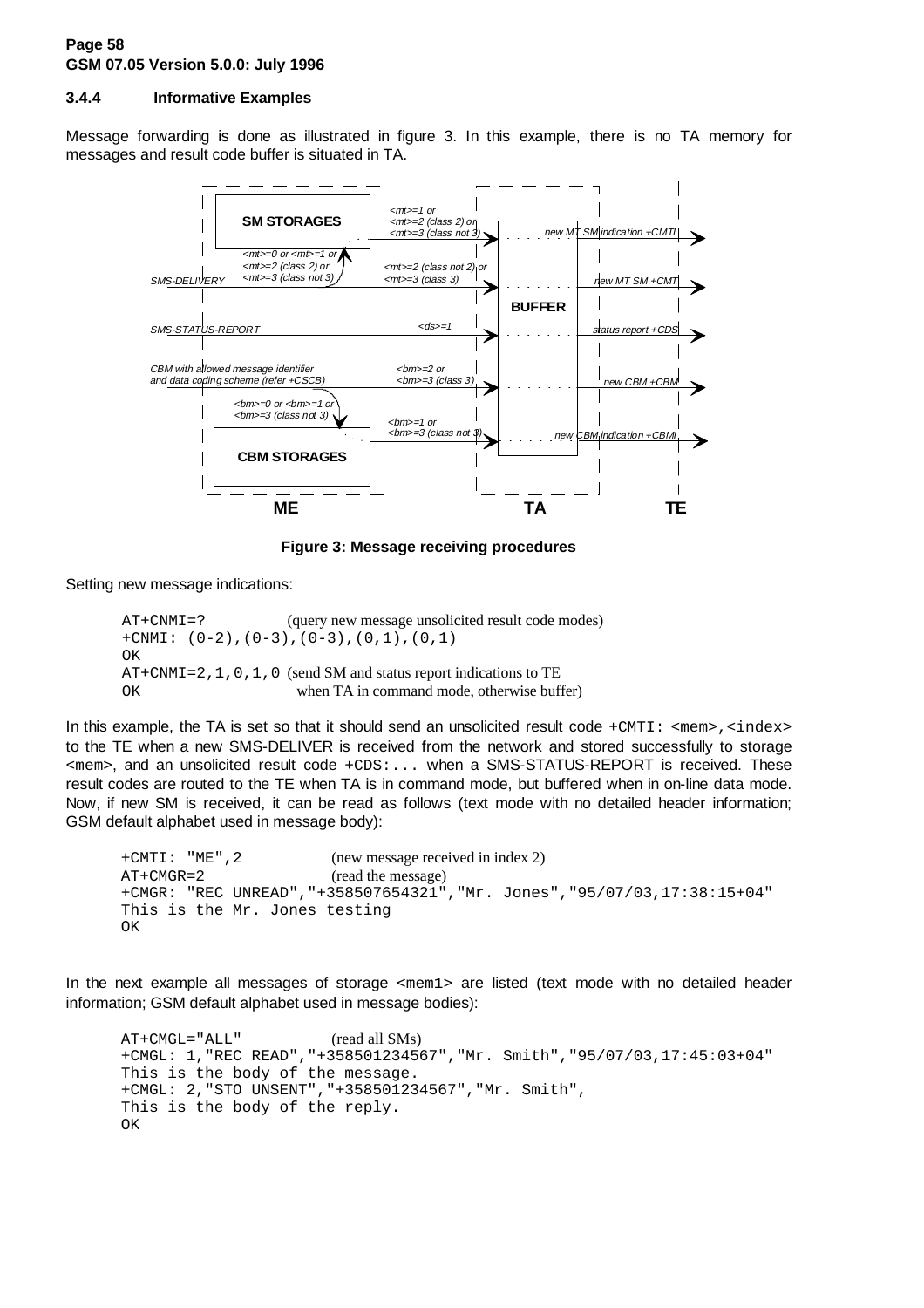The next example shows a method to read new CBMs received from the network (text mode; GSM default alphabet used in message bodies):

```
AT+CMMI = 2, 2, 0 (CBMs will be sent to the TE)
OK
AT+CPMS="BM";+CMGL (select CBM memory for reading; list all unread CBMs)
+CMGL: 1,"REC UNREAD",100,40,1,3 (first page of three page weather information)
Weather in Finland 3rd of July 1995
+CMGL: 2,"REC UNREAD",100,40,2,3 (second page of three page weather information)
Helsinki: cloudy, snow storms, -20 degrees Celsius, wind -14 m/s NE
+CMGL: 3,"REC UNREAD",100,40,3,3 (third page of three page weather information)
Tampere: sunny, 40 degrees Celsius, wind 1 m/s SW
OK
```
# **3.5 Message Sending and Writing Commands**

# **3.5.1 Send Message +CMGS**

# **Action Command Syntax**

| Command                                                                          | Possible response(s)    |
|----------------------------------------------------------------------------------|-------------------------|
| if text mode $(+CHGF=1)$ :                                                       | if sending successful:  |
| +CMGS= <da>[,<toda>]<cr>text is entered<ctrl-z esc=""></ctrl-z></cr></toda></da> | $+$ CMGS: $<$ mr>       |
|                                                                                  | if sending fails:       |
|                                                                                  | +CMS ERROR: <err></err> |
| $+CMGS = ?$                                                                      |                         |

# **Description**

Execution command sends message from a TE to the network (SMS-SUBMIT). Message reference value <mr> is returned to the TE on successful message delivery. Value can be used to identify message upon unsolicited delivery status report result code. If sending fails in a network or an ME error, final result code +CMS ERROR: <err> is returned. See chapter Message Service Failure Result Code for a list of <err> values. This command should be abortable.

- entered text (GSM 03.40 TP-Data-Unit) is sent to address <da> and all current settings (refer Set Text Mode Parameters +CSMP and Service Centre Address +CSCA) are used to construct the actual PDU in ME/TA
- the TA shall send a four character sequence <CR><LF><greater\_than><space> (IRA 13, 10, 62, 32) after command line is terminated with  $\langle CR \rangle$ ; after that text can be entered from TE to ME/TA
- the DCD signal shall be in ON state while text is entered
- the echoing of entered characters back from the TA is controlled by V.25ter echo command  $E$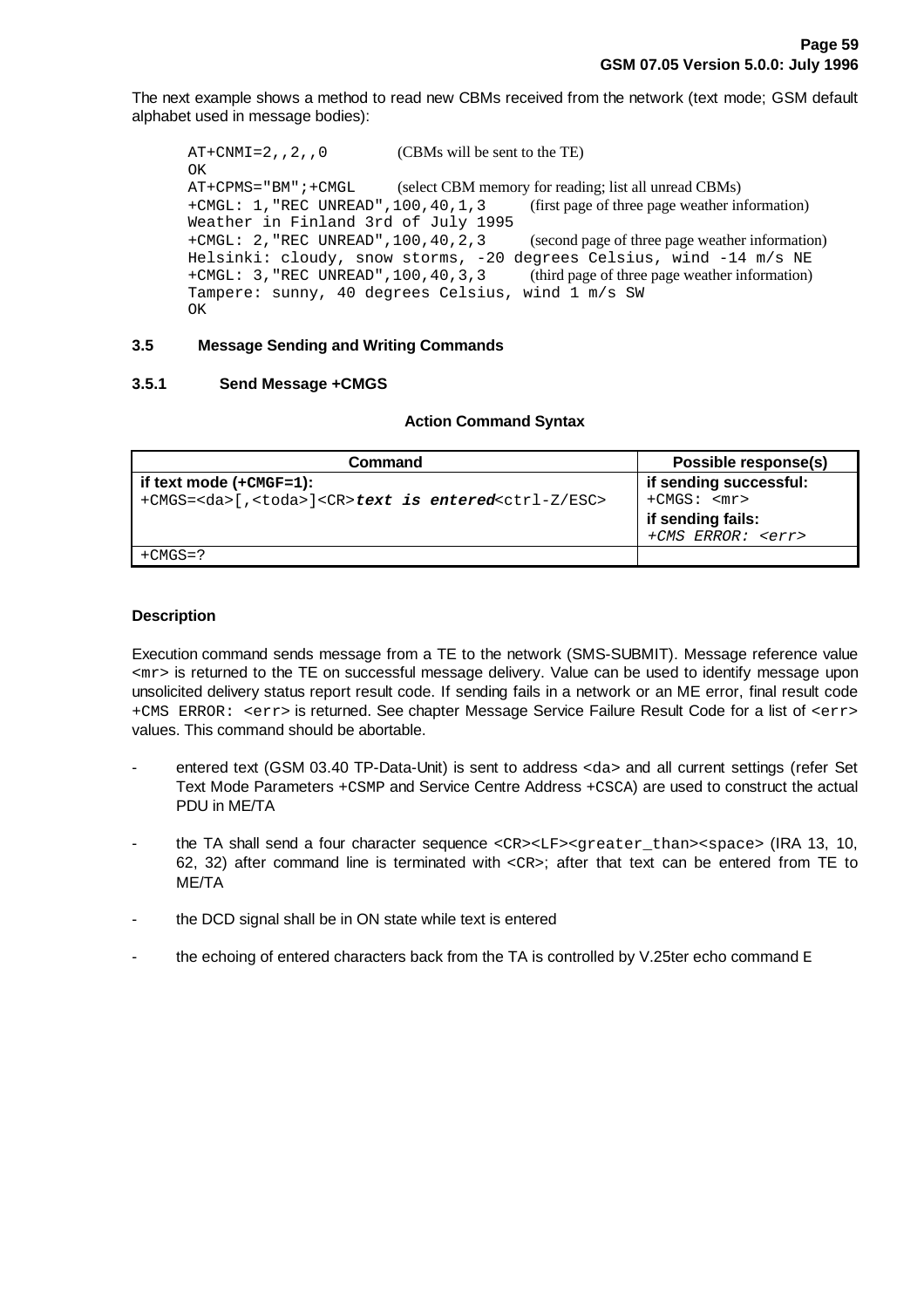- the entered text should be formatted as follows:
	- if  $<$  dcs> (set with  $+$ CSMP) indicates that GSM 03.38 default alphabet is used and  $<$  fo> indicates that GSM 03.40 TP-User-Data-Header-Indication is not set:
		- if TE character set other than "HEX" (refer command Select TE Character Set  $+CSCS$ in TS 07.07): ME/TA converts the entered text into GSM alphabet according to rules of Annex A; backspace can be used to delete last character and carriage returns can be used (previously mentioned four character sequence shall be sent to the TE after every carriage return entered by the user)
		- If TE character set is "HEX": the entered text should consist of two IRA character long hexadecimal numbers which ME/TA converts to 7-bit characters of GSM alphabet (e.g. 17 (IRA 49 and 55) will be converted to character Π (GSM 23))
	- if  $<\text{dcs}$  indicates that 8-bit data coding scheme is used or  $$  indicates that GSM 03.40 TP-User-Data-Header-Indication is set: the entered text should consist of two IRA character long hexadecimal numbers which ME/TA converts into 8-bit octet (e.g. two characters 2A (IRA 50 and 65) will be converted to an octet with integer value 42)
- sending can be cancelled by giving <ESC> character (IRA 27)
- $<$ ctrl-Z> (IRA 26) must be used to indicate the ending of the message body

### **Implementation**

Optional.

# **3.5.2 Send Message from Storage +CMSS**

#### **Action Command Syntax**

| Command            | Possible response(s)    |  |  |  |  |
|--------------------|-------------------------|--|--|--|--|
| $+CMSs = [ , [ , $ | if sending successful:  |  |  |  |  |
|                    | $+$ CMSS: $<$ mr>       |  |  |  |  |
|                    | if sending fails:       |  |  |  |  |
|                    | +CMS ERROR: <err></err> |  |  |  |  |
| $+CMSS = ?$        |                         |  |  |  |  |

#### **Description**

Execution command sends message with location value <index> from preferred message storage <mem2> to the network (SMS-SUBMIT). If new recipient address <da> is given, it shall be used instead of the one stored with the message. Reference value <mr> is returned to the TE on successful message delivery. Value can be used to identify message upon unsolicited delivery status report result code. If sending fails in a network or an ME error, final result code +CMS ERROR: <err> is returned. See chapter Message Service Failure Result Code for a list of <err> values. This command should be abortable.

#### **Implementation**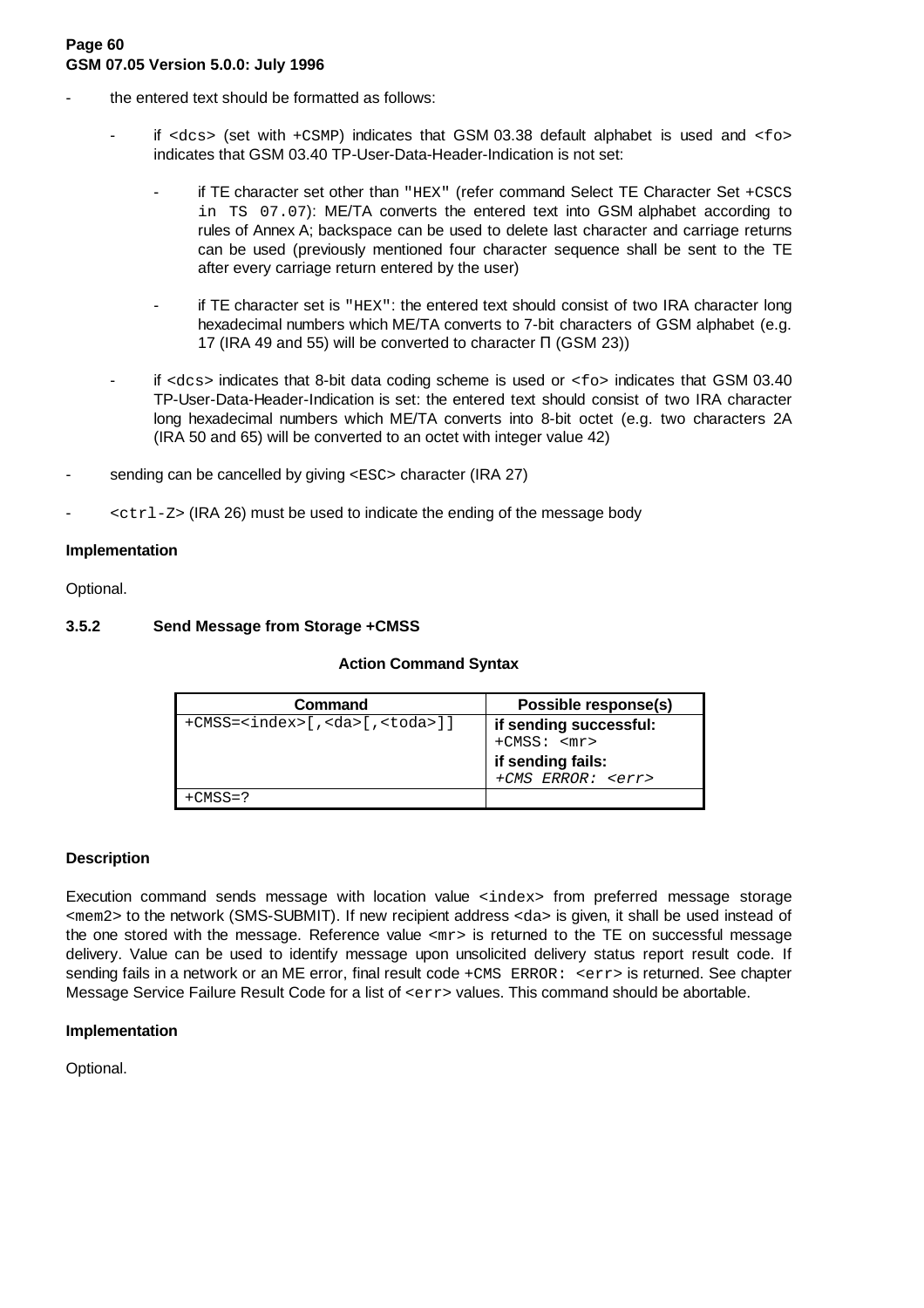### **3.5.3 Write Message to Memory +CMGW**

#### **Action Command Syntax**

| Command                                                                 | Possible response(s)    |  |  |  |  |
|-------------------------------------------------------------------------|-------------------------|--|--|--|--|
| If text mode $(+CHGF=1)$ :                                              | +CMGW: <index></index>  |  |  |  |  |
| -CMGW= <oa da="">[,<tooa toda="">[,<stat>]]<cr></cr></stat></tooa></oa> | +CMS ERROR: <err></err> |  |  |  |  |
| text is entered <ctrl-z esc=""></ctrl-z>                                |                         |  |  |  |  |
| +CMGW=?                                                                 |                         |  |  |  |  |

### **Description**

Execution command stores message (either SMS-DELIVER or SMS-SUBMIT) to preferred memory storage <mem2>. Memory location <index> of the stored message is returned. By default message status will be set to 'stored unsent', but parameter <stat> allows also other status values to be given. The entering of text is done similarly as specified in command Send Message  $+CMGS$ . If writing fails, final result code +CMS ERROR: <err> is returned. See chapter Message Service Failure Result Code for <err> values.

#### **Implementation**

Optional.

#### **3.5.4 Delete Message +CMGD**

#### **Action Command Syntax**

| Command                | Possible response(s)    |
|------------------------|-------------------------|
| -CMGD= <index></index> | +CMS ERROR: <err></err> |
| $+CMGD = ?$            |                         |

#### **Description**

Execution command deletes message from preferred message storage <mem1> location <index>. If deleting fails, final result code +CMS ERROR: <err> is returned. See chapter Message Service Failure Result Code for <err> values.

#### **Implementation**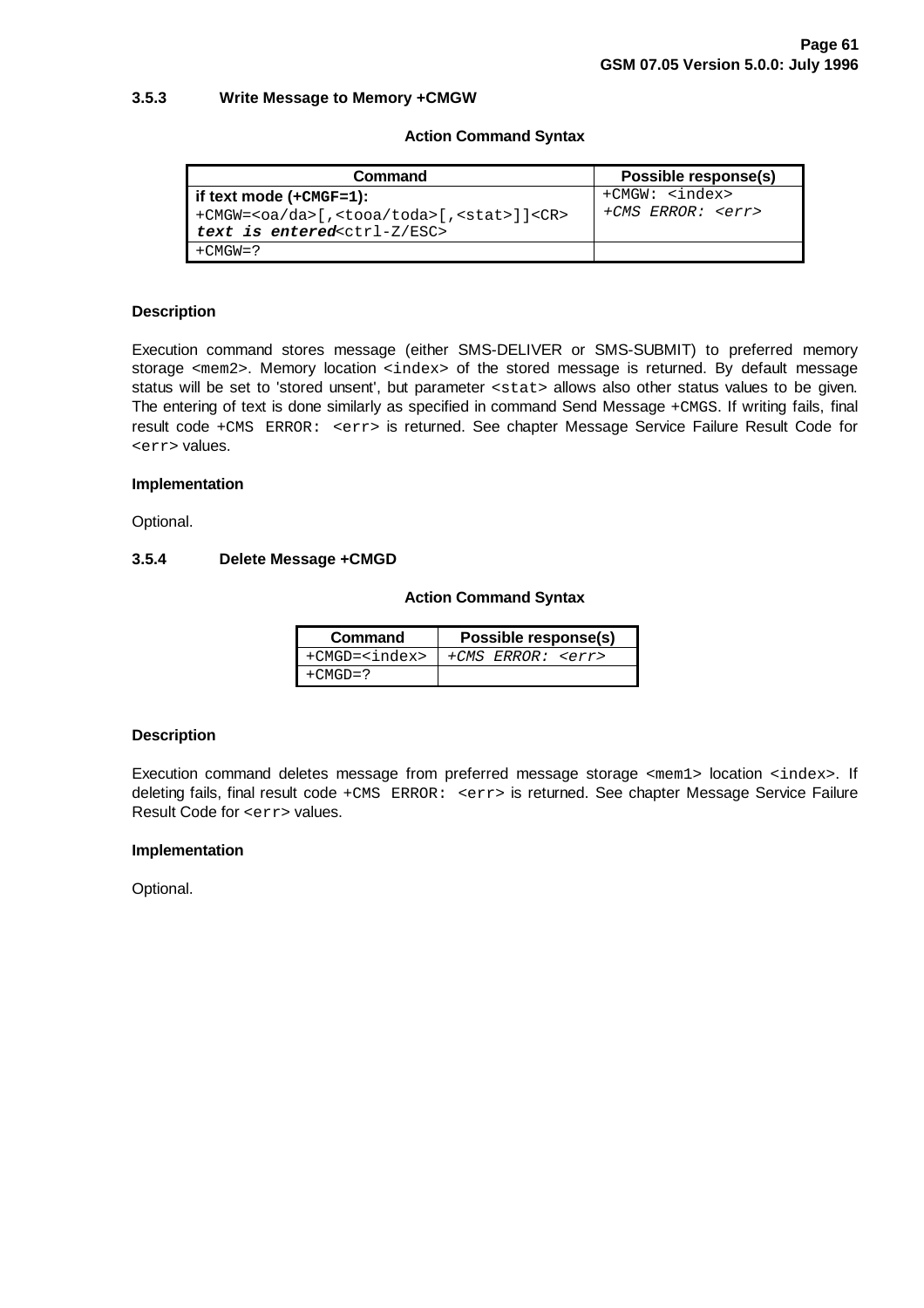# **3.5.5 Send Command +CMGC**

### **Action Command Syntax**

| Command                                                                                                                       | Possible response(s)                         |
|-------------------------------------------------------------------------------------------------------------------------------|----------------------------------------------|
| $\mid$ if text mode (+CMGF=1):<br>  +CMGC= <fo>,<ct>[,<pid>[,<mn>[,<da>[,<toda>]]]]<cr></cr></toda></da></mn></pid></ct></fo> | if sending successful:<br>+CMGC: <mr></mr>   |
| text is entered <ctrl-z esc=""></ctrl-z>                                                                                      | if sending fails:<br>+CMS ERROR: <err></err> |
| +CMGC=?                                                                                                                       |                                              |

### **Description**

Execution command sends a command message from a TE to the network (SMS-COMMAND). The entering of text (GSM 03.40 TP-Command-Data) is done similarly as specified in command Send Message +CMGS, but the format is fixed to be a sequence of two IRA character long hexadecimal numbers which ME/TA converts into 8-bit octets (refer +CMGS). Message reference value <mr> is returned to the TE on successful message delivery. Value can be used to identify message upon unsolicited delivery status report result code. If sending fails in a network or an ME error, final result code +CMS ERROR: <err> is returned. See chapter Message Service Failure Result Code for a list of <err>values. This command should be abortable.

#### **Implementation**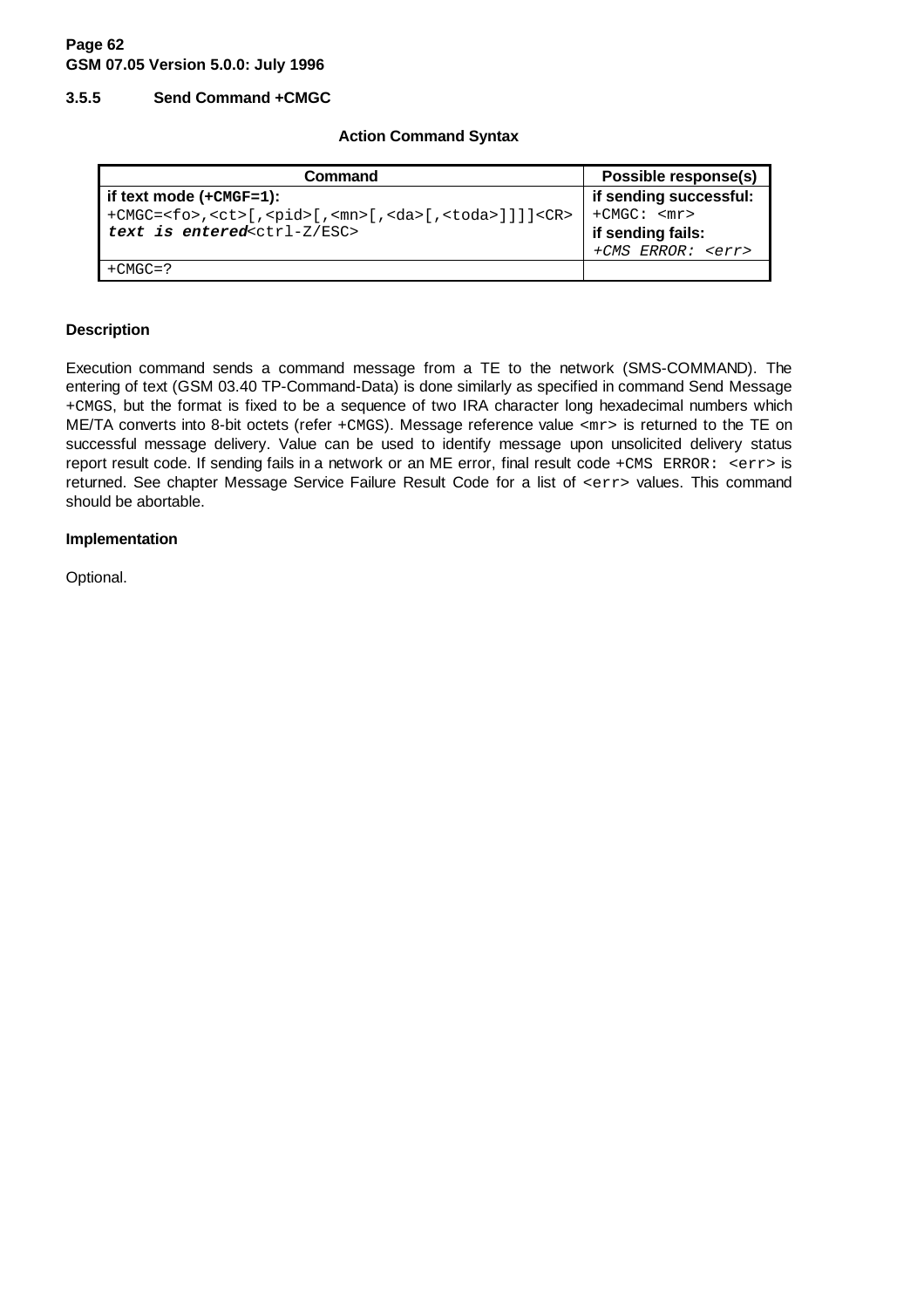### **3.5.6 Informative Examples**

Figure 4 is an example of a TE-TA-ME setup when messages are sent to network or stored to ME. The volatile memory may as well be in the ME, or a non-volatile memory may be used instead when constructing messages.



**Figure 4: Message service send and write procedures**

An example of sending a default alphabet message in text mode and a SMS-STATUS-REPORT is wanted:

```
AT+CNMI? (check that status reports are routed to TE)
+CNMI: 2,1,0,1,0
OK
AT+CSMP=32,167,0,0 (status report wanted; otherwise default settings)
OK
AT+CMGS="+358501234567" (start editing a message)
> This the first line. (edit first line and press carriage return)
> This is the last line.\textdegree{Z} (edit second line and send message by pressing control-Z)
+CMGS: 10 (success: message reference 10 returned from SMSC)
OK
+CDS: 2,10,"+358501234567",145,"95/07/04/13:12:14+04",
"95/07/04/13:12:20+04",0 (status report of successful message delivery received)
```
Storing an unsent message in memory, sending it from there, and deleting it:

```
AT+CPMS? (check memory settings)
+CPMS: "ME",4,10,"ME",4,10,"ME",4,10
OK
AT+CMGW="9501231234" (write message)
> This is the message body^Z
+CMGW: 7 (index number in storage returned)
OK
AT+CMSS=7 (send from storage)
+CMSS: 12 (success: reference value 12 sent from SC)
OK
AT+CMGD=7 (delete message)
OK
```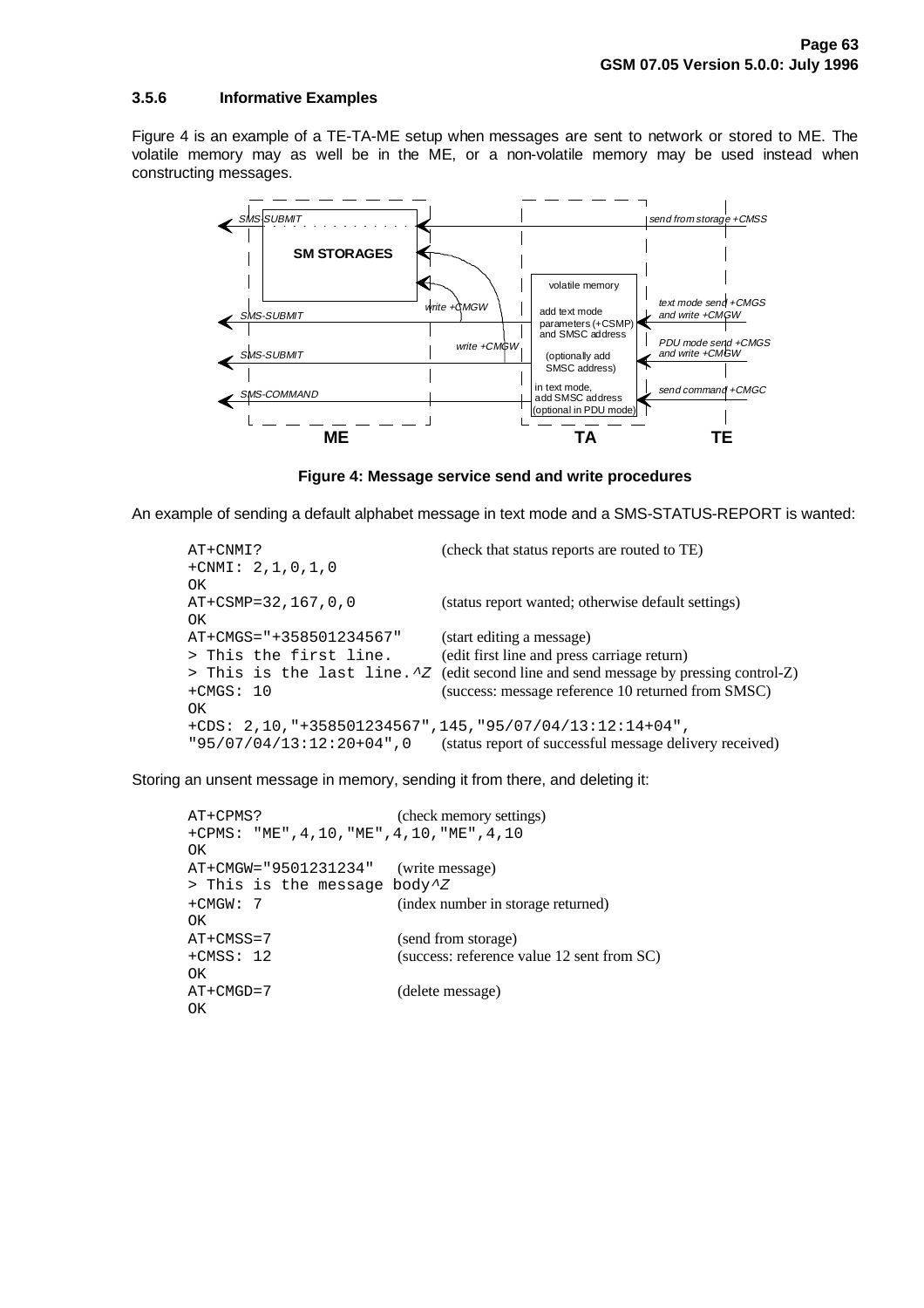# **Page 64 GSM 07.05 Version 5.0.0: July 1996**

# **4 PDU Mode**

The PDU mode uses the same commands and responses as the Text Mode described in Section 3. However, the following commands and responses have a different format. In the PDU mode, a complete SMS Message including all header information is passed as a binary string. This binary string is composed of hexadecimal IA5 characters as defined in section 3 above under "Message Data Parameters".

# **4.1 List Messages +CMGL**

# **Action Command Syntax**

| Command              | Possible response(s)                                                                                                     |
|----------------------|--------------------------------------------------------------------------------------------------------------------------|
| $+CMGL$ = $<$ stat>] | if PDU mode (+CMGF=0) and command successful:                                                                            |
|                      | +CMGL: <index>, <stat>, [<alpha>], <length><cr><lf><pdu></pdu></lf></cr></length></alpha></stat></index>                 |
|                      | [ <cr><lf>+CMGL:<index>,<stat>,[<alpha>],<length><cr><lf><pdu></pdu></lf></cr></length></alpha></stat></index></lf></cr> |
|                      | $[\ldots]$                                                                                                               |
|                      | otherwise:                                                                                                               |
|                      | +CMS ERROR: <err></err>                                                                                                  |
| $+CMGL = ?$          | +CMGL: (list of supported <stat>s)</stat>                                                                                |

# **Description**

Execution command returns messages with status value <stat> from preferred message storage <mem1> to the TE. Entire data units <pdu> are returned. If status of the message is 'received unread', status in the storage changes to 'received read'. If listing fails, final result code +CMS ERROR: <err> is returned. See chapter Message Service Failure Result Code for <err> values.

Test command shall give a list of all status values supported by the TA.

# **Implementation**

Optional.

# **4.2 Read Message +CMGR**

# **Action Command Syntax**

| <b>Command</b>         | Possible response(s)                                                                    |  |  |  |  |  |  |  |  |
|------------------------|-----------------------------------------------------------------------------------------|--|--|--|--|--|--|--|--|
| +CMGR= <index></index> | if PDU mode $(+ \text{CMGF}=0)$ and command successful:                                 |  |  |  |  |  |  |  |  |
|                        | +CMGR: <stat>, [<alpha>], <length><cr><lf><pdu></pdu></lf></cr></length></alpha></stat> |  |  |  |  |  |  |  |  |
|                        | otherwise:                                                                              |  |  |  |  |  |  |  |  |
|                        | +CMS ERROR: <err></err>                                                                 |  |  |  |  |  |  |  |  |
| $+CMGR = ?$            |                                                                                         |  |  |  |  |  |  |  |  |

# **Description**

Execution command returns message with location value <index> from preferred message storage  $\epsilon$ mem1> to the TE. Status of the message and entire message data unit  $\epsilon$ pdu> is returned. If status of the message is 'received unread', status in the storage changes to 'received read'. If reading fails, final result code +CMS ERROR: <err> is returned. See chapter Message Service Failure Result Code for <err> values.

# **Implementation**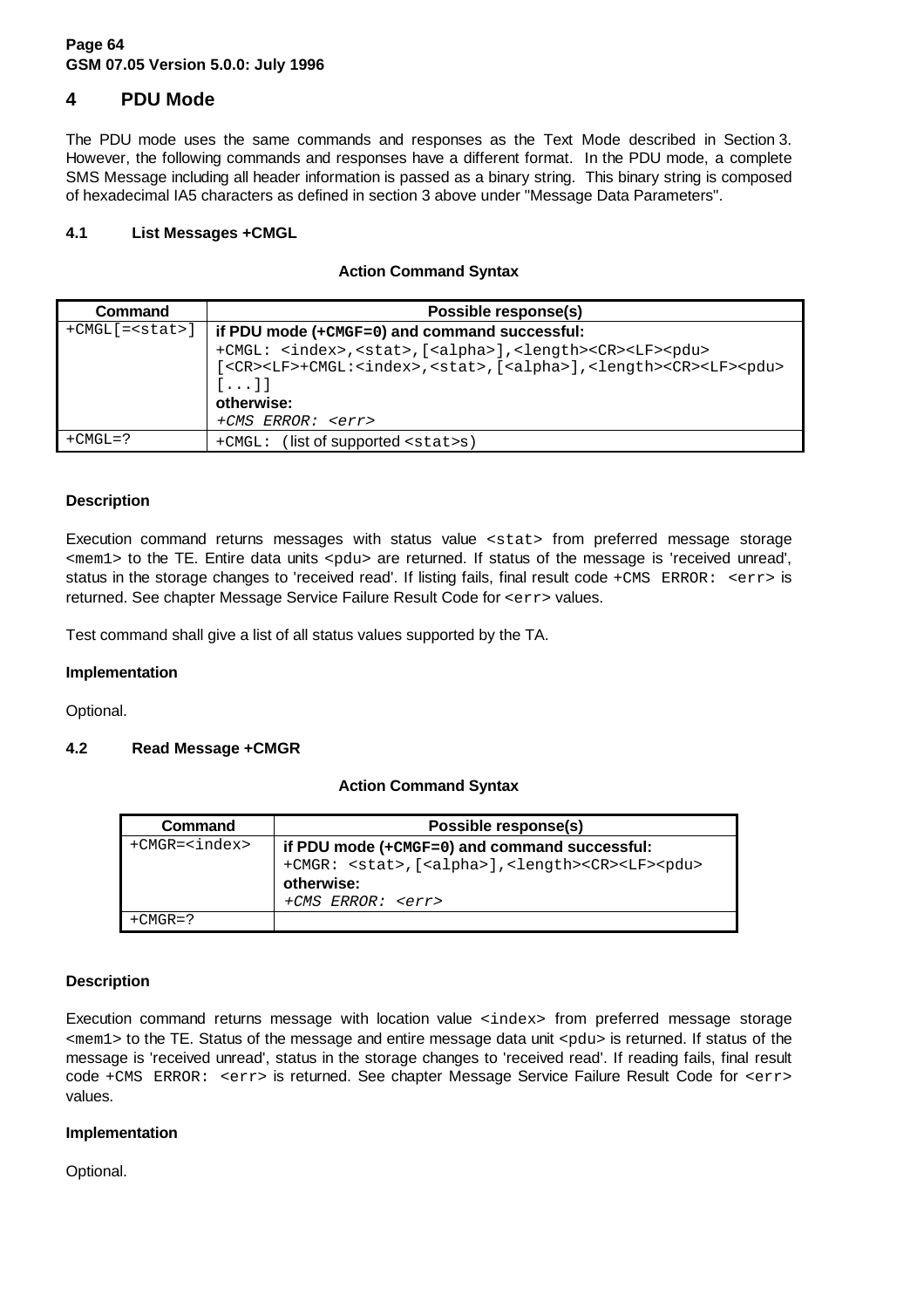# **Action Command Syntax**

| Command                                                               | Possible response(s)    |
|-----------------------------------------------------------------------|-------------------------|
| if PDU mode $(+CHGF=0)$ :                                             | if sending successful:  |
| +CMGS= <length><cr>PDU is given<ctrl-z esc=""></ctrl-z></cr></length> | $+$ CMGS: $<$ mr>       |
|                                                                       | if sending fails:       |
|                                                                       | +CMS ERROR: <err></err> |
| $+$ CMGS=?                                                            |                         |

### **Description**

Execution command sends message from a TE to the network (SMS-SUBMIT). Message reference value <mr> is returned to the TE on successful message delivery. Value can be used to identify message upon unsolicited delivery status report result code. If sending fails in a network or an ME error, final result code +CMS ERROR: <err> is returned. See chapter Message Service Failure Result Code for a list of <err> values. This command should be abortable.

- <length> must indicate the number of octets coded in the TP layer data unit to be given (i.e. SMSC address octets are excluded)
- the TA shall send a four character sequence <CR><LF><greater\_than><space> (IRA 13, 10, 62, 32) after command line is terminated with <CR>; after that PDU can be given from TE to ME/TA
- the DCD signal shall be in ON state while PDU is given
- the echoing of given characters back from the TA is controlled by V.25ter echo command  $E$
- the PDU shall be hexadecimal format (similarly as specified for <pdu>) and given in one line; ME/TA converts this coding into the actual octets of PDU
- when the length octet of the SMSC address (given in the <pdu>) equals zero, the SMSC address set with command Service Centre Address +CSCA is used
- sending can be cancelled by giving <ESC> character (IRA 27)
- <ctrl-Z> (IRA 26) must be used to indicate the ending of PDU

#### **Implementation**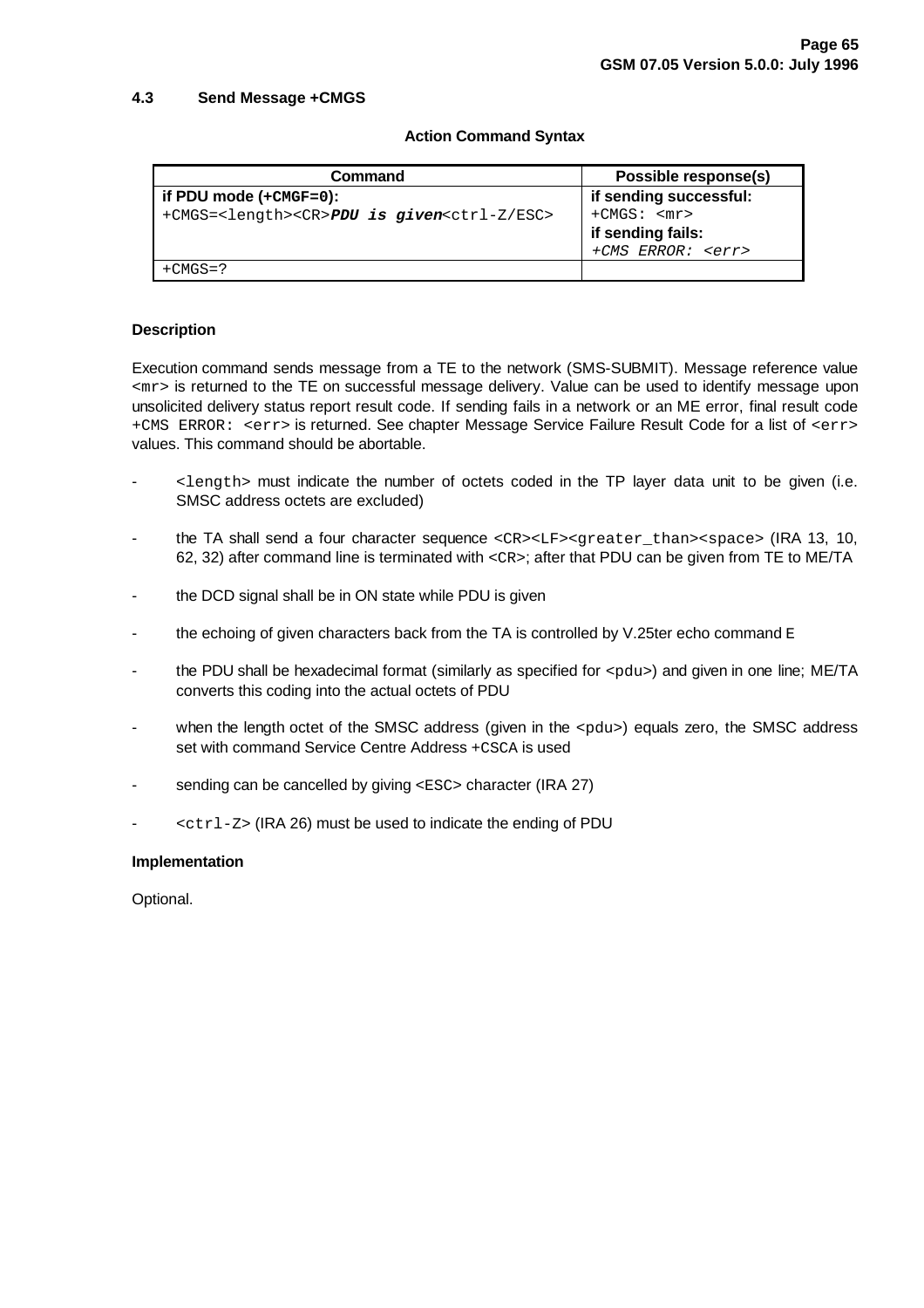### **4.4 Write Message to Memory +CMGW**

#### **Action Command Syntax**

| Command                                                                               | Possible response(s)    |  |  |  |
|---------------------------------------------------------------------------------------|-------------------------|--|--|--|
| $\vert$ if PDU mode (+CMGF=0):                                                        | +CMGW: <index></index>  |  |  |  |
| -CMGW= <length>[,<stat>]<cr>PDU is given<ctrl-z esc=""></ctrl-z></cr></stat></length> | +CMS ERROR: <err></err> |  |  |  |
| +CMGW=?                                                                               |                         |  |  |  |

#### **Description**

Execution command stores message (either SMS-DELIVER or SMS-SUBMIT) to preferred memory storage <mem2>. Memory location <index> of the stored message is returned. By default message status will be set to 'stored unsent', but parameter <stat> allows also other status values to be given. The entering of PDU is done similarly as specified in command Send Message +CMGS. If writing fails, final result code +CMS ERROR: <err> is returned. See chapter Message Service Failure Result Code for <err> values.

### **Implementation**

Optional.

# **4.5 Send Command +CMGC**

#### **Action Command Syntax**

| <b>Command</b>                                                        | Possible response(s)    |  |  |  |  |
|-----------------------------------------------------------------------|-------------------------|--|--|--|--|
| if PDU mode $(+CHGF=0)$ :                                             | if sending successful:  |  |  |  |  |
| +CMGC= <length><cr>PDU is given<ctrl-z esc=""></ctrl-z></cr></length> | $+CMGC:$ <mr></mr>      |  |  |  |  |
|                                                                       | if sending fails:       |  |  |  |  |
|                                                                       | +CMS ERROR: <err></err> |  |  |  |  |
| +CMGC=?                                                               |                         |  |  |  |  |

### **Description**

Execution command sends a command message from a TE to the network (SMS-COMMAND). The entering of PDU is done similarly as specified in command Send Message +CMGS. Message reference value <mr> is returned to the TE on successful message delivery. Value can be used to identify message upon unsolicited delivery status report result code. If sending fails in a network or an ME error, final result code +CMS ERROR: <err> is returned. See chapter Message Service Failure Result Code for a list of <err> values. This command should be abortable.

### **Implementation**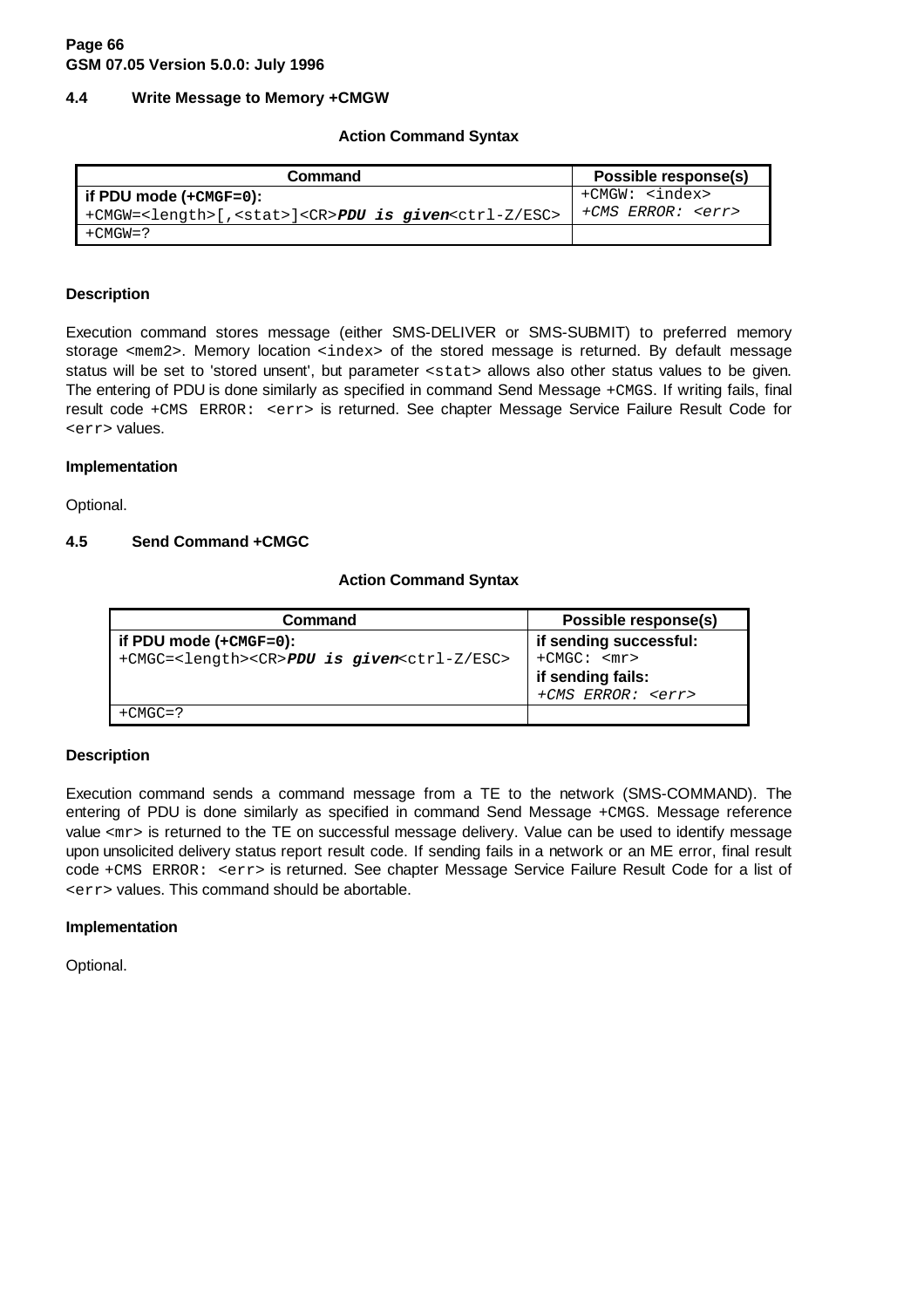# **Annex A (Normative): Character Set Conversions for SMS Text Mode**

| TE char set             | bits/char | Commands                         |
|-------------------------|-----------|----------------------------------|
| PC Code Page 437        |           | $+CMGF=1; +CSCS = "PCCP437"$     |
| PC Danish/Norwegian     |           | $+$ CMGF= $1;$ +CSCS="PCDN"      |
| <b>ISO 8859 Latin 1</b> |           | $+CMGF = 1; + CSCS = "8859 - 1"$ |
| IRA                     |           | $+CMGF=1; +CSCS = "IRA"$         |
| GSM default alphabet    |           | $+CMGF=1; +CSCS = "GSM"$         |

The following conversions to and from GSM 03.38 default alphabet are defined:

The tables below show which 7 bit GSM value corresponds to the 7 or 8 bit value of external character set. The TE character set value is computed by adding column value, 00H through F0H (70H for 7 bits/char), with the row value (00H through 0FH). All values are in hexadecimal, but the H suffix is not used. When text mode is implemented, it is mandatory for a TA to have at least one conversion which include the conversion table of IRA (e.g. PC Code Page 437 does). Additional conversions can be defined by manufacturers. It is manufacturer specific if the TE set is actually converted to GSM set in the TA or in the ME, and if the TE set is converted to a ME specific set in the TA before converting it to GSM set when message is sent to the network. It is recommended that characters which cannot be converted to GSM set are deleted.

Conversion from IRA to GSM:

|    | 00  | 10 | 20 | 30 | 40 | 50 | 60 | 70 |
|----|-----|----|----|----|----|----|----|----|
| 00 |     | ۰  | 20 | 30 | 00 | 50 |    | 70 |
| 01 | -   | ۰  | 21 | 31 | 41 | 51 | 61 | 71 |
| 02 |     |    | 22 | 32 | 42 | 52 | 62 | 72 |
| 03 |     |    | 23 | 33 | 43 | 53 | 63 | 73 |
| 04 |     |    | 02 | 34 | 44 | 54 | 64 | 74 |
| 05 |     |    | 25 | 35 | 45 | 55 | 65 | 75 |
| 06 |     |    | 26 | 36 | 46 | 56 | 66 | 76 |
| 07 |     |    | 27 | 37 | 47 | 57 | 67 | 77 |
| 08 |     |    | 28 | 38 | 48 | 58 | 68 | 78 |
| 09 |     |    | 29 | 39 | 49 | 59 | 69 | 79 |
| 0A | LF  |    | 2Α | ЗA | 4A | 5A | 6A | 7A |
| 0Β |     |    | 2B | 3B | 4B |    | 6B |    |
| 0C |     |    | 2C | 3C | 4C |    | 6C |    |
| 0D | CR. |    | 2D | 3D | 4D |    | 6D |    |
| 0Ε |     |    | 2E | 3E | 4Ε |    | 6E |    |
| 0F |     |    | 2F | 3F | 4F |    | 6F |    |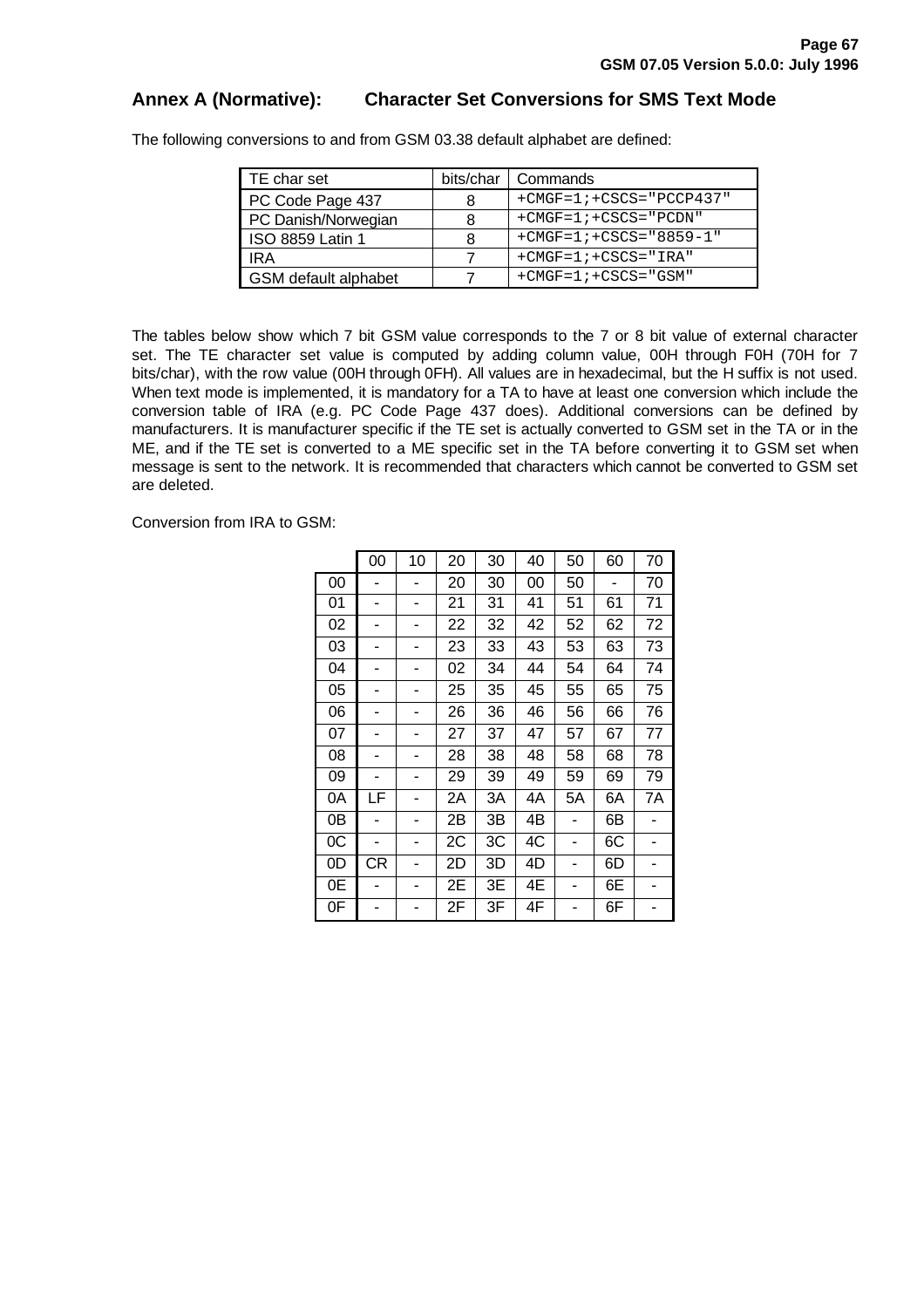# **Page 68 GSM 07.05 Version 5.0.0: July 1996**

| 00<br>01<br>02<br>03 | ۰<br>۰<br>۰<br>۰    | ٠<br>٠<br>۰ | 20<br>21<br>22 | 30<br>31            | 00 | 50                       | $\blacksquare$ |                 |     |                            |                          |                |                |                          |                          |   |
|----------------------|---------------------|-------------|----------------|---------------------|----|--------------------------|----------------|-----------------|-----|----------------------------|--------------------------|----------------|----------------|--------------------------|--------------------------|---|
|                      |                     |             |                |                     |    |                          |                | 70              | 09  | 457                        | 6111                     | ۰              | ۰              | ۰                        | $\blacksquare$           | ۰ |
|                      |                     |             |                |                     | 41 | 51                       | 61             | 71              | 7Е  | 1D                         | 6912                     | ۰              | ۰              | ۰                        | 1E                       |   |
|                      |                     |             |                | 32                  | 42 | 52                       | 62             | 72              | 05  | 1C                         | 6F13                     | ٠              | ۰              | ٠                        | 13                       | ٠ |
|                      |                     | ۰           | 23             | 33                  | 43 | 53                       | 63             | 73              | 611 | 6F <sup>8</sup>            | 7514                     | ۰              | $\blacksquare$ | ۰                        |                          |   |
| 04                   | ۰                   | ۰           | 02             | 34                  | 44 | 54                       | 64             | 74              | 7B  | 7C                         | 7D                       | ۰              | ۰              | ۰                        | 18                       | ٠ |
| 05                   | ٠                   | 5F          | 25             | 35                  | 45 | 55                       | 65             | 75              | 7F  | 08                         | 5D                       | ۰              | ۰              | ۰                        | $\overline{\phantom{a}}$ | ۰ |
| 06                   | ۰                   | ٠           | 26             | 36                  | 46 | 56                       | 66             | 76              | 0F  | 759                        | ۰                        | ۰              | ۰              | ۰                        | ٠                        | ۰ |
| 07                   | ۰                   | ٠           | 27             | 37                  | 47 | 57                       | 67             | 77              | 092 | 06                         | ۰                        | ۰              | ۰              | ۰                        | ٠                        | ۰ |
| 08                   | ۰                   | ٠           | 28             | 38                  | 48 | 58                       | 68             | 78              | 653 | 7910                       | 60                       | $\blacksquare$ | $\blacksquare$ | ۰                        | 12                       |   |
| 09                   | ۰                   | ۰.          | 29             | 39                  | 49 | 59                       | 69             | 79              | 654 | 5C                         | ٠                        | ۰              | ۰              |                          | 19                       | ۰ |
| 0A                   | LF                  | ۰           | 2A             | 3A                  | 4A | 5A                       | 6A             | 7A              | 04  | 5E                         | $\overline{a}$           | ۰              | ۰              | ٠                        | 15                       | ۰ |
| 0B                   | ۰.                  | ٠           | 2B             | 3B                  | 4B | $\blacksquare$           | 6B             | ۰.              | 695 | $\blacksquare$             | ٠                        | ۰              | ۰              | ۰                        | $\blacksquare$           | ٠ |
| OC                   | ۰                   | ٠           | 2C             | 3C                  | 4C | ۰                        | 6C             | ۰.              | 696 | 01                         | ۰                        | $\blacksquare$ | ۰              | ۰                        | -                        | ۰ |
| 0D                   | CR                  | ۰.          | 2D             | 3D                  | 4D | ۰                        | 6D             | ٠.              | 07  | 03                         | 40                       | ۰              | ۰              | ۰                        | ۰                        |   |
| 0E                   | ۰                   | ٠           | 2E             | 3E                  | 4E | $\overline{\phantom{a}}$ | 6E             | ۰               | 5B  | ٠                          | $\overline{\phantom{a}}$ | ۰              | ۰              | ۰                        | -                        |   |
| 0F                   | ۰                   | ۰           | 2F             | 3F                  | 4F | $\overline{\phantom{a}}$ | 6F             | ۰.              | 0E  | ۰                          | ٠                        | ۰              | ۰              | $\overline{\phantom{a}}$ | $\overline{\phantom{a}}$ |   |
|                      |                     |             |                |                     |    |                          |                |                 |     |                            |                          |                |                |                          |                          |   |
| $^1$ : â             | $\Leftrightarrow$ a |             | $\mathbf{2}$   | : $c \Rightarrow C$ |    | 3                        | ∶ê             | $\Rightarrow$ e | 4   | : ë<br>$\Leftrightarrow$ e |                          | 5              | ∴ï.            | ⇒ i                      |                          |   |

Conversion from PCCP437 (PC-8 Code Page 437) to GSM:

|  | $\pm$ :a $\rightarrow$ a $\pm$ : c $\rightarrow$ c $\rightarrow$ .e $\rightarrow$ e $\pm$ c $\pm$ c $\pm$ c $\pm$ c $\pm$ c $\pm$ c $\pm$ c $\pm$ c $\pm$ c $\pm$ c $\pm$ c $\pm$ c $\pm$ c $\pm$ c $\pm$ c $\pm$ c $\pm$ c $\pm$ c $\pm$ c $\pm$ c $\pm$ c $\pm$ c $\pm$ c $\pm$ c $\pm$ c |  |
|--|---------------------------------------------------------------------------------------------------------------------------------------------------------------------------------------------------------------------------------------------------------------------------------------------|--|
|  | 6 : î $\Leftrightarrow$ i $\overline{1}$ : $\overline{2}$ $\Rightarrow$ E $\overline{6}$ $\Rightarrow$ 6 $\Rightarrow$ 6 $\Rightarrow$ 0 $\overline{9}$ : û $\Rightarrow$ u $\overline{10}$ : $\overline{y}$ $\Rightarrow$ y                                                                |  |
|  | $11 : \acute{a} \Rightarrow a$ $12 : \acute{i} \Rightarrow \acute{i}$ $13 : \acute{0} \Rightarrow o$ $14 : \acute{u} \Rightarrow u$                                                                                                                                                         |  |

Conversion from PCDN (PC-8 Danish/ Norwegian) to GSM:

|    | 00 | 10 | 20 | 30 | 40 | 50 | 60 | 70 | 80  | 90              | A0               | B0                       | C <sub>0</sub> | D <sub>0</sub> | E <sub>0</sub>           | F <sub>0</sub> |
|----|----|----|----|----|----|----|----|----|-----|-----------------|------------------|--------------------------|----------------|----------------|--------------------------|----------------|
| 00 | ۰  | ۰  | 20 | 30 | 00 | 50 | ٠  | 70 | 09  | 457             | 6111             |                          |                |                |                          | -              |
| 01 | ۰  | ۰  | 21 | 31 | 41 | 51 | 61 | 71 | 7E  | 1D              | 6912             | ۰                        |                | -              | 1E                       |                |
| 02 | ۰  | ٠  | 22 | 32 | 42 | 52 | 62 | 72 | 05  | 1C              | 6F <sub>13</sub> | -                        | -              | ۰              | 13                       | -              |
| 03 | ۰  | ٠  | 23 | 33 | 43 | 53 | 63 | 73 | 611 | 6F <sup>8</sup> | 7514             | ٠                        | -              | -              | ۰                        | ٠              |
| 04 | ۰  | ۰  | 02 | 34 | 44 | 54 | 64 | 74 | 7B  | 7C              | 7D               | ٠                        | -              | ۰              | 18                       | ۰              |
| 05 | ۰  | 5F | 25 | 35 | 45 | 55 | 65 | 75 | 7F  | 08              | 5D               | ٠                        | -              | -              | $\overline{\phantom{a}}$ | -              |
| 06 | ۰  | ٠  | 26 | 36 | 46 | 56 | 66 | 76 | 0F  | 759             |                  | ۰                        | -              | -              | ۰                        | ۰              |
| 07 | ۰  | ۰  | 27 | 37 | 47 | 57 | 67 | 77 | 092 | 06              | -                | ٠                        | -              | ۰              | -                        | ٠              |
| 08 | -  | ٠  | 28 | 38 | 48 | 58 | 68 | 78 | 653 | 7910            | 60               | ٠                        | ۰              | ۰              | 12                       | ٠              |
| 09 | ۰  | ٠  | 29 | 39 | 49 | 59 | 69 | 79 | 654 | 5C              | $\blacksquare$   | $\overline{\phantom{a}}$ | -              | ۰              | 19                       | -              |
| 0A | LF | ۰  | 2A | 3A | 4A | 5A | 6A | 7A | 04  | 5E              |                  | ۰                        |                | ۰              | 15                       |                |
| 0B | ۰  | ٠  | 2B | 3B | 4B | ۰  | 6B | ۰  | 695 | 0C              |                  | ۰                        | -              |                | -                        |                |
| OC | ۰  | ۰  | 2C | 3C | 4C | ۰  | 6C | ٠  | 696 | 01              | -                | ۰                        | -              | -              | -                        | ٠              |
| 0D | СR | ۰  | 2D | 3D | 4D | ۰  | 6D | ۰  | 07  | 0B              | 40               | ٠                        | -              | ۰              | ۰                        | ۰              |
| 0E | ۰  | ٠  | 2E | 3E | 4E | ۰  | 6E | ۰  | 5B  | -               | -                | ٠                        | -              | -              | -                        | -              |
| 0F | -  | -  | 2F | 3F | 4F | -  | 6F | ۰  | 0E  |                 |                  | ۰                        | -              | -              | -                        |                |

1 : â  $\Leftrightarrow$  a  $2$  :  $\varsigma \Rightarrow \varsigma$   $3$  :  $\hat{e} \Rightarrow e$   $4$  :  $\ddot{e} \Rightarrow e$   $5$  :  $\ddot{v} \Rightarrow i$ 6 : î  $\Leftrightarrow$  i  $\begin{array}{ccc} 7 & \vdots \not\in \Rightarrow E & 8 & \vdots \hat{0} & \Rightarrow \textbf{0} & 9 & \vdots \hat{u} & \Rightarrow u & 10 & \vdots \ddot{y} & \Rightarrow y \end{array}$  $11$  : á  $\Leftrightarrow$  a  $12$  : í  $\Leftrightarrow$  j  $13$  : ó  $\Leftrightarrow$  o  $14$  : ú  $\Leftrightarrow$  u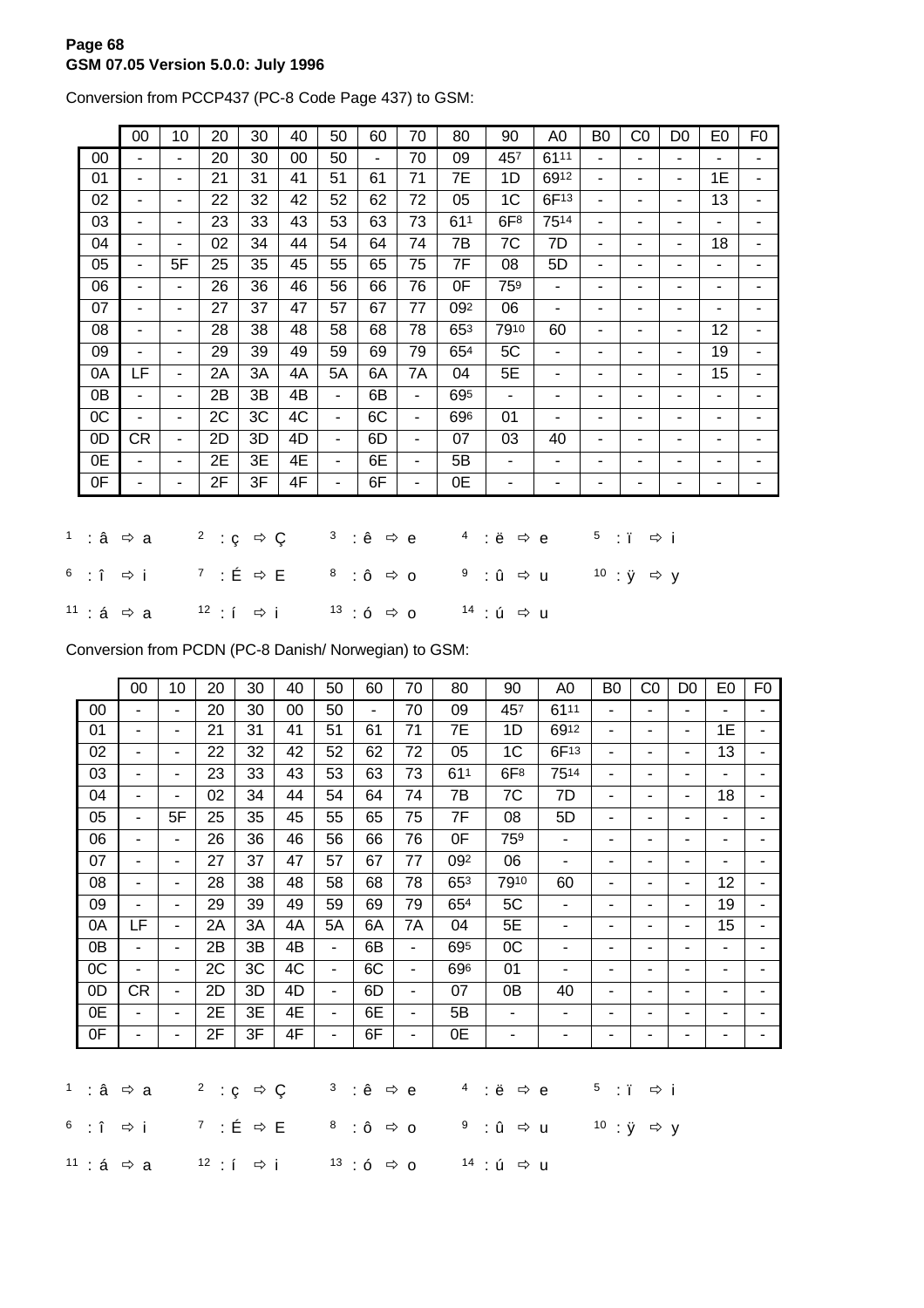|   |                                   | 00                                                                                                                                    | 10                       | 20                     | 30                           | 40              | 50                                            | 60                       | 70                       | 80                                             | 90                             | A <sub>0</sub>              | B <sub>0</sub>                  | C <sub>0</sub>                   | D <sub>0</sub>   | E <sub>0</sub> | F <sub>0</sub>   |  |
|---|-----------------------------------|---------------------------------------------------------------------------------------------------------------------------------------|--------------------------|------------------------|------------------------------|-----------------|-----------------------------------------------|--------------------------|--------------------------|------------------------------------------------|--------------------------------|-----------------------------|---------------------------------|----------------------------------|------------------|----------------|------------------|--|
|   | 00                                | $\blacksquare$                                                                                                                        | $\blacksquare$           | 20                     | 30                           | 00              | 50                                            | $\overline{\phantom{a}}$ | 70                       | $\blacksquare$                                 | $\blacksquare$                 | $\blacksquare$              | $\blacksquare$                  | 411                              | $\blacksquare$   | 7F             |                  |  |
|   | 01                                |                                                                                                                                       |                          | 21                     | 31                           | 41              | 51                                            | 61                       | 71                       |                                                | $\blacksquare$                 | 40                          |                                 | 412                              | 5D               | 6121           | 7D               |  |
|   | 02                                | $\blacksquare$                                                                                                                        | $\blacksquare$           | 22                     | 32                           | 42              | 52                                            | 62                       | 72                       | $\blacksquare$                                 | $\overline{\phantom{0}}$       | $\blacksquare$              | $\overline{\phantom{0}}$        | 413                              | 4F13             | 6122           | 08               |  |
|   | $\overline{03}$                   | $\overline{\phantom{a}}$                                                                                                              | $\overline{\phantom{a}}$ | $\overline{23}$        | $\overline{33}$              | $\overline{43}$ | $\overline{53}$                               | 63                       | $\overline{73}$          | $\overline{\phantom{a}}$                       | $\blacksquare$                 | 01                          | $\blacksquare$                  | 414                              | 4F14             | 6123           | 6F30             |  |
|   | 04                                | $\blacksquare$                                                                                                                        | $\blacksquare$           | 02                     | 34                           | 44              | 54                                            | 64                       | 74                       | $\blacksquare$                                 | $\blacksquare$                 | 24                          | $\blacksquare$                  | 5B                               | 4F <sub>15</sub> | 7B             | 6F <sub>31</sub> |  |
|   | 05                                | $\overline{\phantom{a}}$                                                                                                              | $\overline{\phantom{a}}$ | 25                     | 35                           | 45              | 55                                            | 65                       | 75                       | $\blacksquare$                                 | $\blacksquare$                 | 03                          | $\blacksquare$                  | 0E                               | 4F <sub>16</sub> | 0F             | 6F <sub>32</sub> |  |
|   | $\overline{06}$                   | $\mathbf{r}$                                                                                                                          | $\blacksquare$           | $\overline{26}$        | $\overline{36}$              | 46              | 56                                            | 66                       | 76                       | $\blacksquare$                                 | ÷.                             | $\blacksquare$              | $\sim$                          | 1C                               | 5C               | 1D             | $\overline{7C}$  |  |
|   | 07                                | $\blacksquare$                                                                                                                        | -                        | 27                     | 37                           | 47              | 57                                            | 67                       | 77                       | $\blacksquare$                                 | $\blacksquare$                 | 5F                          | $\blacksquare$                  | 09                               | $\blacksquare$   | 0924           | $\sim$           |  |
|   | 08                                | $\blacksquare$                                                                                                                        | $\blacksquare$           | 28                     | 38                           | 48              | 58                                            | 68                       | 78                       | $\blacksquare$                                 | $\blacksquare$                 | $\blacksquare$              | $\blacksquare$                  | 455                              | 0B               | 04             | 0C               |  |
|   | 09                                | $\blacksquare$                                                                                                                        | -                        | 29                     | 39                           | 49              | 59                                            | 69                       | 79                       |                                                |                                |                             |                                 | 456                              | 5517             | 05             | 06               |  |
|   | 0A                                | LF                                                                                                                                    | $\blacksquare$           | 2A                     | 3A                           | 4A              | 5A                                            | 6A                       | 7A                       | $\blacksquare$                                 | ٠                              | $\blacksquare$              | $\overline{a}$                  | 457                              | 5518             | 6525           | 7533             |  |
|   | 0B                                | $\blacksquare$                                                                                                                        | $\blacksquare$           | 2B                     | 3B                           | 4B              | $\sim$                                        | 6B                       | $\blacksquare$           | $\mathbf{r}$                                   | ÷.                             | $\blacksquare$              | $\sim$                          | 458                              | 5519             | 6526           | 7534             |  |
|   | OC                                |                                                                                                                                       |                          | 2C                     | 3C                           | 4C              | $\blacksquare$                                | 6C                       | $\overline{\phantom{a}}$ | -                                              |                                |                             |                                 | 499                              | 5E               | 07             | 7E               |  |
|   | 0D                                | <b>CR</b>                                                                                                                             | $\blacksquare$           | 2D                     | 3D                           | 4D              | $\blacksquare$                                | 6D                       | $\blacksquare$           | $\blacksquare$                                 | $\blacksquare$                 | $\blacksquare$              | $\blacksquare$                  | 4910                             | 5920             | 6927           | 7935             |  |
|   | 0E                                | $\blacksquare$                                                                                                                        | $\blacksquare$           | 2E                     | 3E                           | 4E              | $\blacksquare$                                | 6E                       | $\overline{\phantom{a}}$ | $\blacksquare$                                 | $\blacksquare$                 | $\overline{\phantom{a}}$    | $\blacksquare$                  | 4911                             | $\blacksquare$   | 6928           | $\omega$         |  |
|   | 0F                                | $\overline{\phantom{a}}$                                                                                                              | $\overline{\phantom{a}}$ | 2F                     | 3F                           | 4F              | $\blacksquare$                                | 6F                       | $\overline{\phantom{a}}$ | ۰                                              |                                | $\overline{\phantom{a}}$    | 60                              | 4912                             | 1E               | 6929           | 7936             |  |
|   |                                   |                                                                                                                                       |                          |                        |                              |                 |                                               |                          |                          |                                                |                                |                             |                                 |                                  |                  |                |                  |  |
|   |                                   | $1 \ \cdot \ \mathsf{A} \ \Rightarrow \ \mathsf{A}$<br>: $\mathsf{A} \Rightarrow \mathsf{A}$<br>: $\hat{A}$ $\Rightarrow$ A<br>2<br>3 |                          |                        |                              |                 |                                               |                          |                          |                                                |                                | : $\tilde{A} \Rightarrow A$ |                                 | $: E \Leftrightarrow E$<br>5     |                  |                |                  |  |
|   |                                   |                                                                                                                                       |                          |                        |                              |                 |                                               |                          |                          |                                                | 4                              |                             |                                 |                                  |                  |                |                  |  |
| 6 | ΞÉ                                | $\Rightarrow$ E                                                                                                                       |                          | $\mathbf{7}$           | $: \hat{E} \Rightarrow E$    |                 | ÷Ë<br>8<br>$\Leftrightarrow$ E                |                          |                          |                                                | 9<br>÷Ì<br>$Arr$ 1             |                             |                                 | $10 \div \mathbf{i}$<br>$Arr$ 1  |                  |                |                  |  |
|   |                                   |                                                                                                                                       |                          |                        |                              |                 |                                               |                          |                          |                                                |                                |                             |                                 |                                  |                  |                |                  |  |
|   | 11 : Î                            | $Arr$ 1                                                                                                                               |                          | $12 \div \ddot{\cdot}$ | Arr 1                        |                 | $13 \div \dot{O}$<br>$\Rightarrow$ O          |                          |                          | $14 \cdot \dot{\Omega}$<br>$\Leftrightarrow$ O |                                |                             | $15 \div \hat{O} \Rightarrow O$ |                                  |                  |                |                  |  |
|   | <sup>16</sup> : Õ $\Rightarrow$ O |                                                                                                                                       |                          |                        | $17 : \dot{U} \Rightarrow U$ |                 | $18 \cdot U$                                  |                          |                          |                                                | 19<br>ΞÛ<br>⇒ U                |                             |                                 | <sup>20</sup> : Ý ⇔ Υ            |                  |                |                  |  |
|   |                                   |                                                                                                                                       |                          |                        |                              |                 | $\Rightarrow$ U                               |                          |                          |                                                |                                |                             |                                 |                                  |                  |                |                  |  |
|   | $^{21}$ : á                       | $\Leftrightarrow$ a                                                                                                                   |                          | $22 \div \hat{a}$      | $\Leftrightarrow$ a          |                 | $23 \div \tilde{a}$<br>$\Leftrightarrow$ a    |                          |                          |                                                | 24<br>Ç<br>$\therefore$ C<br>⇨ |                             |                                 | 25<br>: ê<br>$\Leftrightarrow$ e |                  |                |                  |  |
|   |                                   |                                                                                                                                       |                          |                        |                              |                 |                                               |                          |                          |                                                |                                |                             |                                 |                                  |                  |                |                  |  |
|   | <sup>26</sup> :ë                  | $\Leftrightarrow$ e                                                                                                                   |                          | 27 : 1                 | $\Rightarrow$ i              |                 | $28 \div \hat{\mathbf{i}}$<br>$\Rightarrow$ i |                          |                          | $29 \div 7$<br>$\Rightarrow$ i                 |                                |                             | 30 : 6<br>$\Rightarrow$ 0       |                                  |                  |                |                  |  |
|   | $31 \div 6$                       |                                                                                                                                       |                          | $32 \div 0$            |                              |                 | 33 : 0<br>$34 : \hat{u}$<br>35<br>⇒ u         |                          |                          |                                                |                                |                             |                                 |                                  |                  |                |                  |  |
|   |                                   | ⇒ o                                                                                                                                   |                          |                        | $\Rightarrow$ 0              |                 |                                               |                          | ⇒ u                      |                                                |                                |                             |                                 | ÷Ý                               | Arr y            |                |                  |  |
|   | <sup>36</sup> : ÿ                 | ⇒ v                                                                                                                                   |                          |                        |                              |                 |                                               |                          |                          |                                                |                                |                             |                                 |                                  |                  |                |                  |  |
|   |                                   |                                                                                                                                       |                          |                        |                              |                 |                                               |                          |                          |                                                |                                |                             |                                 |                                  |                  |                |                  |  |

Conversion from 8859-1 (ISO 8859 Latin 1) to GSM:

Conversions from GSM default alphabet to above character sets are otherwise straightforward, but no conversions of the characters listed below tables are applied.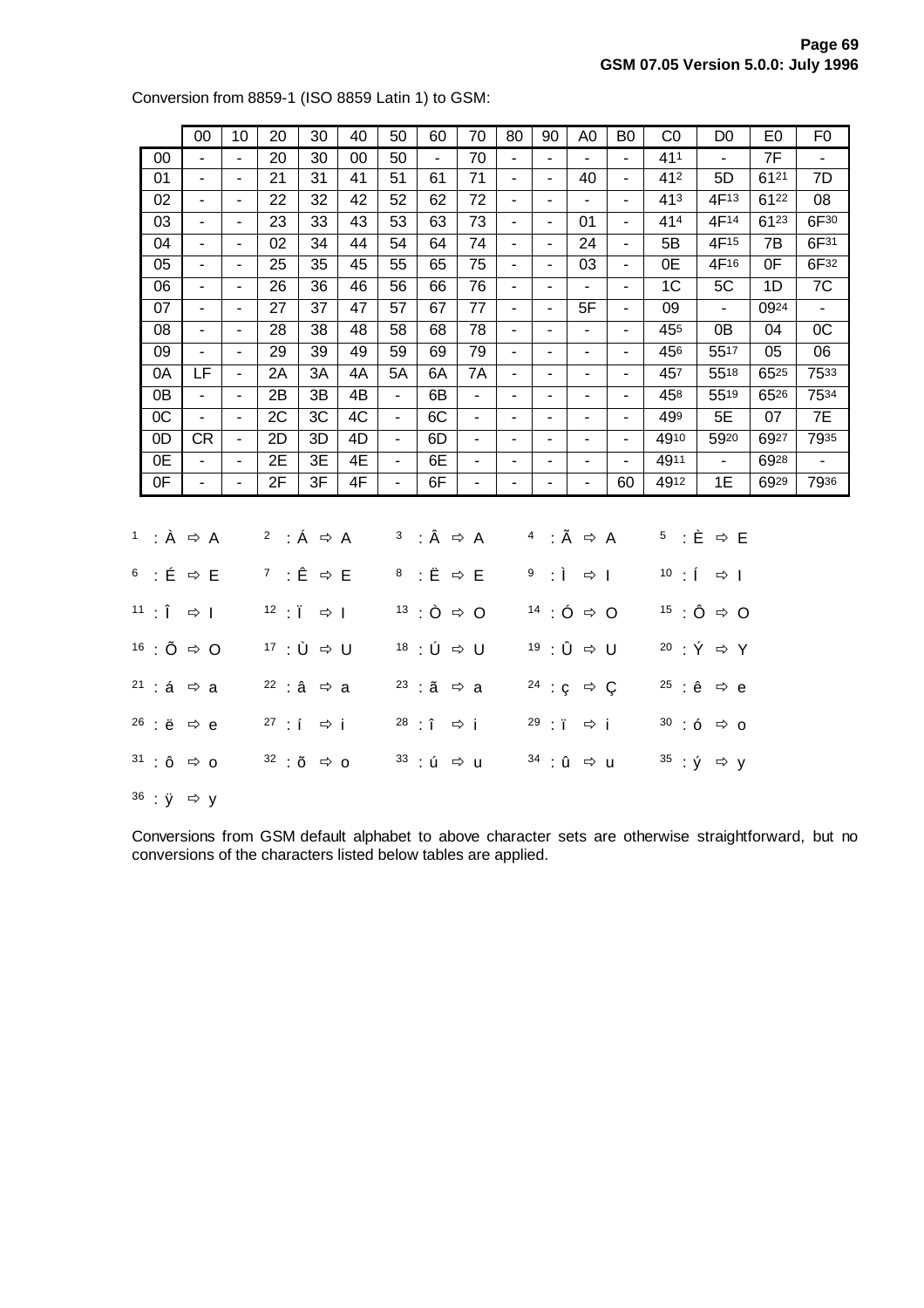# **Annex B (Informative): Example of processing a data block**

# **B.1 Example state diagrams for the block receiver**

The state diagrams on the following two pages show how the receiver component at the block level could work. In this example the received octets are processed in two stages.

Stage 1 is a low level function which detects the unique start and end markers, and removes any stuffing octets. The results of this stage are passed to stage 2. Any unexpected octet value after a DLE will be indicated as 'abort'.

Stage 2 assembles the message content and the BCS octets, using octets passed from stage 1 and the 'start' and 'end' indications. A 'start' will always reset the process to state 1 from any state. An 'abort' will always cause a return to state 0 where a 'start' will be awaited. When an 'end' is received in state 1, the following two octets are checked as the BCS. If the BCS is correct, the message content is passed to another stage of the receiver for processing of the message content.

# **B.2 Example of coding and decoding a data block**

The last page of this annex shows the coding of an example message at a transmitter, and the decoding stages at a receiver which has the two stages of processing as described above.

In this example, the message content and the BCS both contain an octet with a value of 10 hex. Therefore the message as transmitted over the interface has additional stuffing octets (00 hex) inserted after these octets. The receiver first detects the start and end markers, and removes the stuffing octets. Finally the BCS is checked.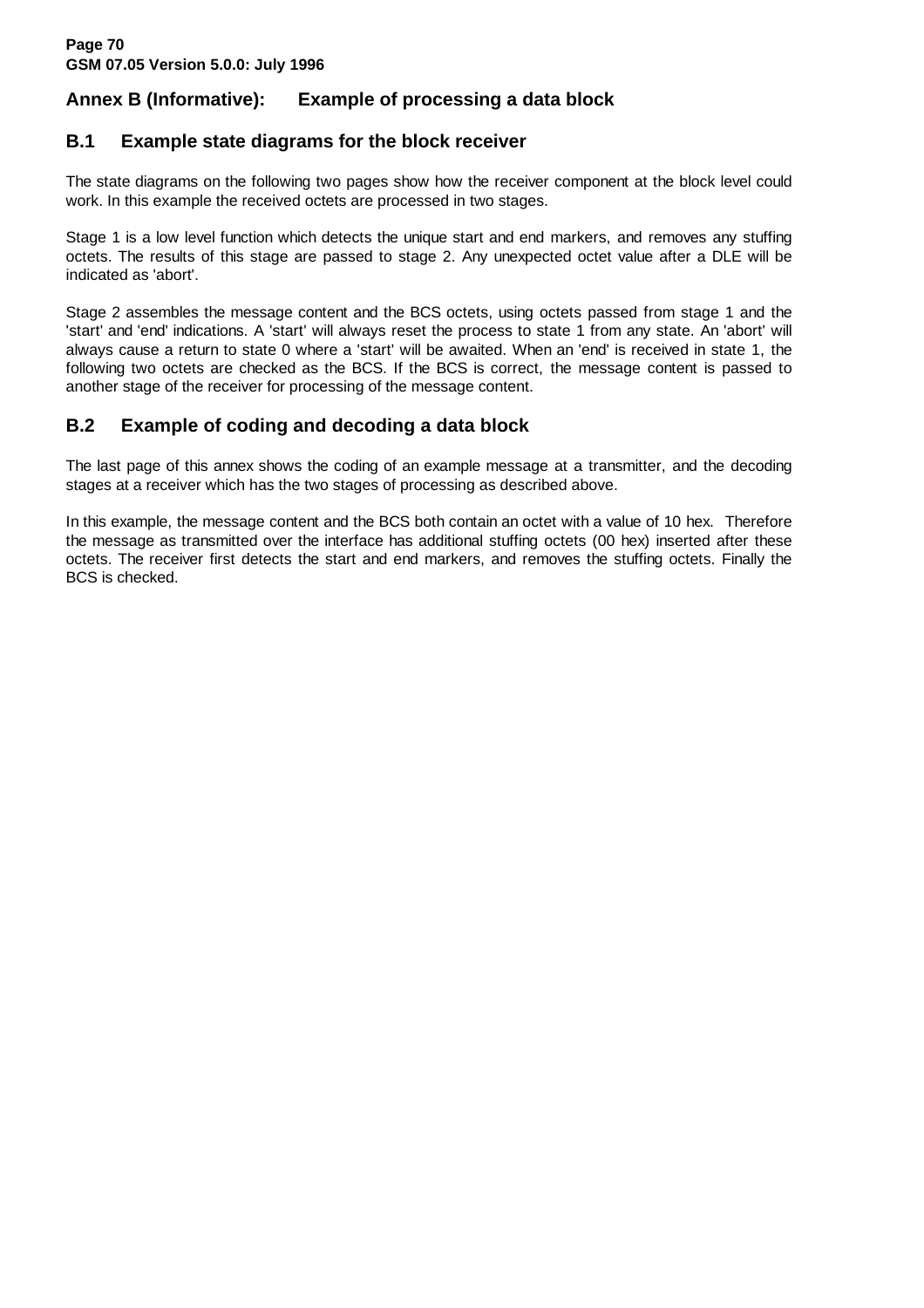# **EXAMPLE STATE DIAGRAMS FOR THE BLOCK RECEIVER**

The block receiver can be considered as two stages. Stage 1 detects start and end markers, and removes stuffing characters. Stage 2 assembles the received message and checks the BCS.



# **STATE TRANSITIONS IN STAGE 1**

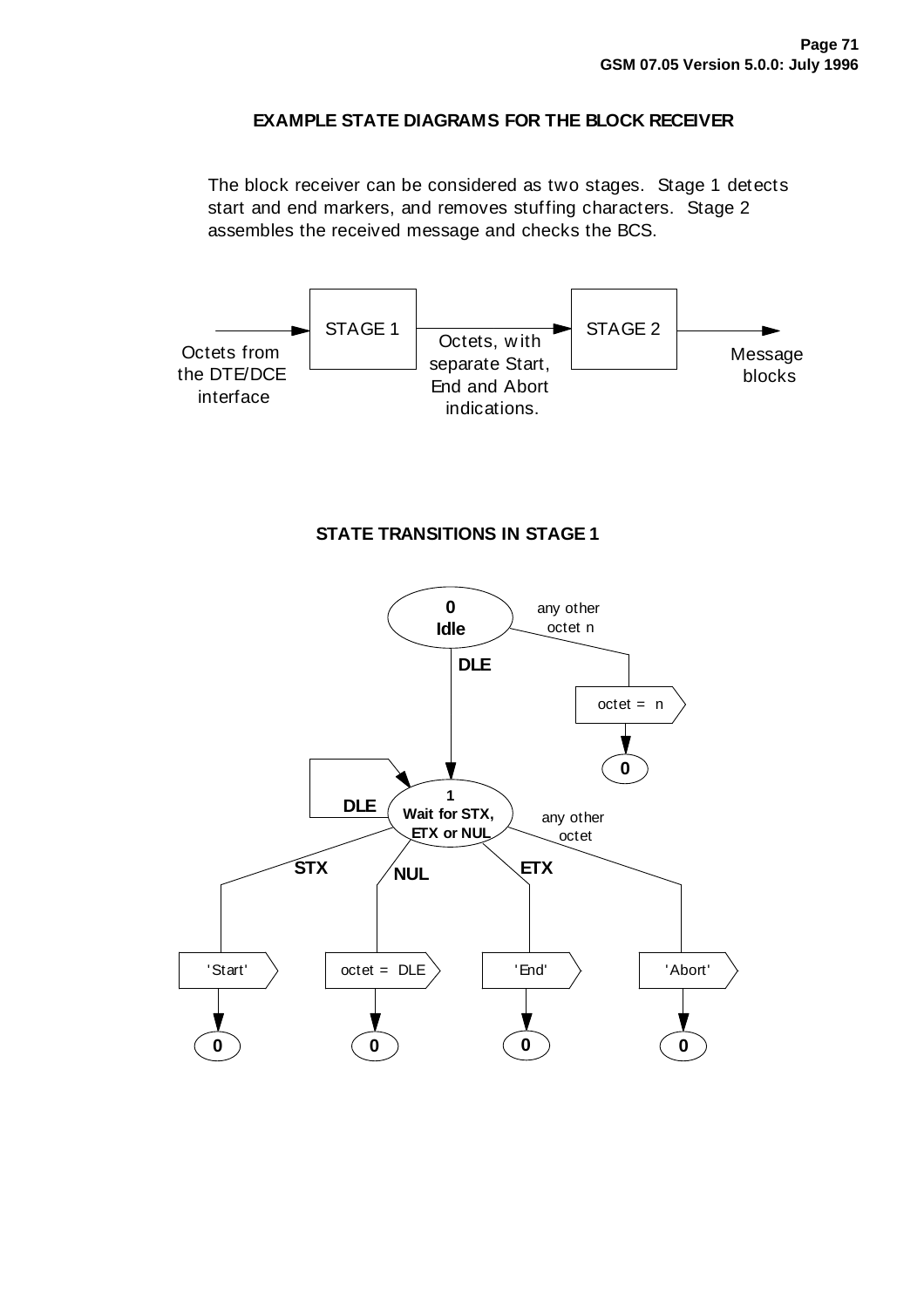**STATE TRANSITIONS IN STAGE 2**

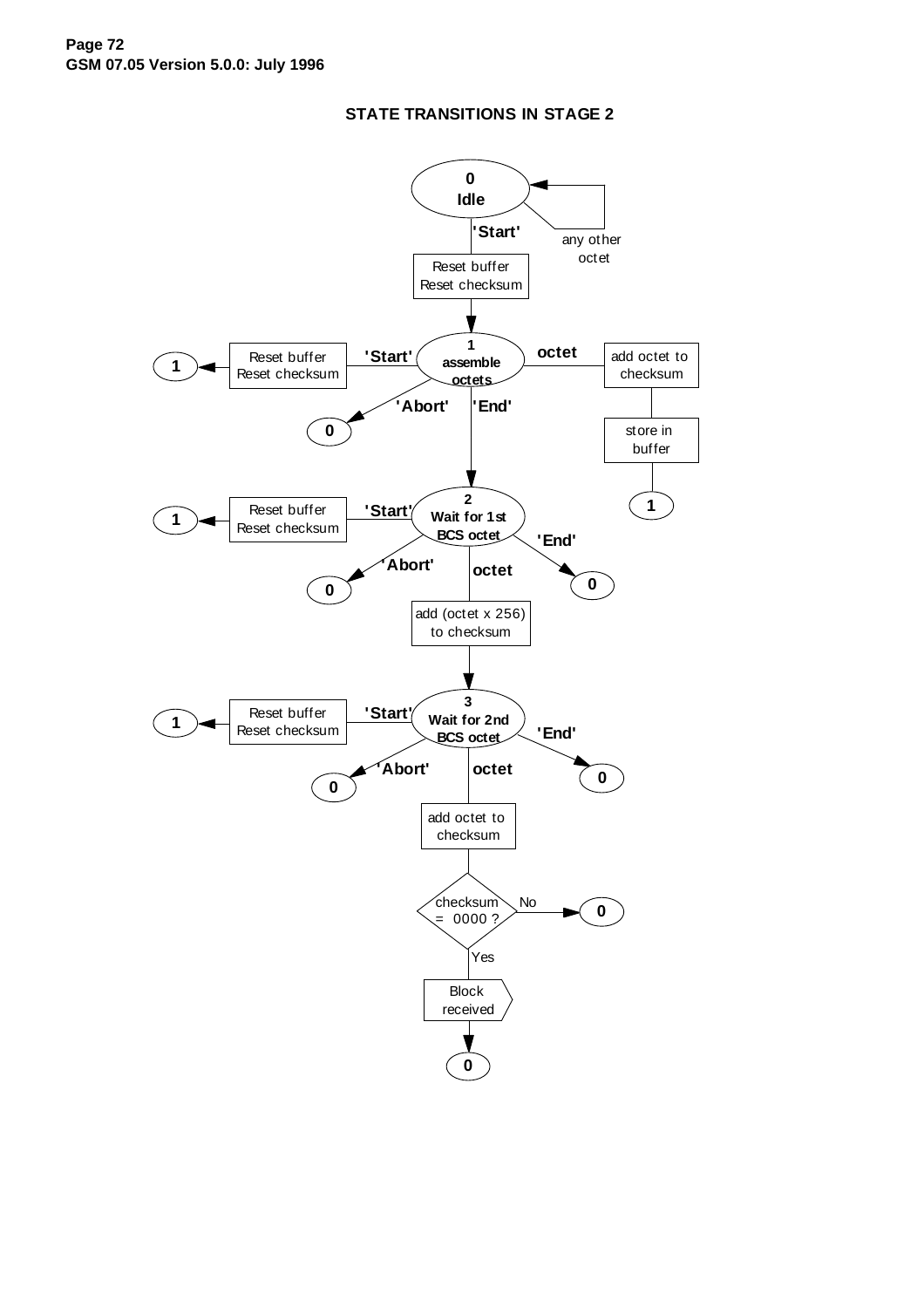

## **Example of coding / decoding a message at the DTE/DCE interface**